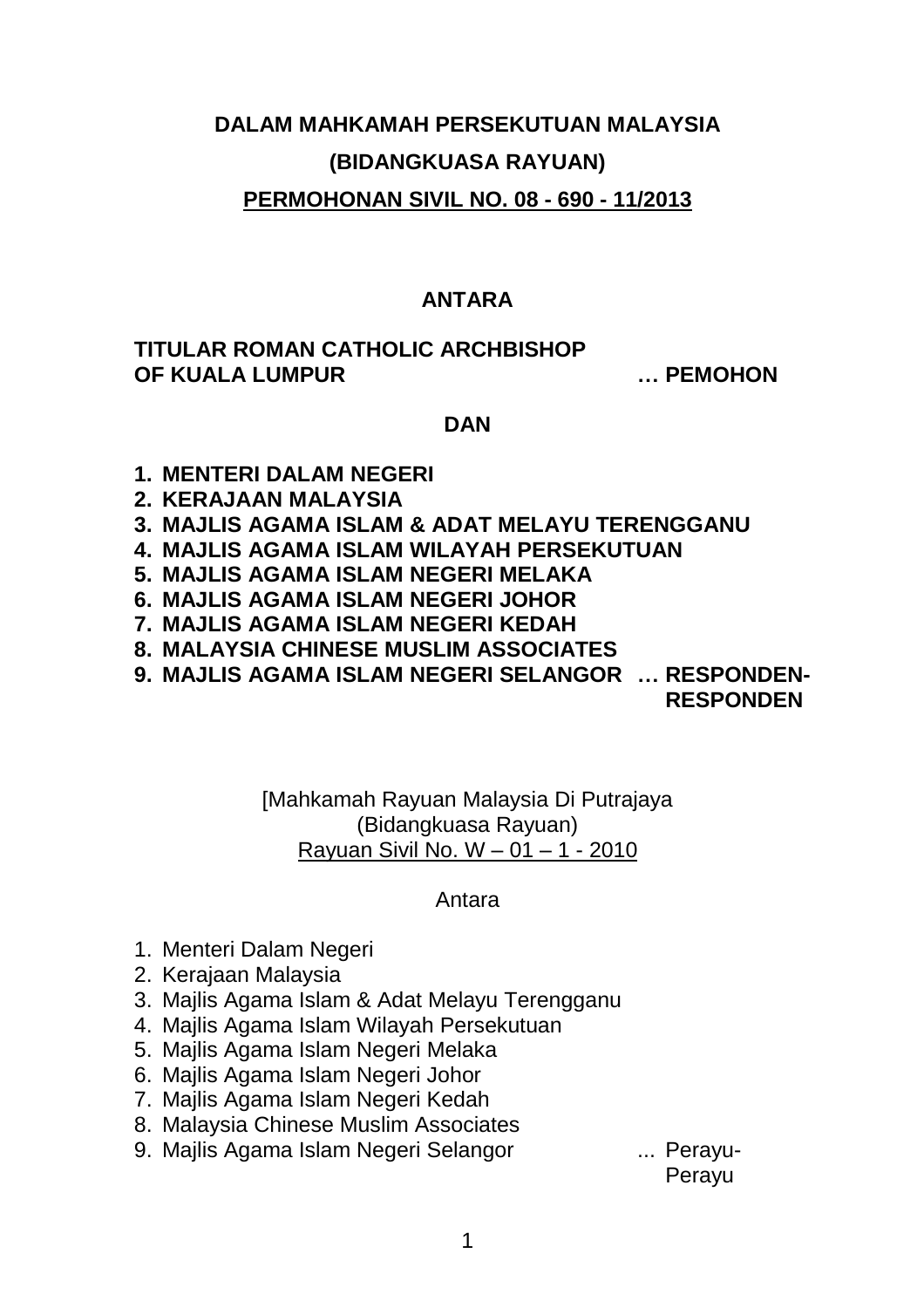Dan

Titular Roman Catholic Archbishop of Kuala Lumpur… Responden]

## [Dalam Mahkamah Tinggi Malaya Di Kuala Lumpur (Bidangkuasa Rayuan & Kuasa-Kuasa Khas) Permohonan Untuk Kesemakan Kehakiman No. R1 – 25 – 28 – 2009

Dalam perkara keputusan Responden-Responden bertarikh 7.1.2009 yang menyatakan bahawa Permit Penerbitan Pemohon untuk tempoh 1.1.2009 hingga 31.12.2009 adalah tertakluk kepada syarat bahawa Pemohon dilarang menggunakan istilah/perkataan "Allah" dalam Herald – The Catholic Weekly" sehingga Mahkamah memutuskan perkara tersebut.

Dan

Dalam perkara Permohonan untuk Perintah Certiori di bawah Aturan 53, Kaedah 2 (1) Kaedah-Kaedah Mahkamah Tinggi, 1980

Dan

Dalam perkara Permohonan untuk Deklarasi di bawah Aturan 53, Kaedah-Kaedah 2 (2) Kaedah-Kaedah Mahkamah Tinggi, 1980

Dan

Dalam perkara Roman Catholic Bishop (Incorporation) Act 1957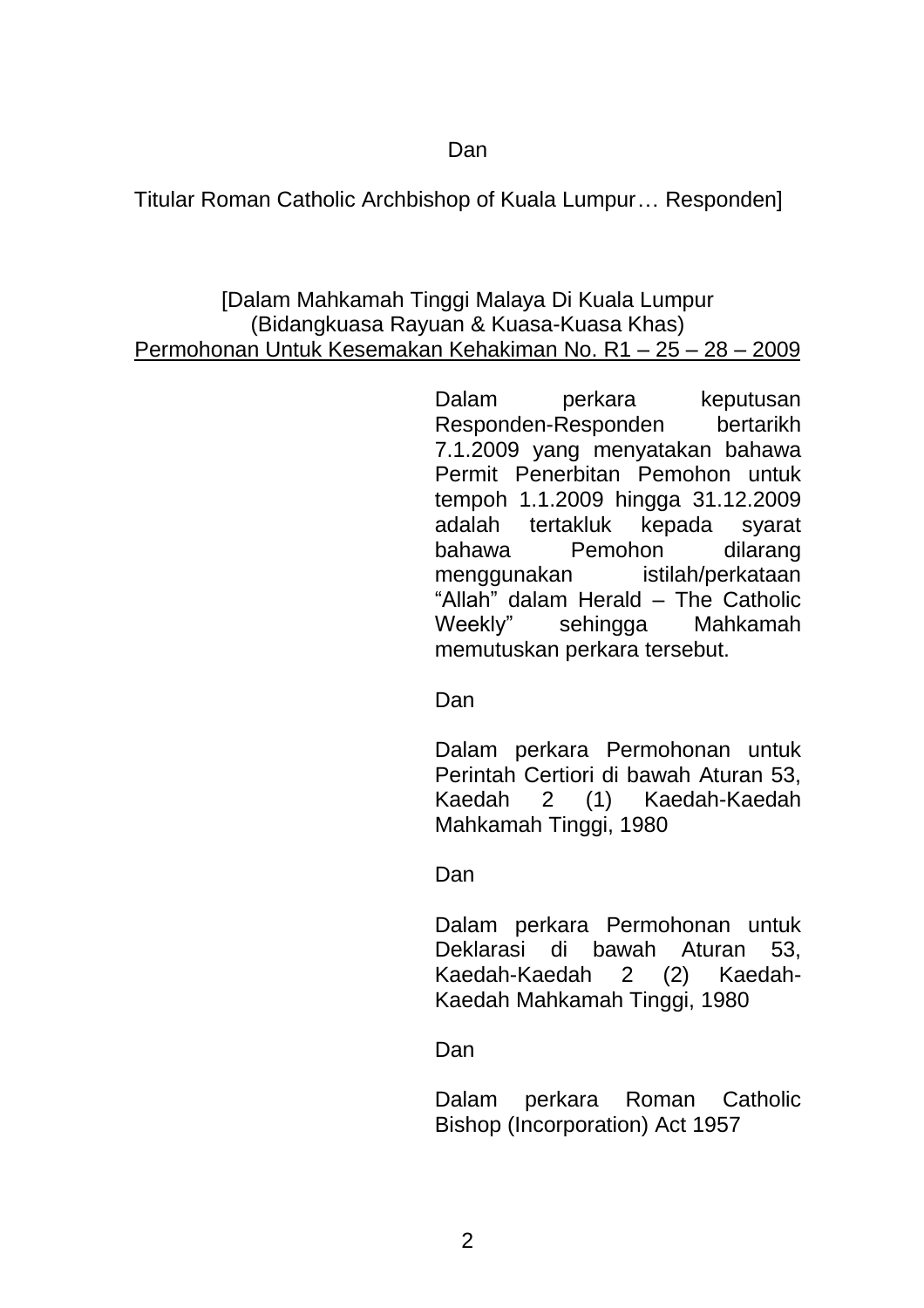### Antara

Titular Roman Catholic Archbishop Of Kuala Lumpur **Contract Contract Contract Contract Contract Contract Contract Contract Contract Contract Contract Contract Contract Contract Contract Contract Contract Contract Contract Contract Contract Contract Contrac** 

#### Dan

- 1. Menteri Dalam Negeri … Responden Pertama
	-

- ... Responden Kedua]
- Coram: Arifin Bin Zakaria, CJ Md. Raus Bin Sharif, PCA Zulkefli Bin Ahmad Makinudin, CJM Richard Malanjum, CJSS Suriyadi Bin Halim Omar, FCJ Zainun Bt. Ali, FCJ Jeffrey Tan Kok Wha, FCJ

# **JUDGMENT OF RICHARD MALANJUM (CJSS)**

# **Introduction**

- **1.** This is an application (Encl. 2[a]) by the Applicant for leave to appeal to this Court pursuant to section 96(a) and (b) of the Courts of Judicature Act 1964 ('the CJA').
- **2.** The Applicant is dissatisfied with the decision of the Court of Appeal rendered on 14.10. 2013 reversing the judgment of the High Court given in his favour on 31.12. 2009.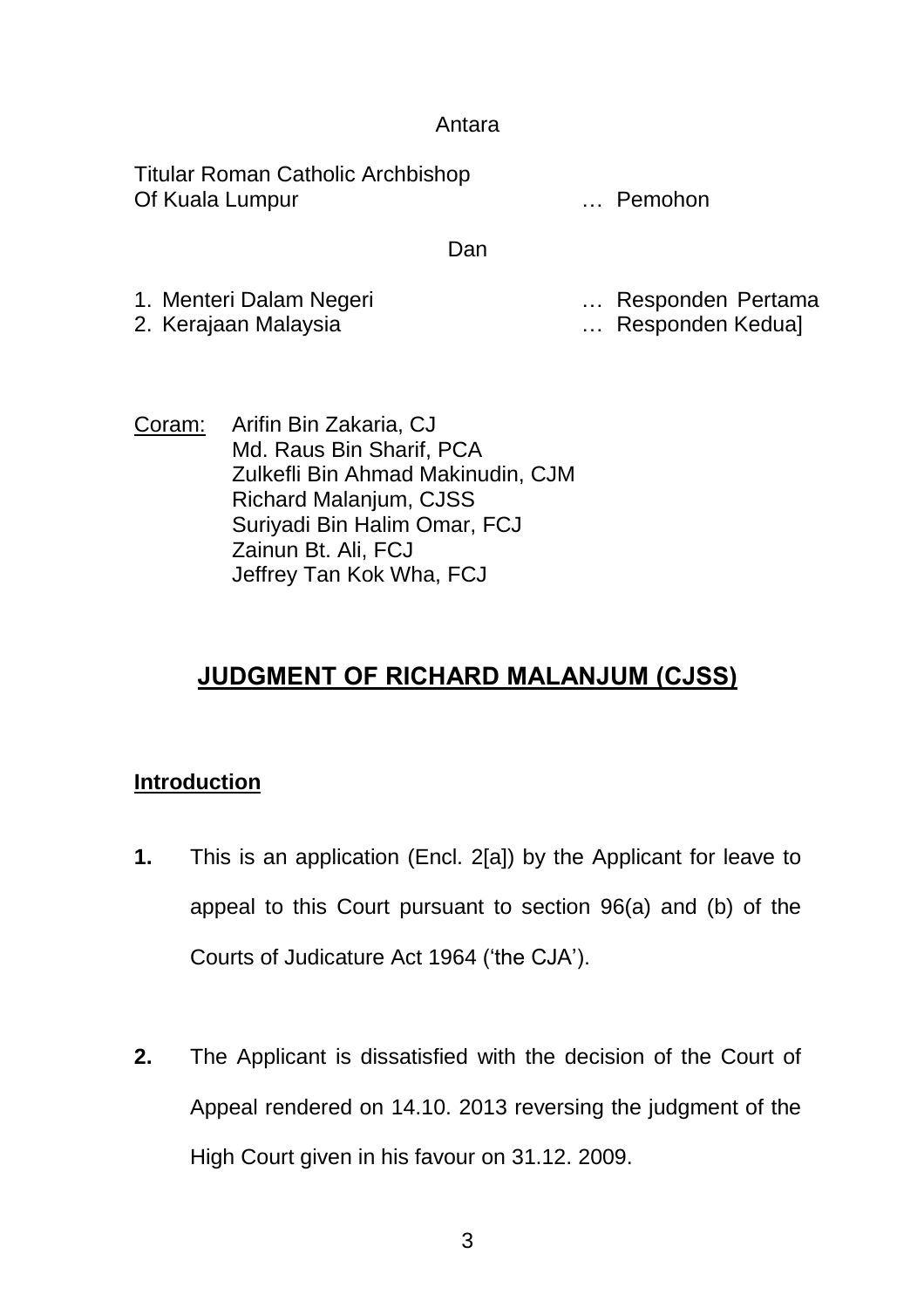- **3.** The Applicant had by way of an Application for Judicial Review No. R1-25-28-2009 dated 16.2.2009 ('the Application for Judicial Review') applied to the High Court for leave pursuant to Order 53 rule 3 (1) of the **Rules of the High Court 1980** ('RHC'). The relief sought for were, inter alia, an Order of Certiorari, declarations, for stay of the decision, costs and any other relief.
- **4.** On 24.4.2009 the High Court granted leave. The Attorney General Chambers did not raise any objection.

## **Judgment At Leave Stage**

- **5.** Generally in an application for leave to appeal under section 96 of the CJA it is rare for this Court to provide a comprehensive written judgment. The rationale for not doing so is obvious. It is merely an application for leave to appeal. The parties are not expected to argue on the merits of the case.
- **6.** The foregoing view was clearly expressed in **Datuk Syed Kechik Syed Mohamed & Anor v The Board Of Trustees of The Sabah Foundation & Ors (1999) 1 CLJ 325**. Mr. Justice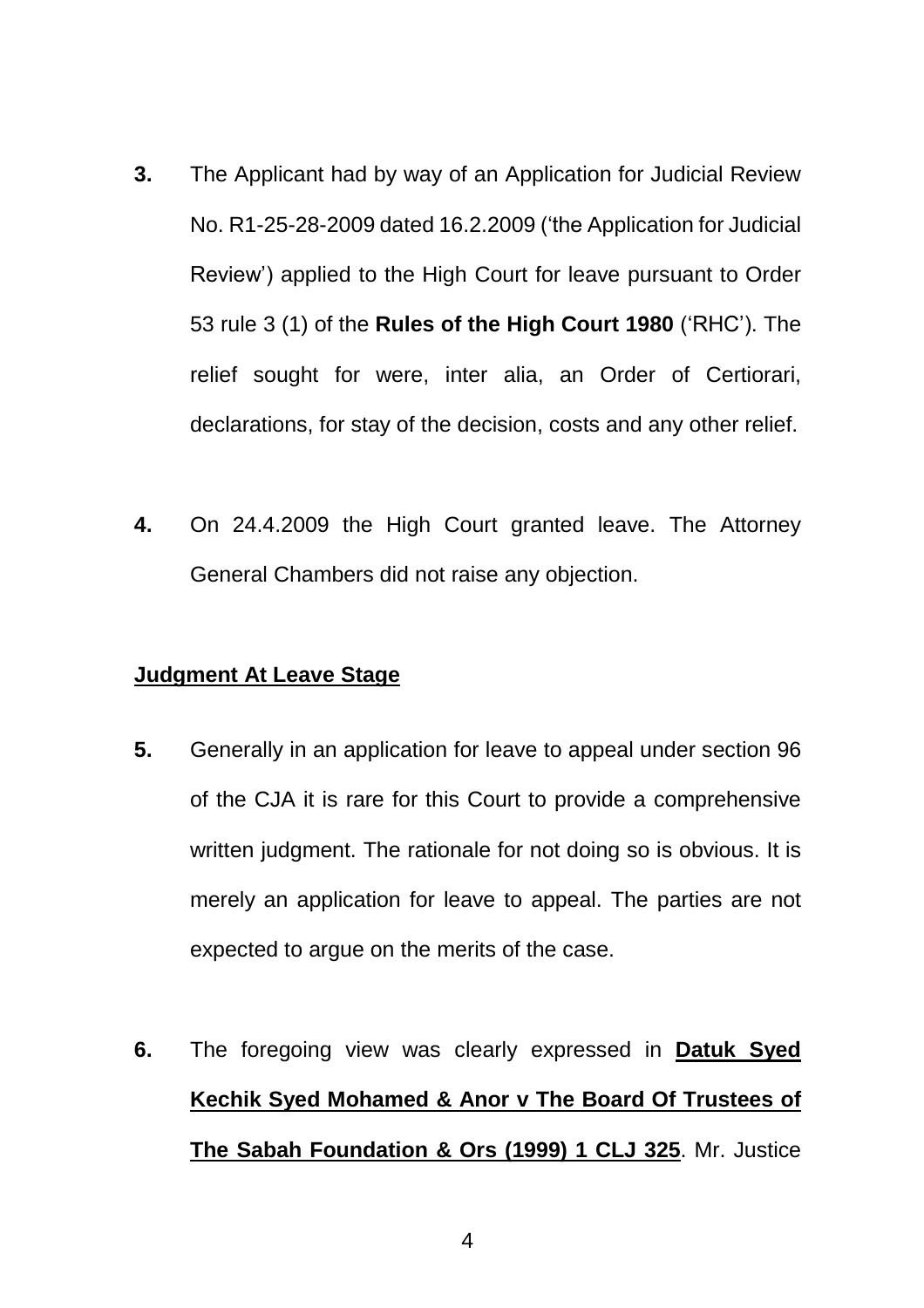Edgar Joseph Jr. FCJ had this to say in respect of section 96(a) at pages 330-331; 332:

*'It is not the practice of this Court, nor as we understand it, the practice of the House of Lords, when sitting in its judicial capacity hearing applications for leave to appeal, to give explicit reasons for granting or refusing leave, save in circumstances where their Lordships considered that they had no jurisdiction to entertain the application.*

*……..*

*The only reason why we thought it desirable that we should give a judgment in writing in this case is because it affords us the opportunity to offer guidance, without in any way attempting to establish a rigid framework into which all new situations must be forced, when considering applications for leave to appeal from the judgments of the Court of Appeal to this Court in civil matters …'*

*……*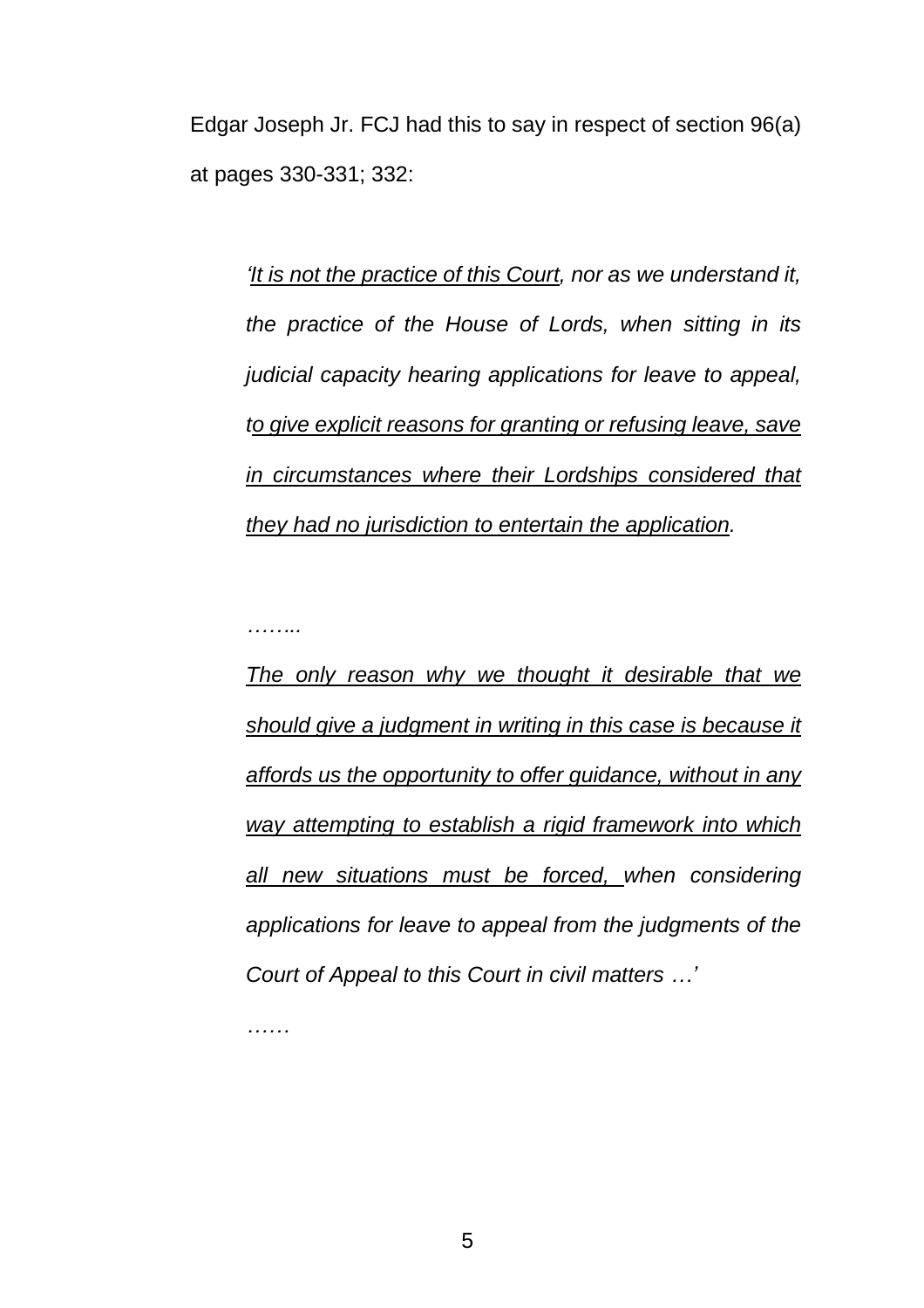*At the hearing of the application for leave, so far as it is possible to do so, the argument should be brief, succinct and concentrated.'* (Emphasis added).

- **7.** Thus, an explicit written judgment by this Court may be given even at the leave stage. However, it is usually given when jurisdiction is declined as for instance when the final appellate court is the Court of Appeal. (See: **Koperasi Jimat Cermat dan Pinjaman Keretapi Bhd v. Kumar Gurusamy [2011] 3 CLJ 241**) or this Court is of the view that there is a need to provide guidance on the exercise of its discretion under section 96. (See: **Terengganu Forest Products Sdn Bhd v Cosco Container Lines Co Ltd & Anor and other applications [2011] 1 MLJ 25**).
- **8.** In this present application there is no issue on lack of jurisdiction. Nevertheless, in view of the issues and the legal implications involved in this case, it is appropriate and as a guide, that a reasoned judgment should be issued even at this leave stage. Not so much on the merits of the issues involved but rather on the questions posed vis-à-vis the requirements of section 96.

6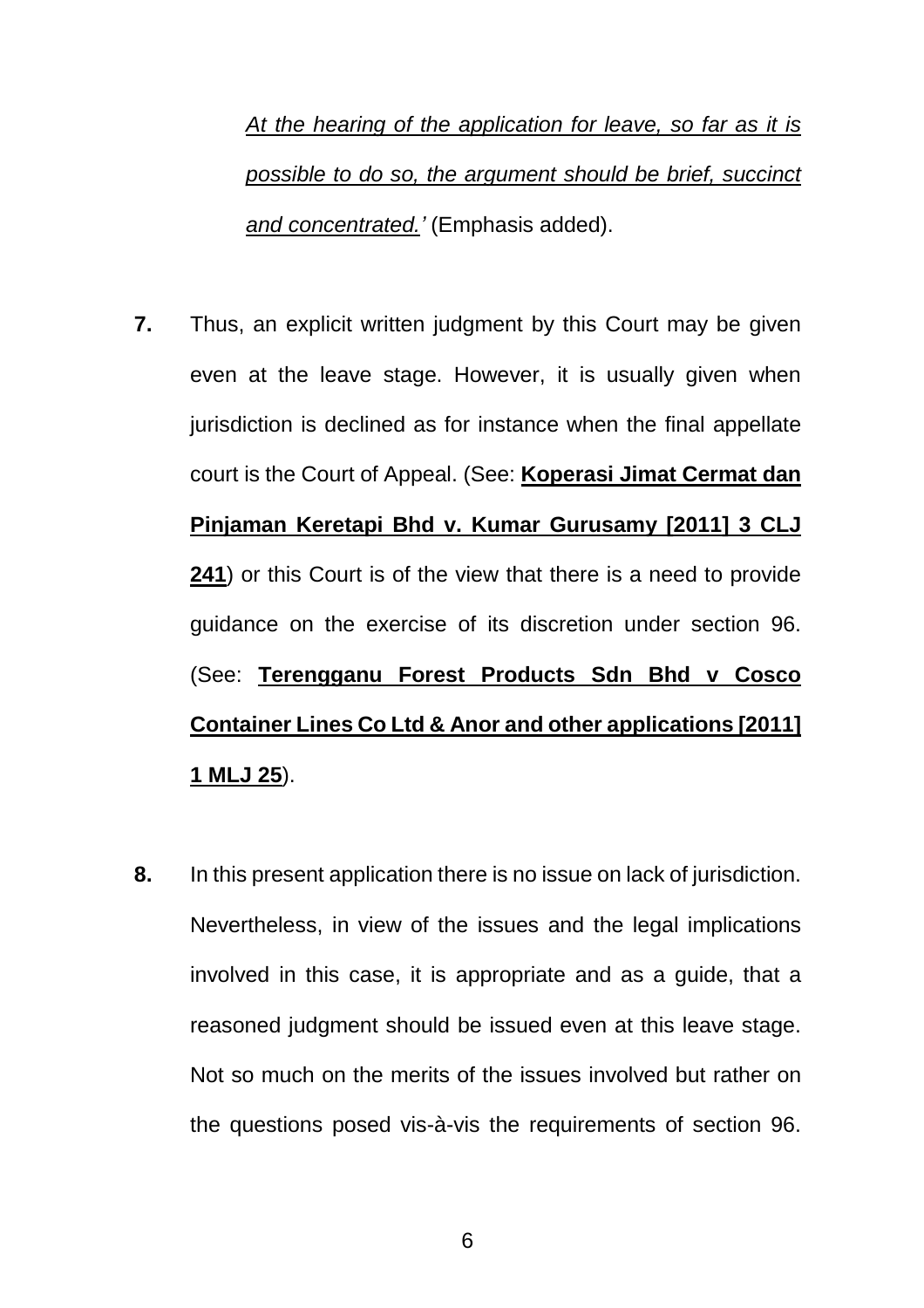Furthermore, this Court was adjourned in order to deliberate after hearing the submissions of the parties.

### **Background**

- **9.** The Applicant had been the publisher of the Herald The Catholic Weekly ('the Herald') for the past 14 years prior to the filing of the Application for Judicial Review.
- **10.** The Applicant received by way of facsimile a letter dated 7.1.2009 ('the said letter') signed by one Che Din bin Yusoh on behalf of the Secretary General of the Ministry of Home Affairs. The said letter approved the publication permit to the Applicant to continue publishing the Herald subject to certain conditions, namely:
	- *'(i) Permohonan penerbitan dalam Bahasa Melayu adalah dibenarkan, namun demikian, penggunaan kalimah 'ALLAH' adalah dilarang sehingga mahkamah membuat keputusan mengenai perkara tersebut.*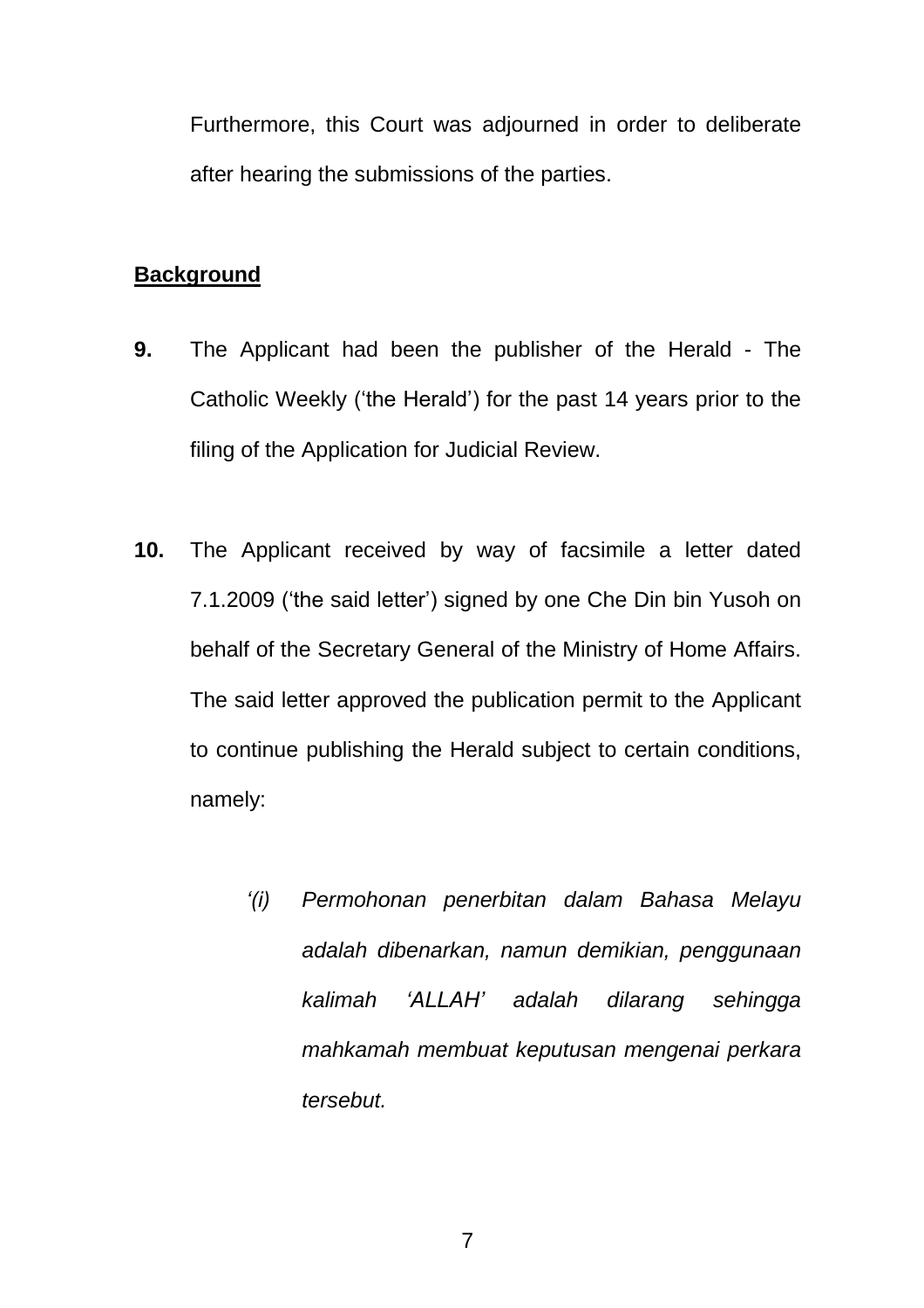*(ii) Di halaman hadapan penerbitan ini, tertera perkataan 'TERHAD' yang membawa maksud penerbitan ini adalah terhad untuk edaran di gereja dan kepada penganut Kristian sahaja.'*

The said letter also cancelled an earlier letter from the Ministry of Home Affairs dated 30.12.2008 to the Applicant on the same subject.

**11.** It was condition (i) above ('the impugned decision') that triggered the Applicant to file the Application for Judicial Review. Basically the critical issue in contention relates to the exercise of power by the 1st Respondent to prohibit the Applicant as opposed to the right of the Applicant to use the word 'Allah' in the Bahasa Malaysia section of the Herald.

### **The High Court Judgment**

**12.** Having heard the Application for Judicial Review after leave was given the High Court granted the relief sought for by the Applicant.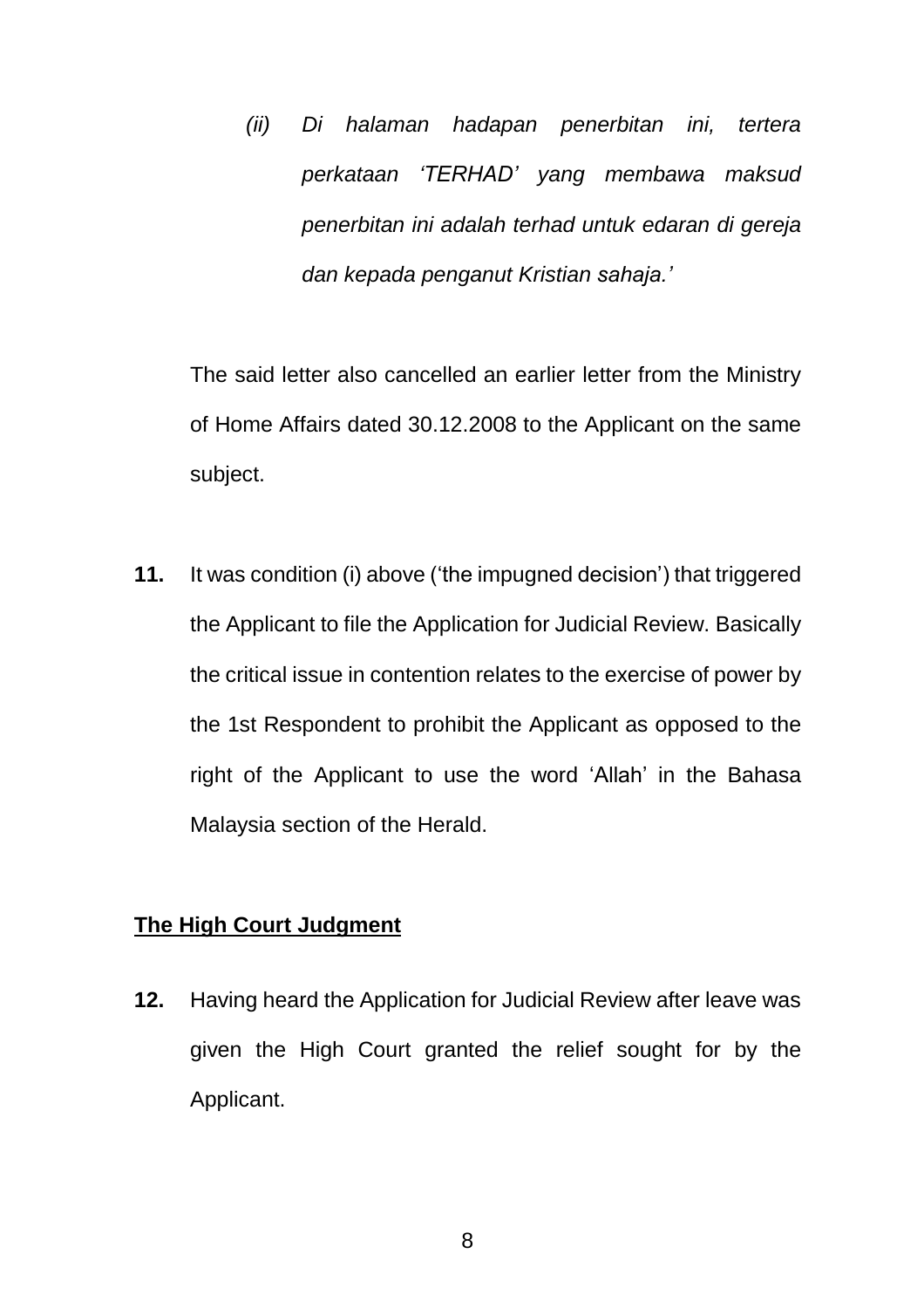- **13.** Basically the learned judge held:
	- **a.** that section 13A of the Printing Presses and Publication Act 1984 ('the Act') did not oust the judicial review to correct any error of law committed in the exercise of any discretion under the Act or the Printing Presses and Publications (Licenses and Permits) Rules 1984 ('the 1984 Rules');
	- **b.** that the 1st Respondent took into account irrelevant matters instead of relevant matters 'in the exercise of his discretion to impose further conditions in the publication permit'. Further, based on the uncontroverted historical evidence averred by the Applicant the 1st Respondent had no factual basis to impose the additional conditions in the permit;
	- **c.** that the conditions imposed were illegal, null and void for the following reasons:
		- **i.** although Article 3(1) of the Federal Constitution ('the FC') provides that Islam is the official religion of the

9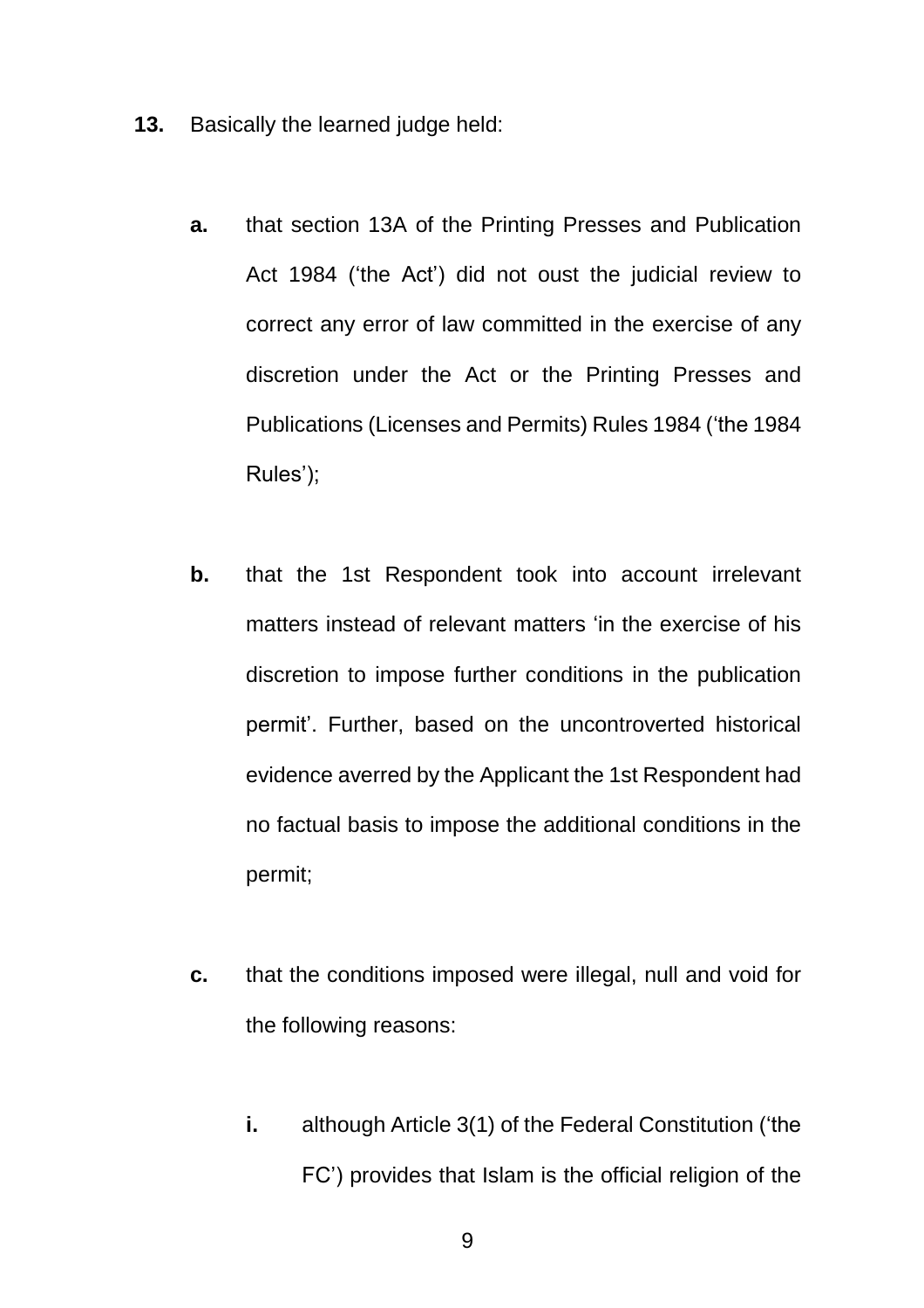Federation of Malaysia ('the Federation'), other religions may be practised in peace and harmony in any part of the Federation;

- **ii.** it must be considered whether the use of the word 'Allah' is a practice of the Christian religion; and
- **iii.** based on the evidence the use of the word 'Allah' is an essential part of the worship and instruction in the faith of the Malay speaking community of the Catholic Church and is integral to the practice and propagation of their faith;
- **d.** that to prohibit the use of the word 'Allah' in the Herald is unconstitutional:
	- **i.** since it contravenes the provisions of Articles 3(1), 11(1) and 11(3) of the FC;
	- **ii.** an unreasonable restriction on the freedom of speech and expression under Article 10(1)(c) of the FC;

10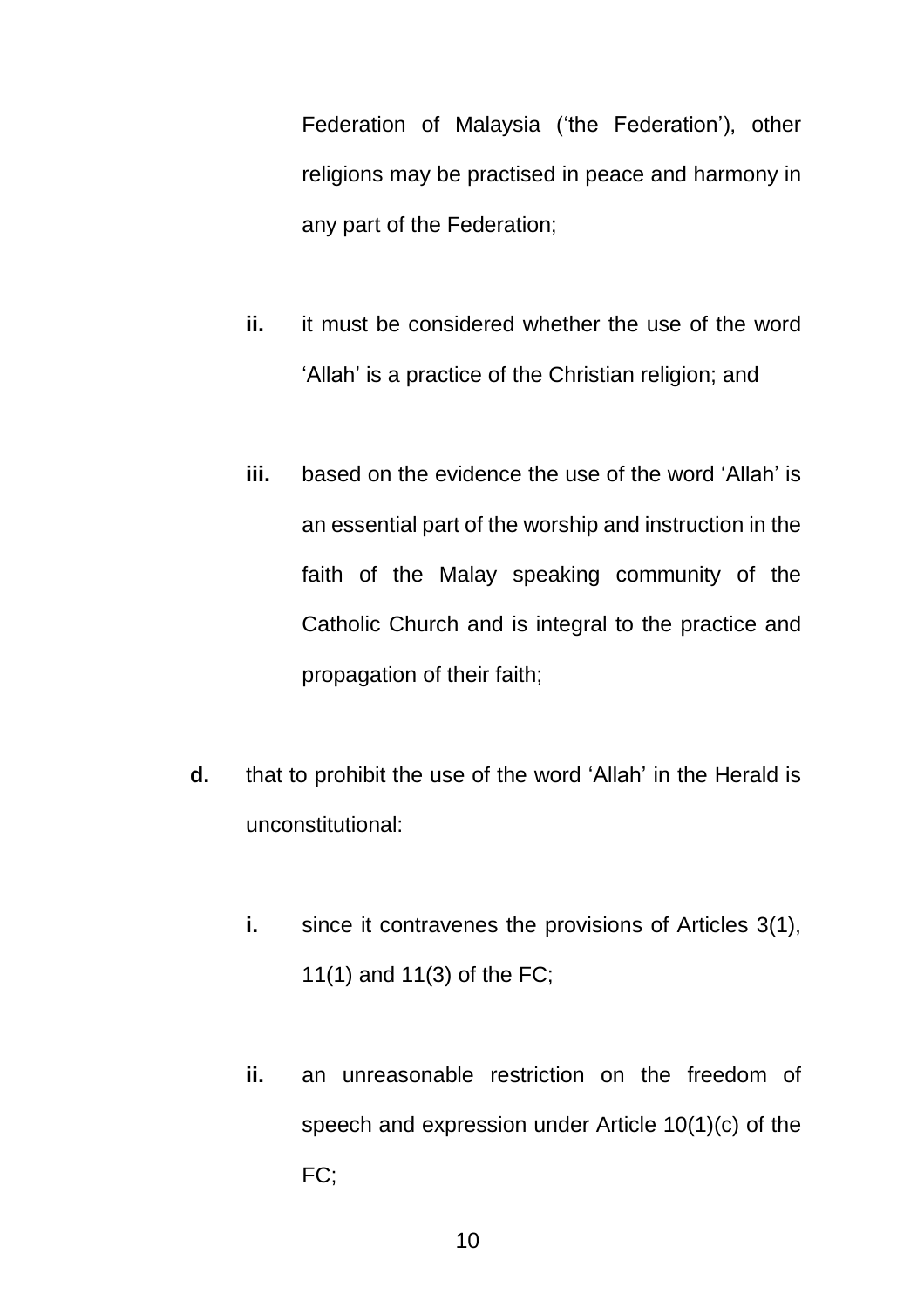- **iii.** an unreasonable administrative act offending the first limb of Article 8(1) of the FC which demands fairness in any form of State action.
- **e.** that based on merits the action of the Respondents was illogical, irrational and inconsistent since the use of word 'Allah' was already permitted for worship and in the Bible. Further, the reasons given by the 1st Respondent in the various directives defied all logic and were unreasonable;
- **f.** that section 9 of the various State Enactments which made it an offence to use certain words and expressions could be interpreted in two ways:
	- **i.** to read it in conjunction with Article 11(4) of the FC; and
	- **ii.** to apply the doctrine of proportionality, that is to test whether the '*legislative state action, which includes executive and administrative acts of the State, was disproportionate to the object it sought to achieve*'.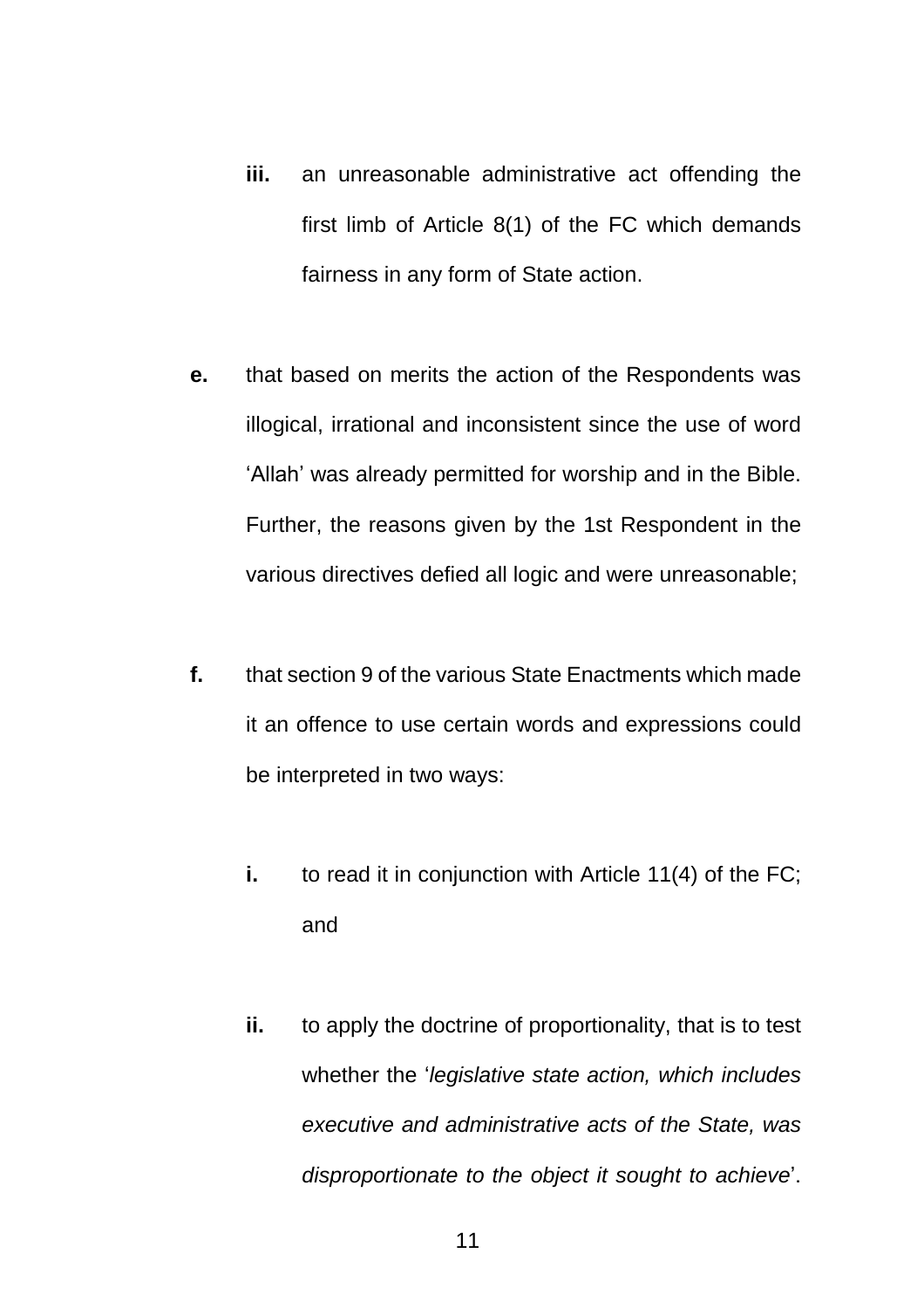Thus, applying the test to the factual matrix of this case it ought to be taken into account the constitutional and fundamental rights of those persons professing the Christian faith and the fact that a large section of people in the Catholics church whose medium of instruction is Bahasa Malaysia and use the word 'Allah' for their God.

- **g.** that the Respondents did not have materials to support their contention that the usage of the word 'Allah' by the Herald could cause a threat to national security;
- **h.** that '*the court has to determine whether the impugned decision was in fact based on the ground of national security*'; and
- **i.** that the subject matter referred to in the proceedings was justiciable contrary to the objections raised by the Respondents.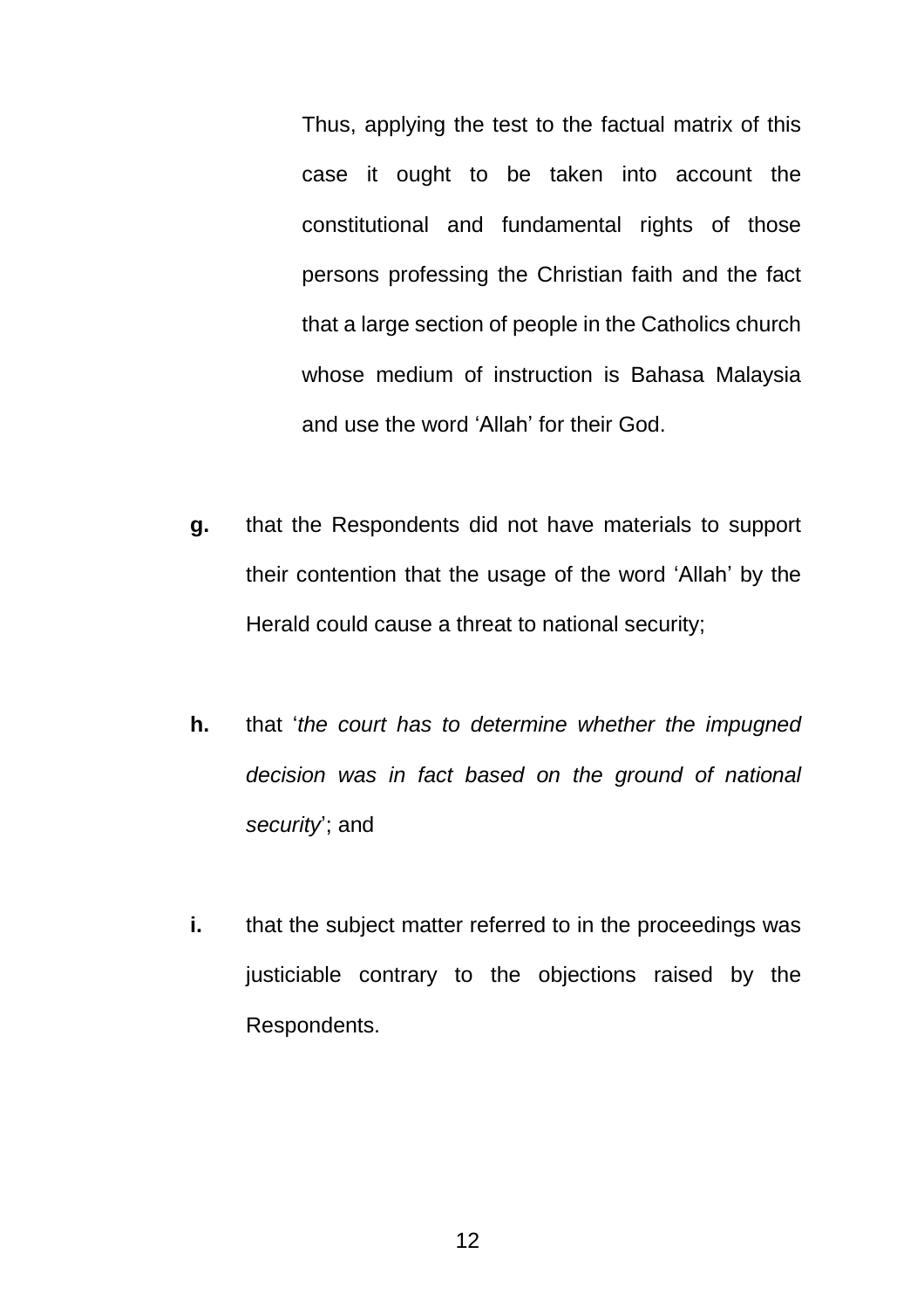#### **The Decision Of The Court Of Appeal**

**14.** The learned judges of the Court of Appeal in rendering their respective judgments unanimously reversed the judgment of the High Court. Their respective judgments may be referred to in this Judgment as and when necessary. But for now it may be convenient just to reproduce the written summary of their decision as provided by the presiding Judge, Mr. Justice Apandi Ali JCA (as he then was). It stated thus:

> *'[1] Basically this is an appeal against the decision of the High Court arising from an application for judicial review of the imposition of a condition in the publication permit of the Herald – The Catholic Weekly. The impugned condition was the prohibition of the name "Allah" in the said publication. In the course of allowing the judicial review the learned High Court judge also allowed certain declaratory relief orders pertaining to the respondent's constitutional right to use the name "Allah".*

> *[2] The law on judicial review in this country is trite law; namely judicial review is not concerned with the merits of*

> > 13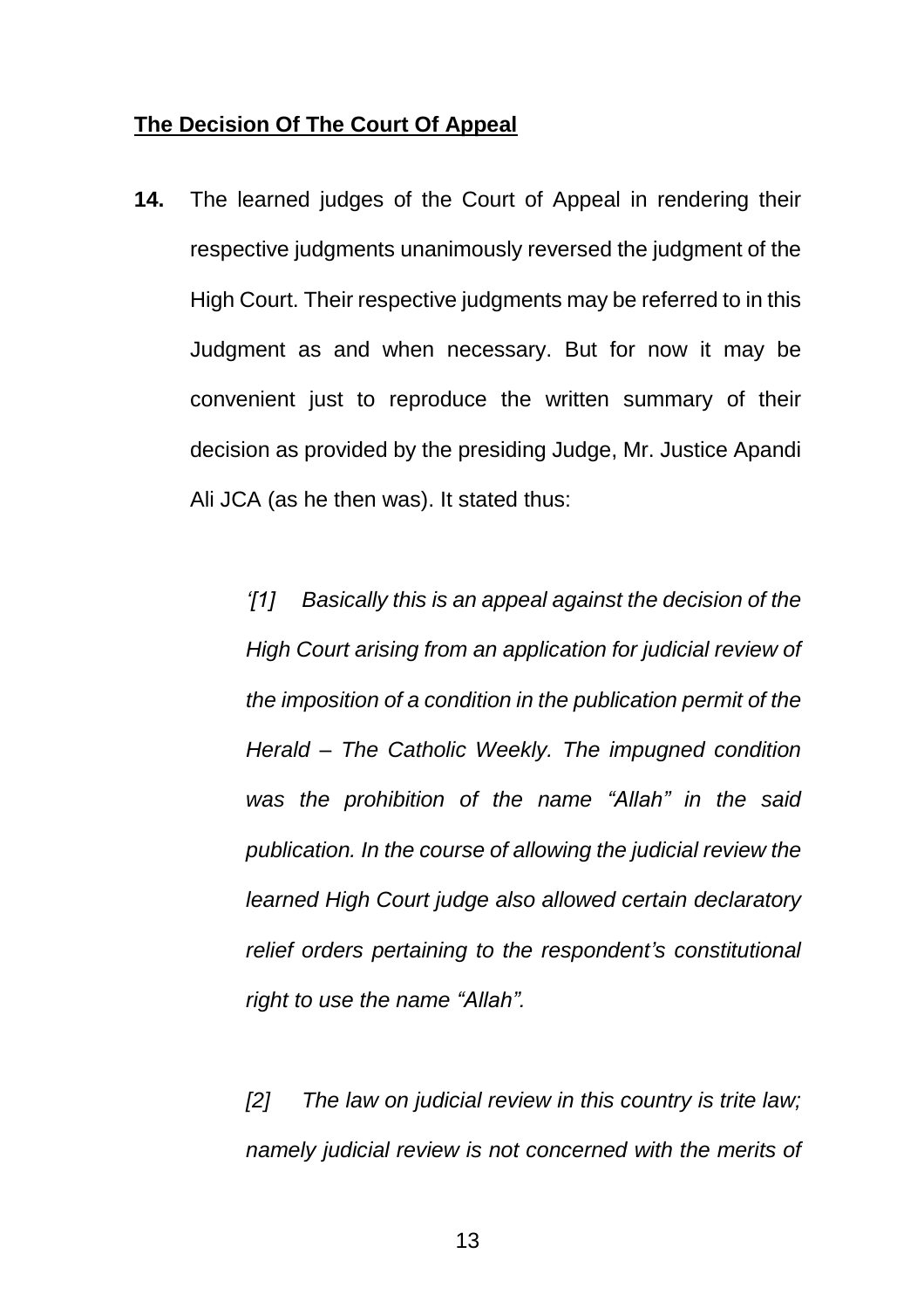*a decision but with the manner the decision was made; and that there are 3 categories upon which an administrative decision may be reviewed, i.e. 1. Illegality; 2. Irrationality and 3. Procedural impropriety. When the decision involved an exercise of a discretion, the determinable issues depend on the facts of the case.*

*[3] Applying the law to the facts and circumstances of the case and bearing in mind the principles to be taken in dealing with judicial review as laid down in the oftenquoted case of Council of Civil Service Union & Ors v. Minister for the Civil Service [1985] 1 AC 374; [1984] 4 All E.R 935, it is our considered finding that the Minister has not acted in any manner or way that merit judicial interference on his impugned decision.*

*[4] On the constitutionality of the action of the 1st appellant to impose the impugned condition prohibiting the usage of the word "Allah" in the Herald, it is our judgment that there is no infringement of the any of the constitutional rights, as claimed by the respondent.*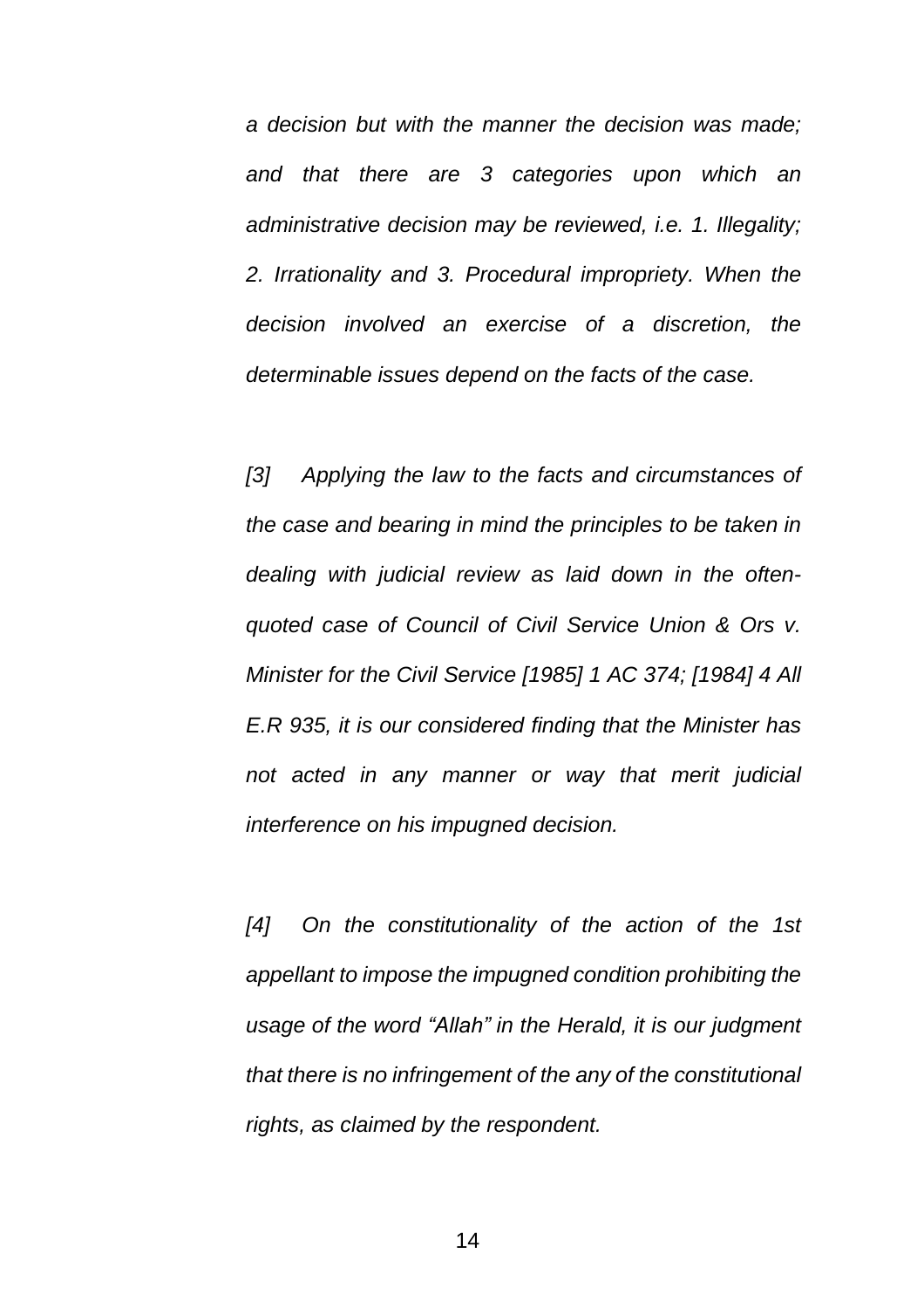*[5] It is our common finding that the usage of the name "Allah" is not an integral part of the faith and practice of Christianity. From such finding, we find no reason why the respondent is so adamant to use the name "Allah" in their weekly publication. Such usage, if allowed, will inevitably cause confusion within the community.*

*[6] In the circumstances and the facts of the case we are also mindful of the Latin maxims of "salus populi suprema lax" (the safety of the people is the supreme law) and "salus republicae suprema lax" (the safety of the state is the supreme law) do co-exist and relevant to the doctrine that the welfare of an individual or group must yield to that of the community. It is also our reading that this is how the element of "in peace and harmony" in Article 3(1) is to be read with the freedom of religion in Article 11(1) of the Federal Constitution.*

*[7] On the evidence before us too we are satisfied that sufficient material have been considered by the Minister in discharging his function and statutory power under the Printing Presses And Publications Act 1984. Although the*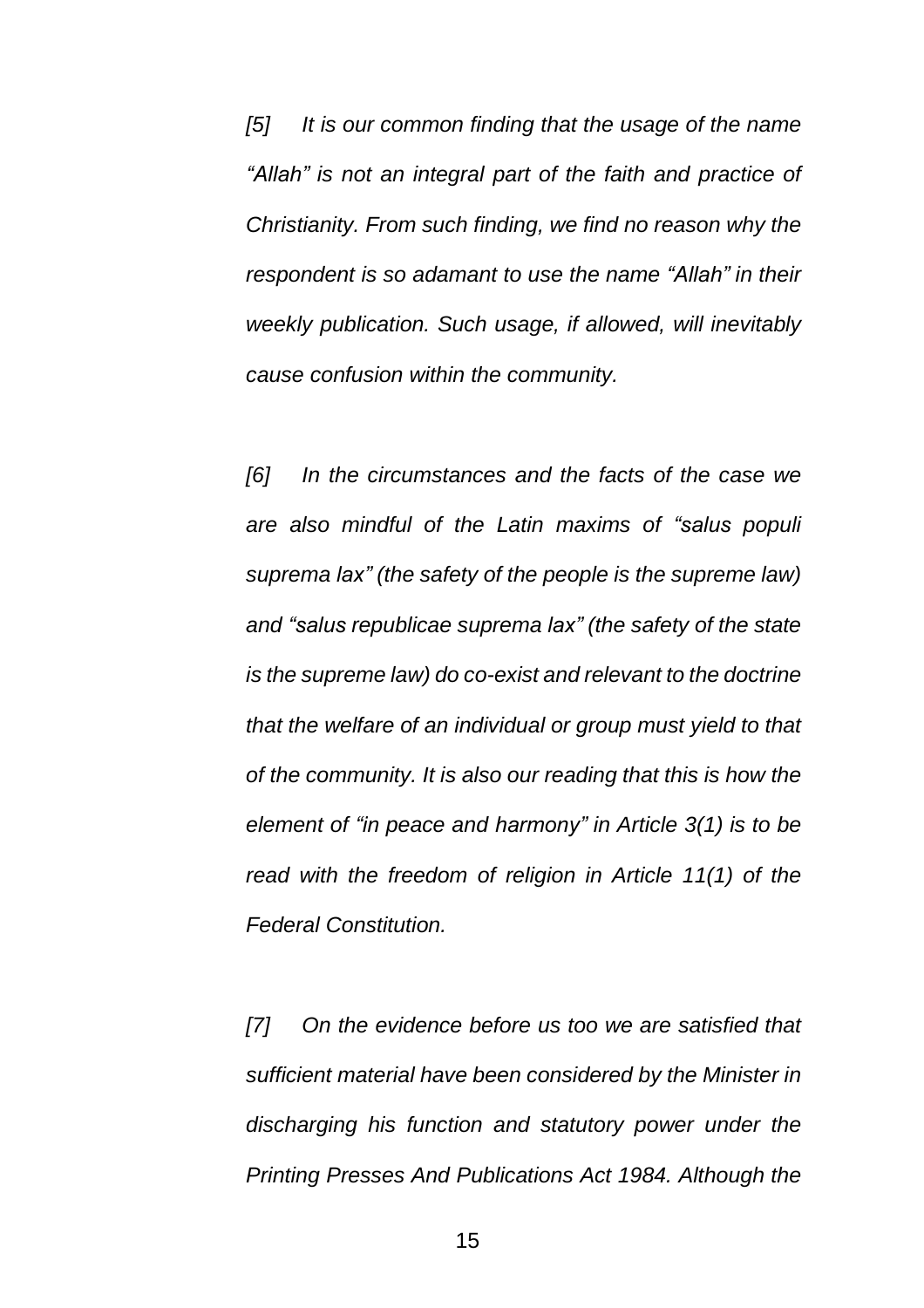*test under the written law is subjective, there are sufficient evidence to show that such subjective decision was derived by considering all facts and circumstances in an objective manner. Thus, there is no plausible reason for the High Court to interfere with the Minister's decision.*

*[8] The detailed explanations and reasons for our findings can be seen in the full text of three separate written judgments, which shall be made available to all parties immediately, at the conclusion of today's proceedings. My learned brothers, Abdul Aziz bin Abdul Rahim, JCA and Mohd. Zawawi bin Salleh, JCA have read and approved my judgment. In addition to my judgment, both of my learned brothers have respectively written separate supporting judgments, of which I agree with their methodological analysis and findings.*

*[9] In the light of our findings, we are unanimous in our decision to allow the appeal by the appellants. Appeal is therefore allowed.*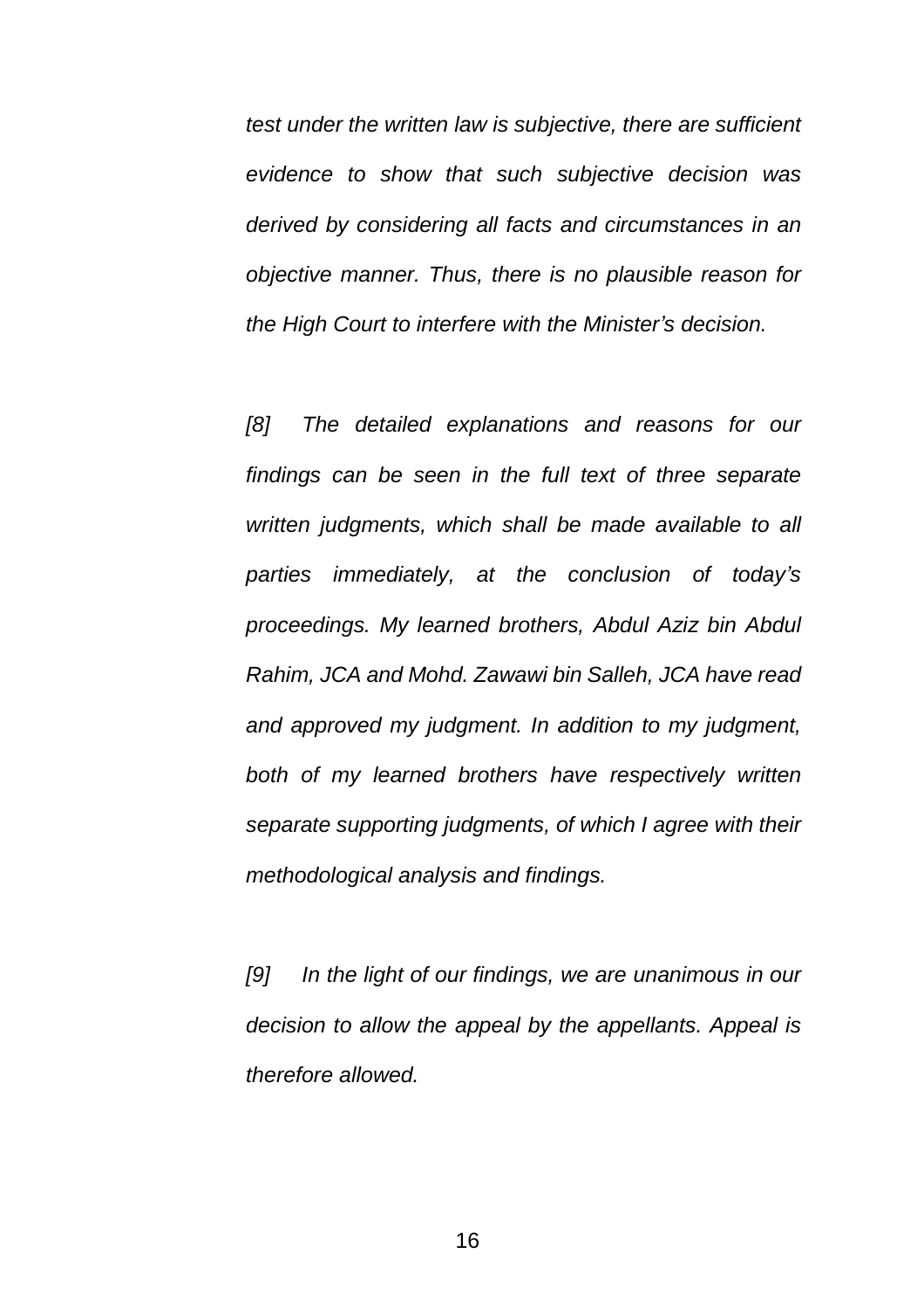*All orders given on 31/12/2009 by the High Court pursuant to the Judicial Review application are hereby set aside. As agreed between all parties there will be no order as to costs.'*

# **The Application (Encl. 2[a])**

**15.** In seeking for leave the Applicant submitted a set of proposed questions in three parts. They are as follows:

#### *'Part A: The Administrative Law Questions*

- *1. Where the decision of a Minister is challenged on grounds of illegality or irrationality and/or Wednesbury unreasonableness, whether it would be incumbent on the Minister to place before the Court the facts and the grounds on which he had acted?*
- *2. Whether the decision of a Minister is reviewable where such decision is based on ground of alleged national security and whether it is a subjective discretion? Is the mere assertion by the Minister of a*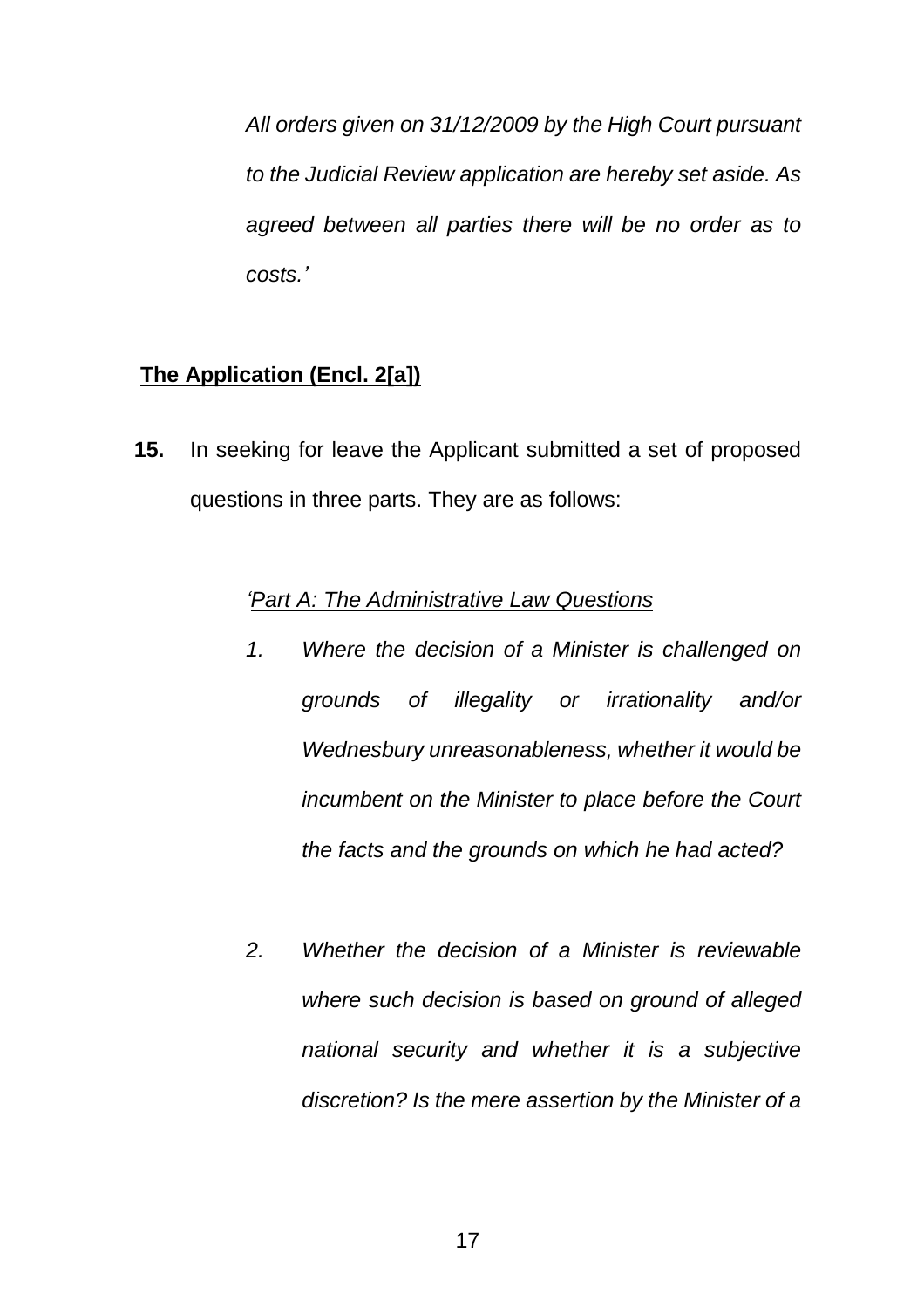*threat to public order, or the likelihood of it, sufficient to preclude inquiry by the Court?*

- *3. Whether in judicial review proceedings a Court is precluded from enquiring into the grounds upon which a public decision maker based his decision?*
- *4. Where the decision of the Minister affects or concerns fundamental rights, whether the Court is obliged to engage in a heightened or close scrutiny of the vires and reasonableness of the decision?*
- *5. Whether the characterization of the Minister's discretion as an absolute discretion precludes judicial review of the decision?*
- *6. Whether the decision by the Minister to prohibit the use of the word 'Allah' is inherently illogical and irrational in circumstances where the ban is restricted to a single publication of the restricted group while its other publications may legitimately carry the word?*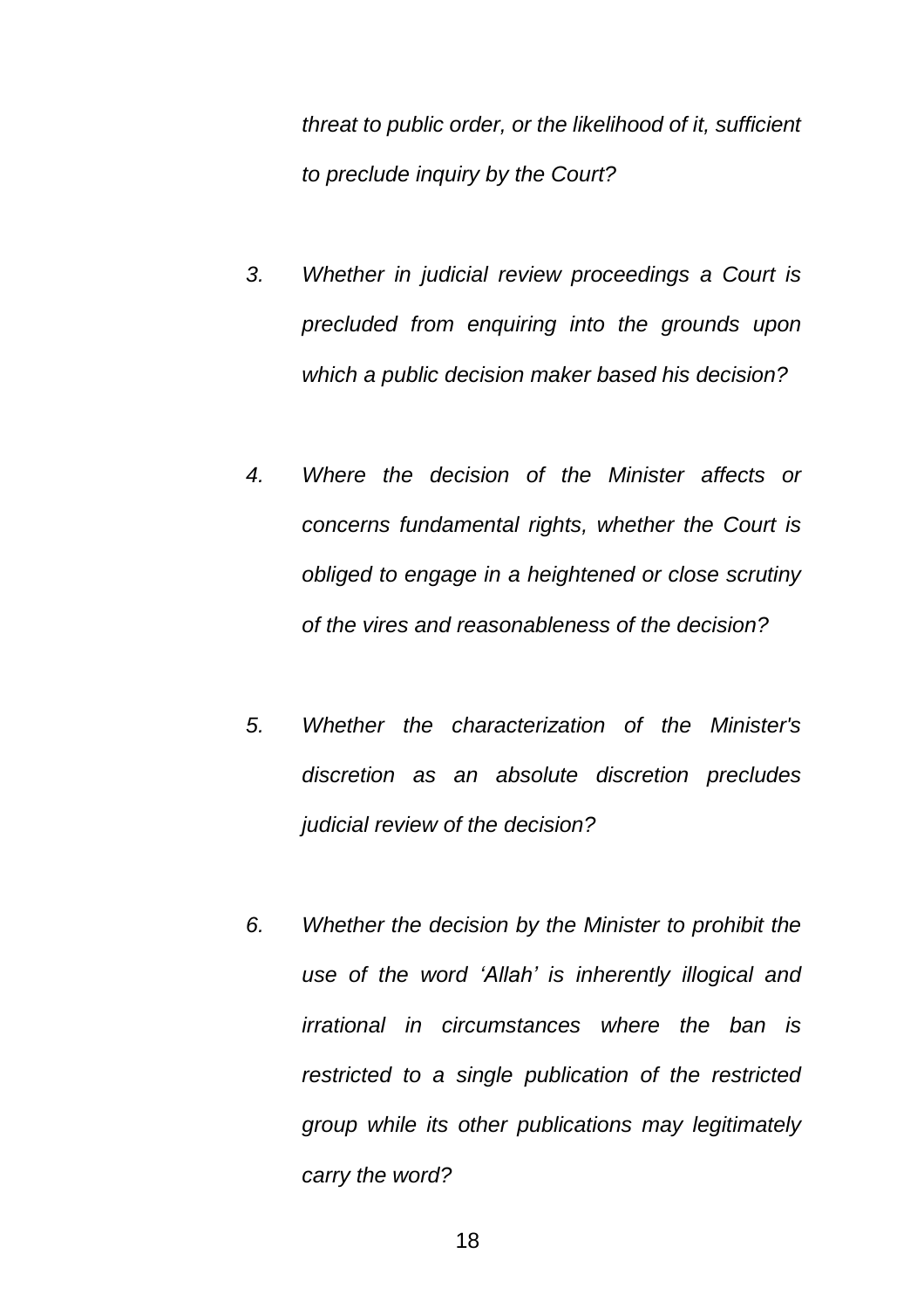- *7. Whether the use of a religious publication by a religious group within its private place of worship and for instruction amongst its members can rationally come within the ambit of a ministerial order relating to public order or national security?*
- *8. Can the Executive/State which has permitted the use of the word `Allah' in the Al Kitab prohibit its use in the Bahasa Malaysia section of the Herald — a weekly newspaper of the Catholic Church (`the Herald'), and whether the decision is inherently irrational?*
- *9. Whether it is legitimate or reasonable to conclude that the use of the word 'Allah' in the Herald which carries a restriction 'for Christians only' and 'for circulation in church' can cause confusion amongst those in the Muslim community?*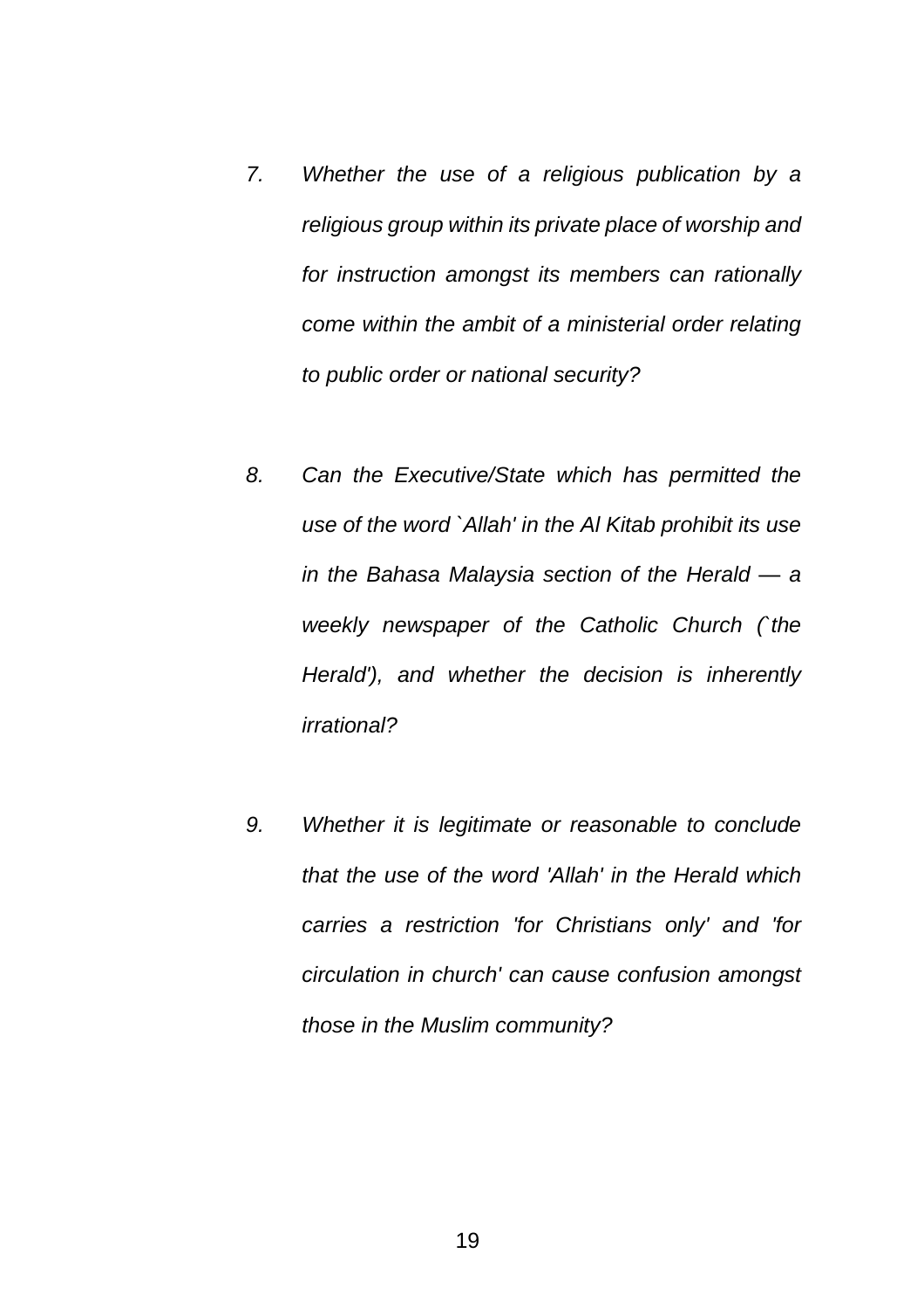*10. Whether the claims of confusion of certain persons of a religious group could itself constitute threat to public order and national security?*

#### *Part B: The Constitutional Law Questions*

- *1. Whether Article 3(1) of the Federal Constitution is merely declaratory and could not by itself impose any qualitative restriction upon the fundamental liberties guaranteed by Articles 10, 11(1), 11(3) and 12 of the Federal Constitution?*
- *2. Whether in the construction of Article 3(1) it is obligatory for the Court to take into account the historical constitutional preparatory documents, namely, the Reid Commission Report 1957, the White Paper 1957, and the Cobbold Commission Report 1962 (North Borneo and Sarawak) that the declaration in Article 3(1) is not to affect freedom of religion and the position of Malaya or Malaysia as a secular state?*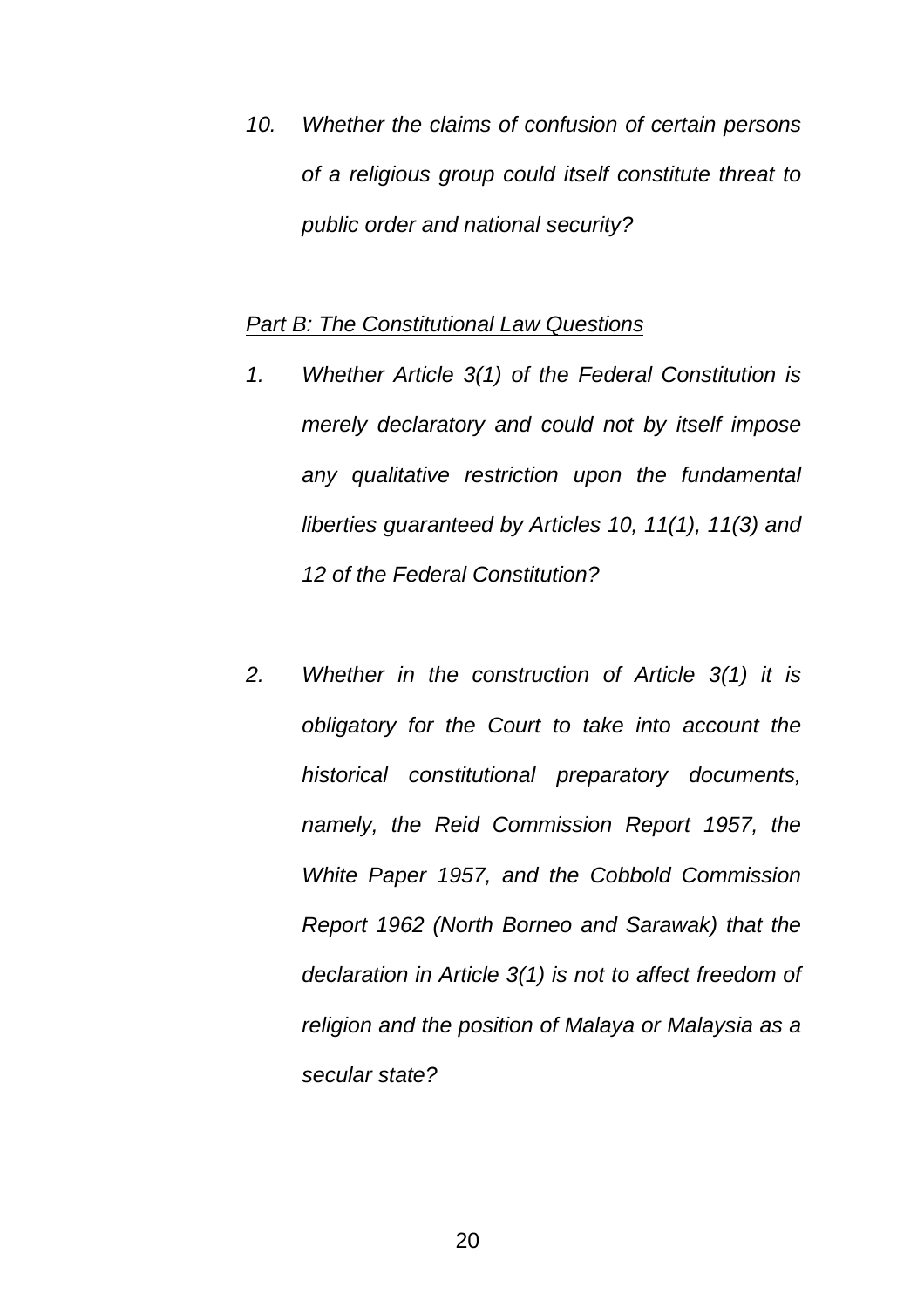- *3. Whether it is appropriate to read Article 3(1) to the exclusion of Article 3(4) which carries the guarantee of non-derogation from the other provisions of the Constitution?*
- *4. Whether it is a permissible reading of a written constitution to give precedence or priority to the articles of the constitution in the order in which they appear so that the Articles of the Federal Constitution that appear in Part I are now deemed to rank higher in importance to the Articles in Part II and so forth?*
- *5. Whether on a true reading of Article 3(1) the words 'other religions may be practised in peace and harmony' functions as a guarantee to the non-Muslim religions and as a protection of their rights?*
- *6. Whether on a proper construction of the Federal Constitution, and a reading of the preparatory documents, namely, the Reid Commission Report (1957), the White Paper (1957) and the Cobbold*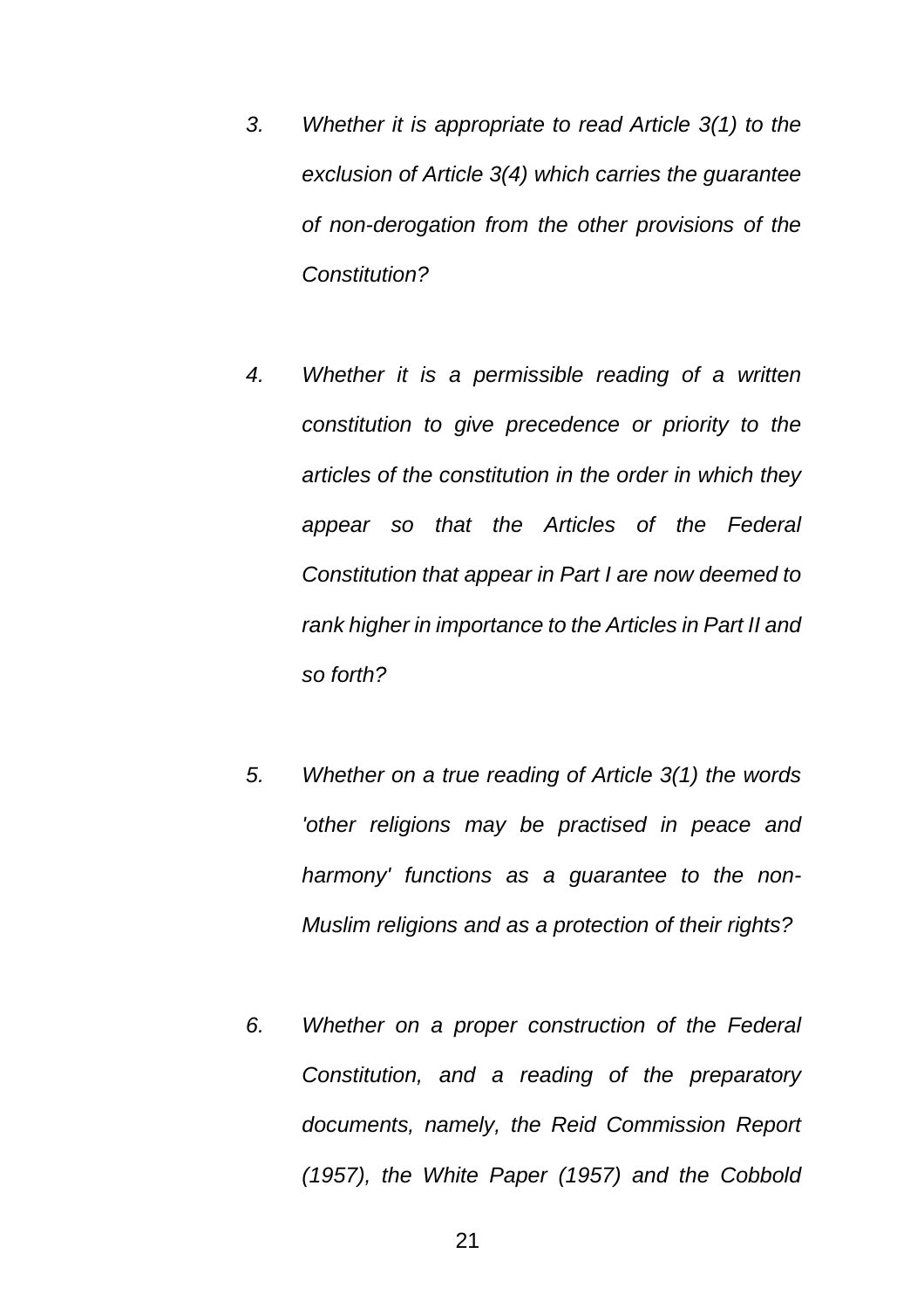*Commission Report (1962), it could legitimately be said that Article 3(1) takes precedence over the fundamental liberties provisions of Part II, namely, Articles 8, 10, 11(1), 11(3) and 12 of the Federal Constitution?*

- *7. Whether the right of a religious group to manage its own affairs in Article 11(3) necessarily includes the right to decide on the choice of words to use in its liturgy, religious books and publications, and whether it is a legitimate basis to restrict this freedom on the ground that it may cause confusion in the minds of members of a another religious group?*
- *8. Whether the avoidance of confusion of a particular religious group amounts to a public order issue to deny another religious group its constitutional rights under Articles 8, 10, 11(1), 11(3) and 12 of the Federal Constitution?*
- *9. Whether it is reasonable or legitimate to conclude that the use of the word 'Allah' for generations in the*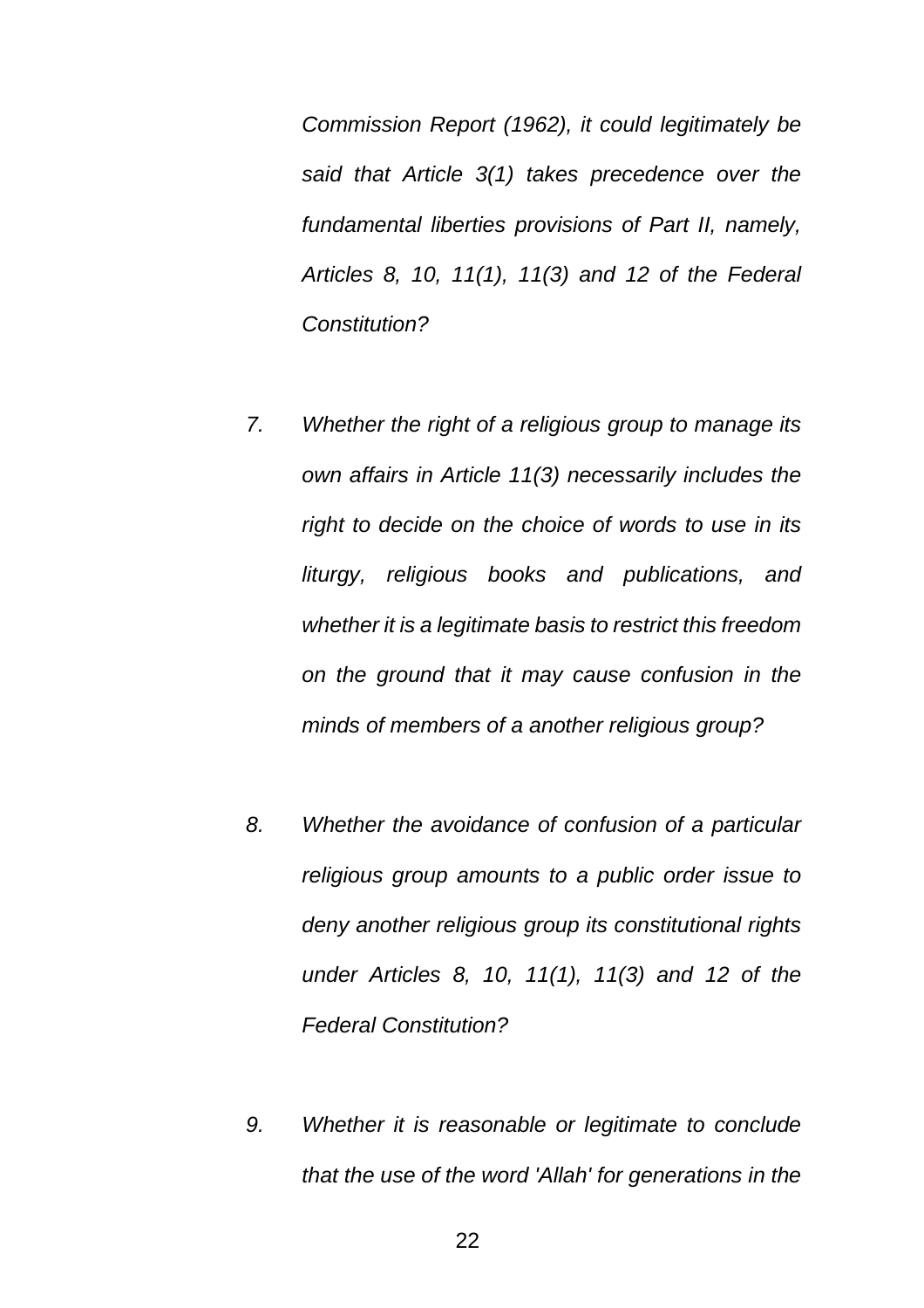*Al-Kitab (the Bahasa Malaysia/Indonesian translation of the Bible) and in the liturgy and worship services of the Malay speaking members of the Christian community in Malaysia, is not an integral or essential part of the practice of the faith by the community?*

- *10. Whether the appropriate test to determine if the practice of a religious community should be prohibited is whether there are justifiable reasons for the state to intervene and not the 'essential and integral part of the religion' test currently applied under Article 11(3)?*
- *11. Whether the standards of reasonableness and proportionality which have to be satisfied by any restriction on freedom of speech in Article 10 and Article 8 is met by the present arbitrary restriction on the use of the word 'Allah' imposed by the Minister of Home Affairs?*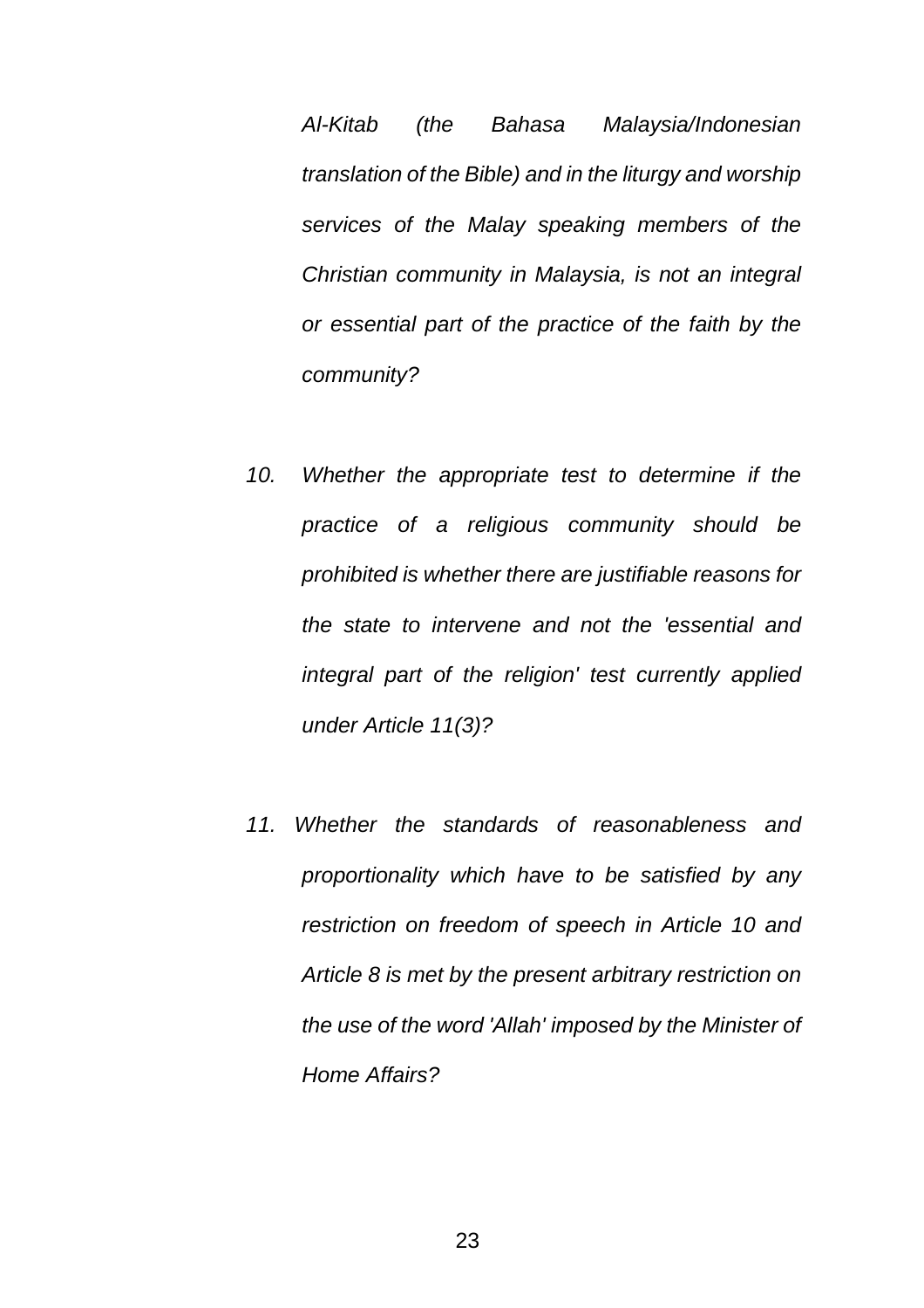- *12. Whether it is an infringement of Articles 10 and 11 of the Federal Constitution by the Minister of Home Affairs to invoke his executive powers to prohibit the use of a word by one religious community merely on the unhappiness and threatened actions of another religious community?*
- *13. Whether the Latin maxim `salus populi est suprema lex' (the welfare of the people is the supreme law) can be invoked without regard to the terms of the Federal Constitution and the checks and balances found therein?*

### *Part C: General*

*1. Whether it is appropriate for a court of law whose judicial function is the determination of legal-cumjuristic questions to embark suo moto on a determination of theological questions and of the tenets of comparative religions, and make pronouncements thereto?*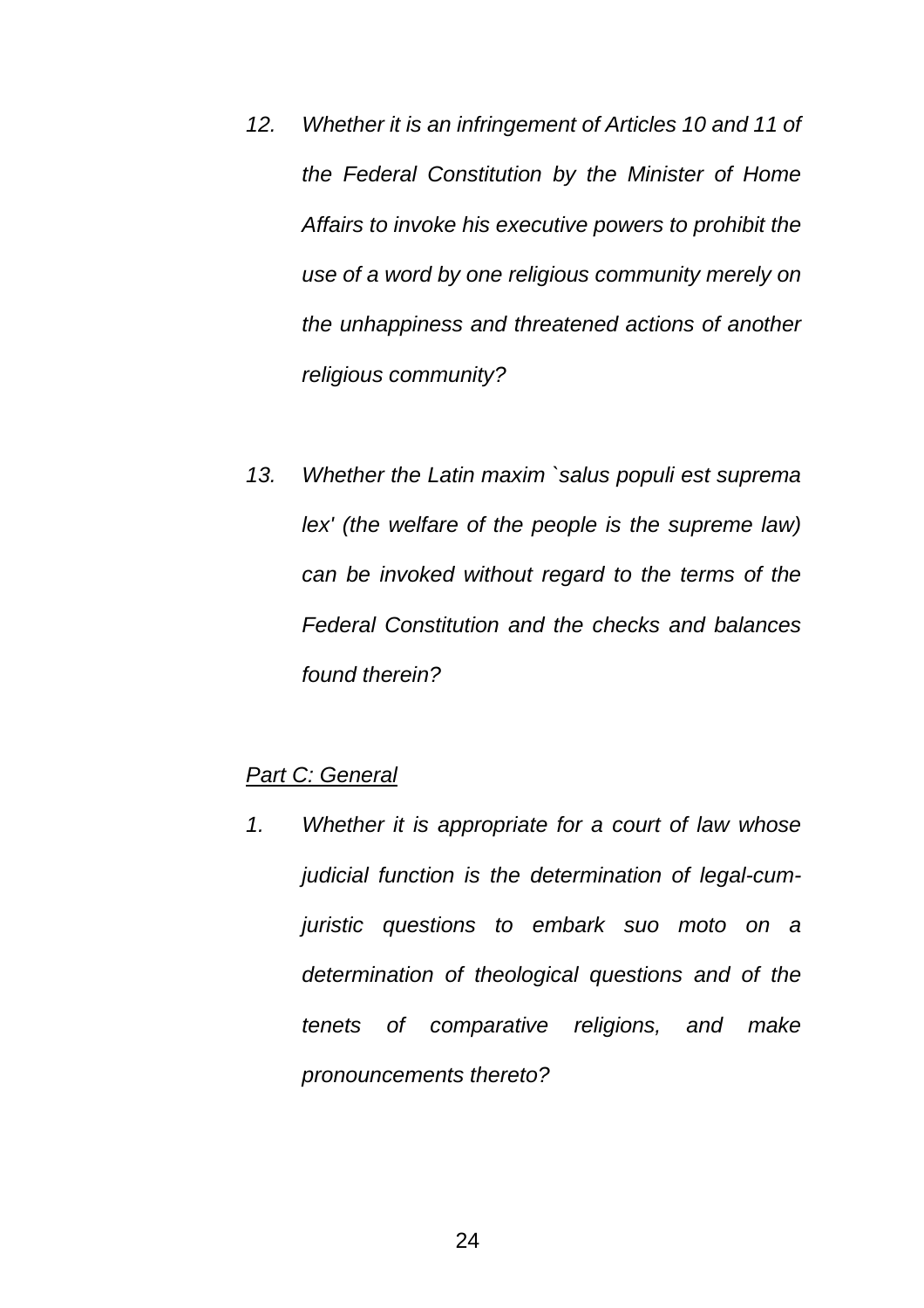- *2. Whether it is legitimate for the Court of Appeal to use the platform of 'taking judicial notice' to enter into the non-legal thicket of theological questions or the tenets of comparative religions?*
- *3. Whether the Court is entitled suo moto to embark upon a search for supportive or evidential material which does not form part of the appeal record to arrive at its decision?*
- *4. Whether the Court can rely on information gathered from internet research without first having determined the authoritative value of the source of that information or rely on internet research as evidence to determine what constitute the essential and integral part of the faith and practice of the Christians?*
- *5. Whether the use of research independently carried out by a Judge and used as material on which the judgment was based without it first been offered for*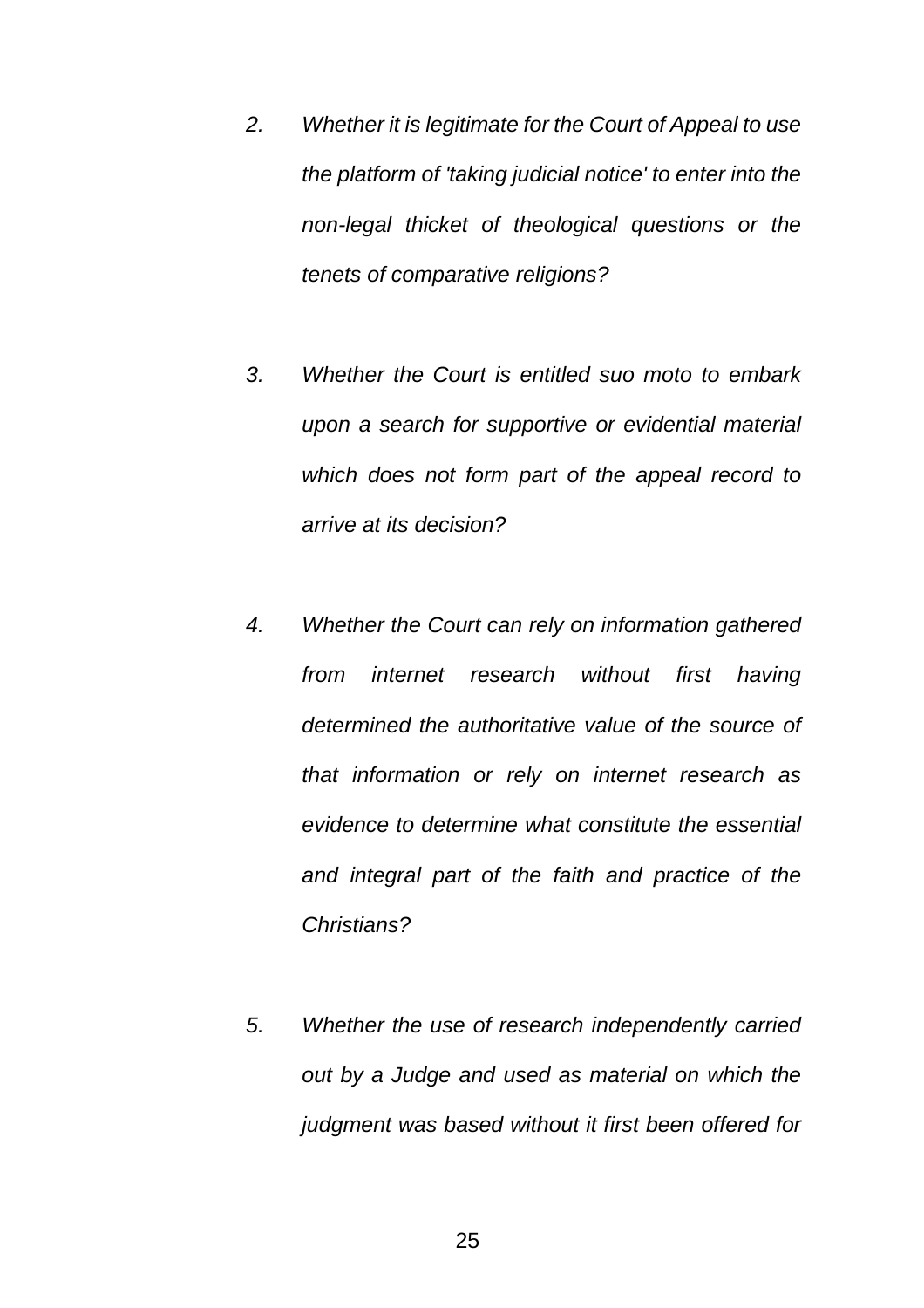*comment to the parties to the proceedings is in breach of the principles of natural justice?'*

#### **Contentions Of The Parties**

- **16.** In respect of Part A proposed questions learned counsel for the Applicant began his submission by highlighting the uncertainty in the source of power under which the 1st Respondent imposed the conditions as stipulated in the said letter including the impugned decision. The 1st Respondent was silent in his source of power while the judges of the Court of Appeal were diverged.
- **17.** Learned counsel pointed out that Mr. Justice Abdul Aziz JCA held the power was to be found in Section 12 of the Act together with the Form B conditions while Mr. Justice Mohd Apandi Ali JCA (as he then was) relied on section 26, or the implied power under section 40 of the Interpretation Act 1967 as the source of the power.
- **18.** Thus it was submitted that the source of the Minister's power to impose a ban on the use of a word by a religious body should be clearly settled by this Court.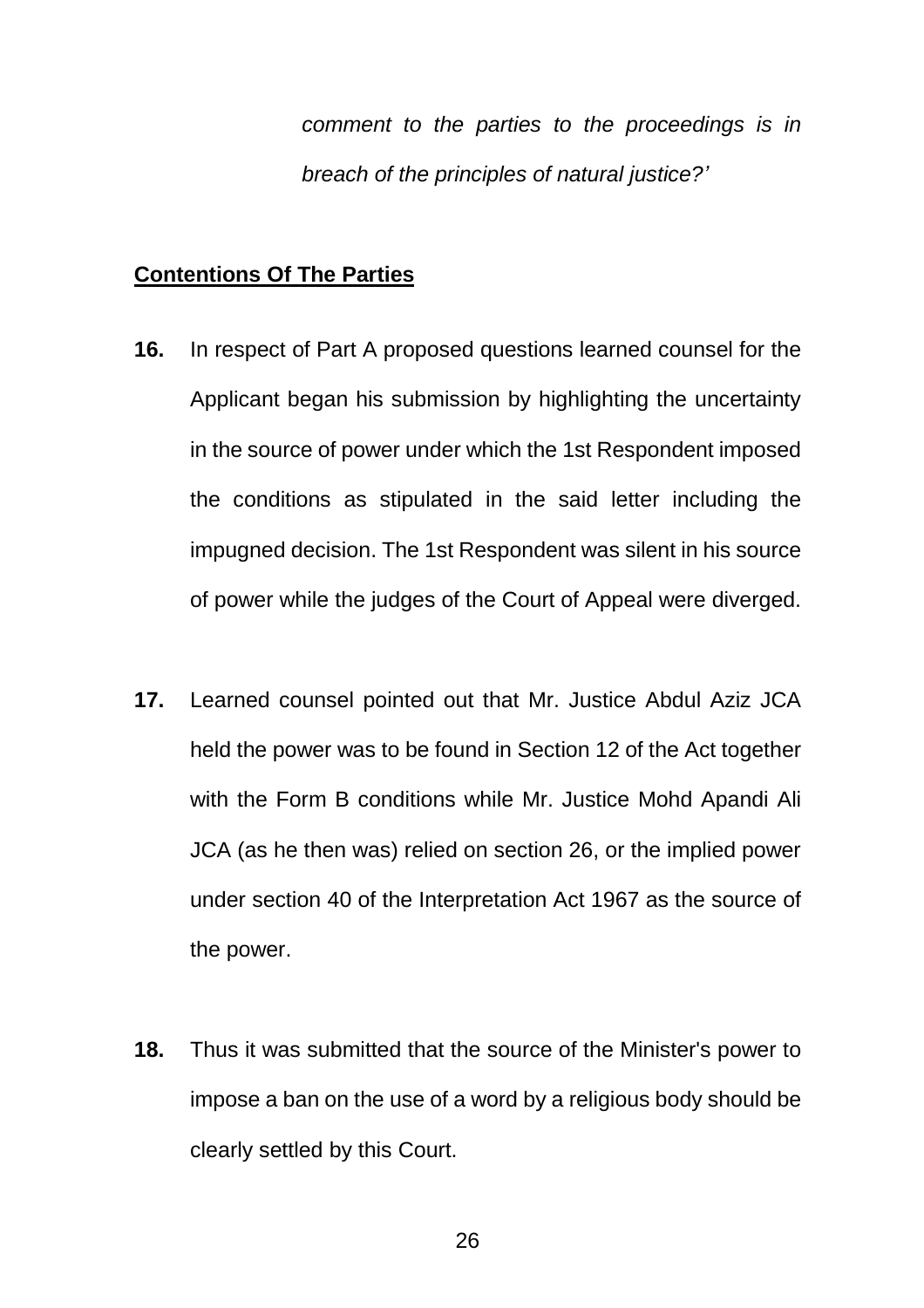- **19.** It was further submitted that leave should be granted for the following reasons:
	- **i.** The decision of the Court of Appeal in this case could not be reconciled with an earlier decision of the same Court dealing with the same provision of the Act. In **Dato' Syed Hamid Albar v. Sisters in Islam (2012) 9 CLJ 297** the Court of Appeal affirmed the lifting on the ban of a book said to cause 'confusion' in the minds of women in the Muslim community since '*no evidence of actual prejudice to public order was produced' and that the book had been in circulation for 2 years before the ban'*;
	- **ii.** The Court of Appeal in this case applied the subjective test as the applicable test for the Act without any consideration to the post - Karam Singh decisions (see: **Karam Singh v Menteri Hal Ehwal Dalam Negeri Malaysia [1969] 2 MLJ 129**) such as **Mohd Ezam v. Ketua Polis Negara (2002) 4 MLJ 449**; **Darma Suria v. Menteri Dalam Negri (2010) 1 CLJ 300**; **Chng Suan Tze v. Minister of Home Affairs**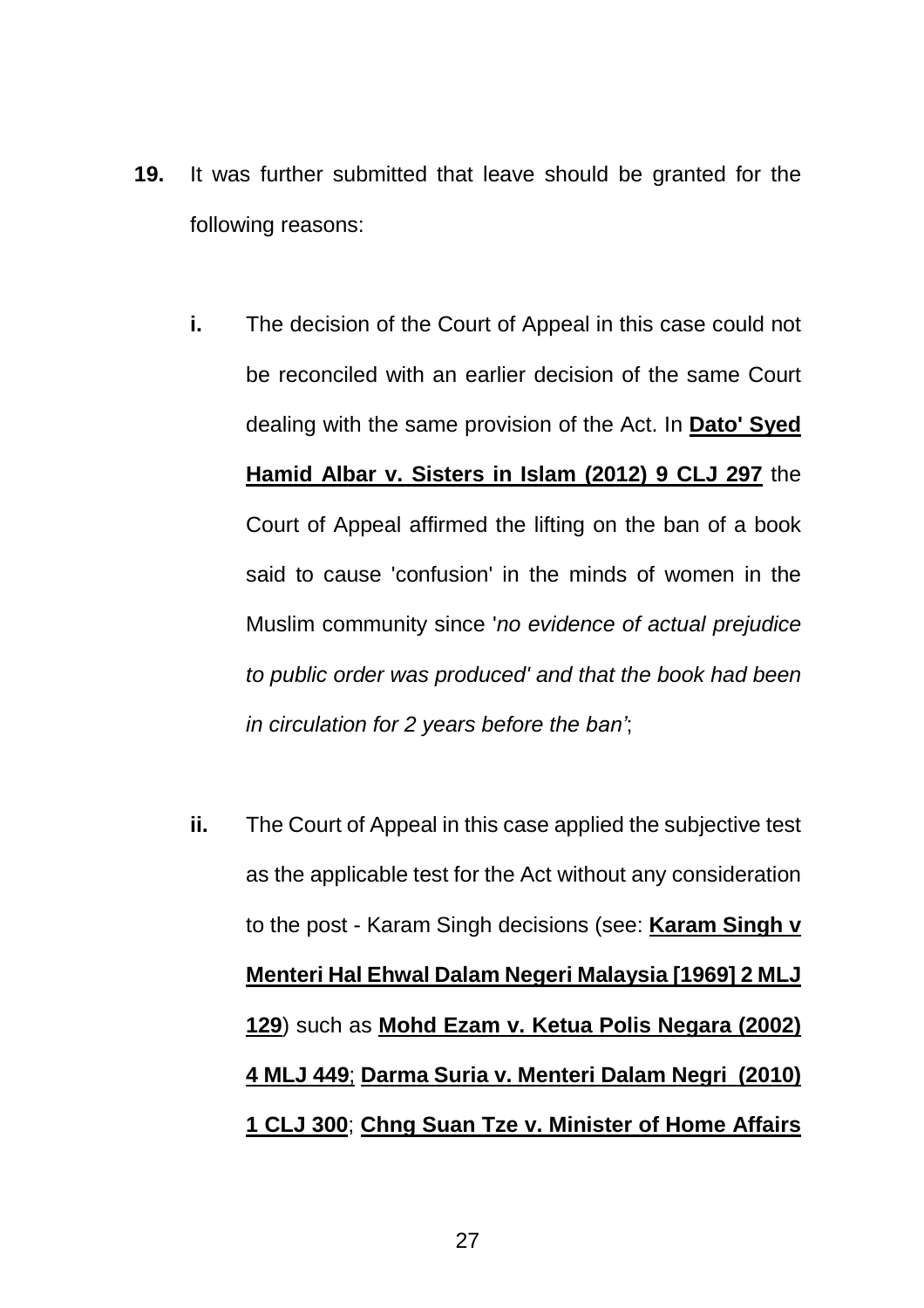**(1989) 1 MLJ 69** [Singapore case]) which adopted the objective test';

- **iii.** There is a prevailing confusion in the courts below as to the applicable test in the exercise of an administrative or ministerial power especially relating to a decision of the 1st Respondent under the Act. Is it a subjective test or an objective test or a fusion of the two? The 'fusion test' as propounded in **Arumugam v. Menteri Keselamatan (2013) 5 MLJ 174** was not supported by any case authority;
- **iv.** The Court of Appeal applied the Wednesbury reasonableness principle based on 'subjectively objective' test which is a contradiction in terms as it incorporates two concepts that cancel out each other;
- **v.** The Court of Appeal reverted to the anachronistic concept of absolute discretion instead of adopting the current trend that all discretionary power is subject to review as decided in several cases. (See: **Pengarah Tanah Dan Galian, Wilayah Persekutuan v Sri Lempah Enterprise Sdn**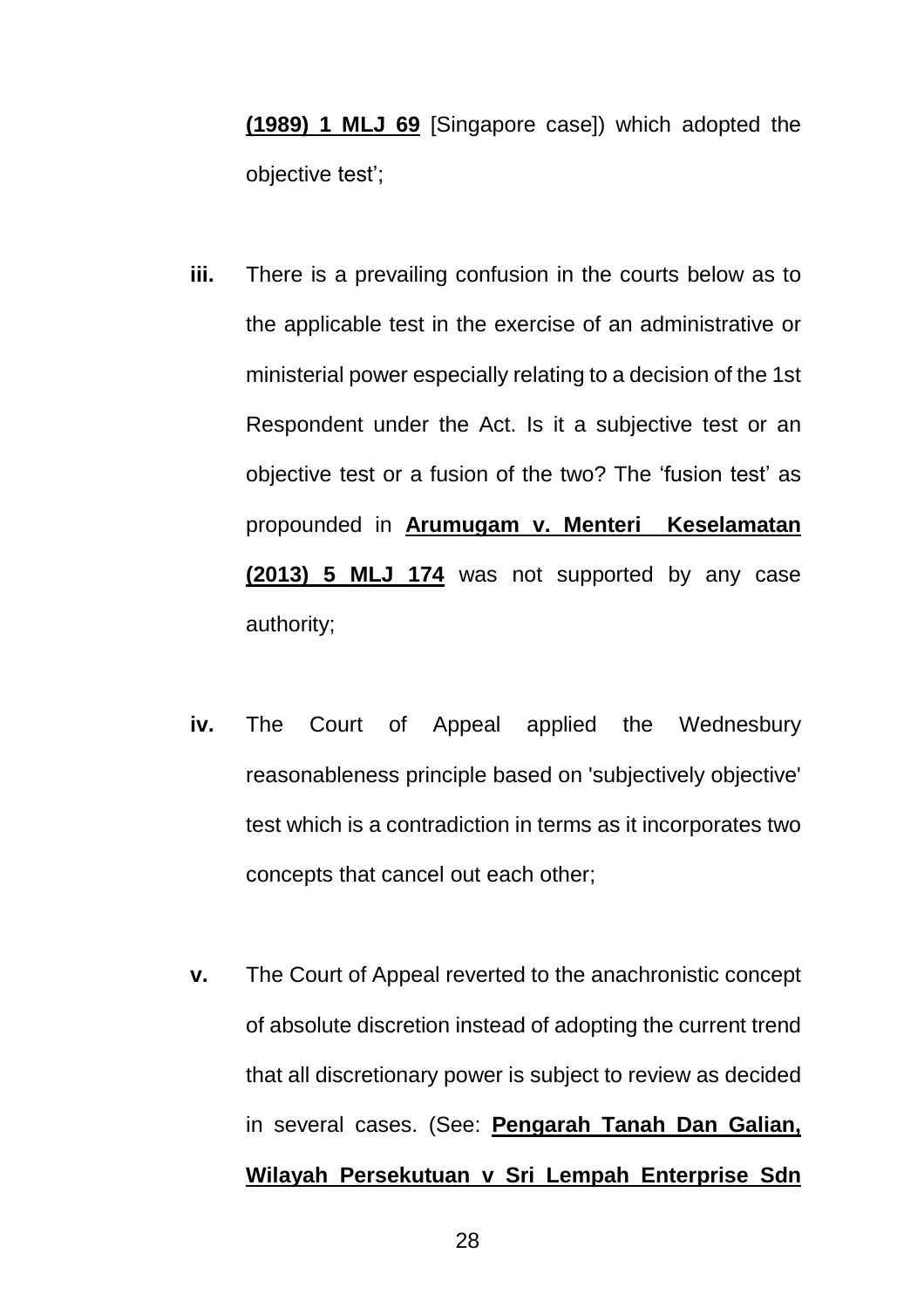# **Bhd [1979] 1 MLJ 135**; **Menteri Sumber Manusia v. Association of Banks (1999) 2 MIJ 337**);

- **vi.** The Court of Appeal adopted the pre-Ramachandran (**R. Rama Chandran v The Industrial Court of Malaysia & Anor [1997] 1 MLJ 145, FC**) concept of judicial review and failed to consider the current law that permits review in the substance as well as in the process when determining the reasonableness of a decision by a public authority. (See: **Datuk Justin Jinggut v. Pendaftar Pertubuhan (2012) 1 CLJ 825**). In view of the varying approach taken by the Court of Appeal in this case it is only appropriate that the Federal Court should re-look at the issue;
- **vii.** The Court of Appeal in coming up with its decision relied on the mere declaration by the 1st Respondent as having acted on public order or national security thus precluded review instead of being satisfied as to the reasonableness of the action premised on the material upon which the 1st Respondent acted;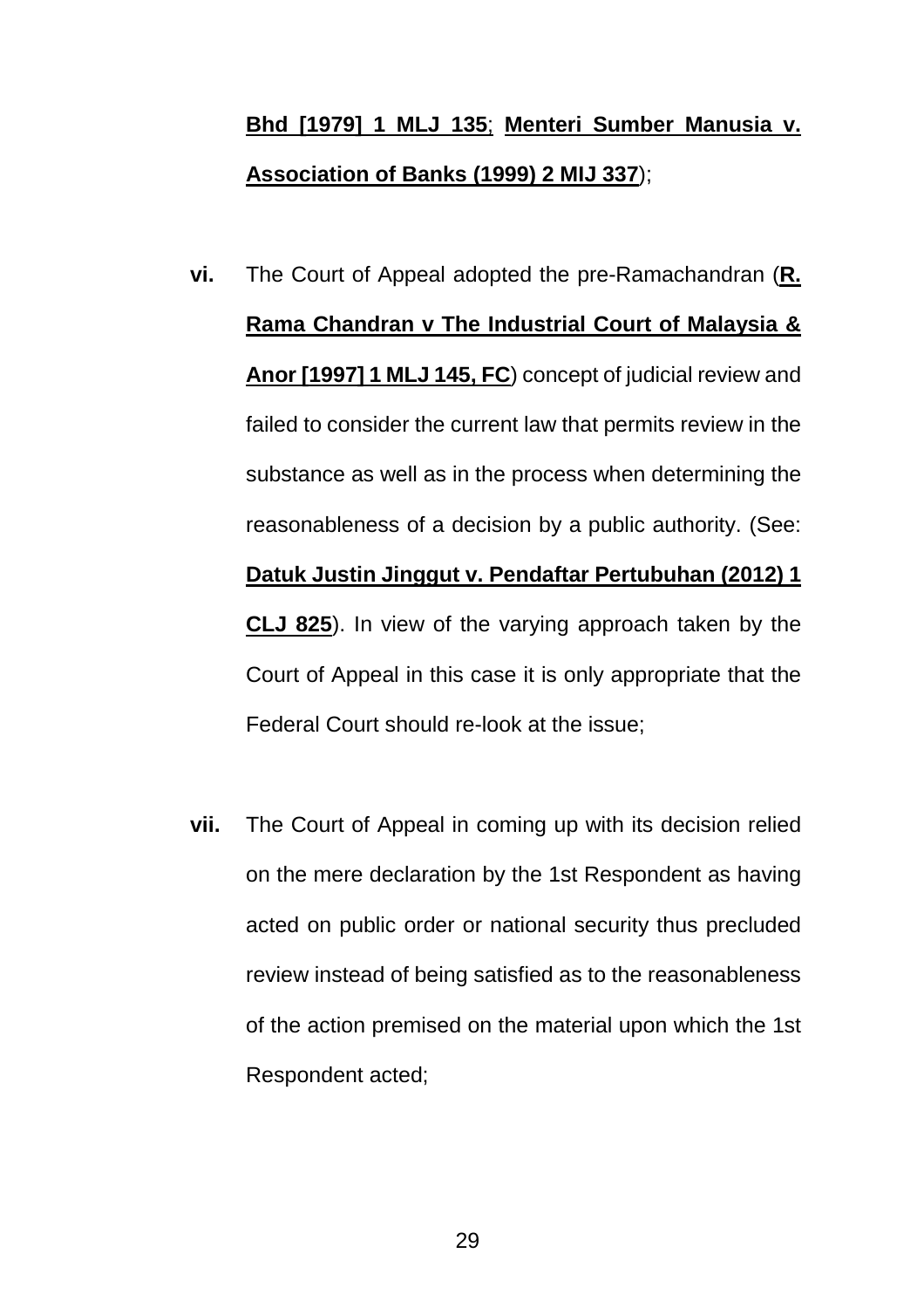- **viii.** There is a need to determine what is the current administrative law pertaining to the exercise of power on the ground of public order and national security in view of what was said by Abdoolcader SCJ in **JP Berthelsen v. DG Immigration (1987) 1 MLJ 134** at 138: …'*no reliance can be placed on a mere ipse dixit of the first respondent (the Director General)*' and '*in any event adequate evidence from responsible and authoritative sources would be necessary*';
- **ix.** In administrative law there is a distinction between an unreasonable decision and a decision made in bad faith yet the Court of Appeal did not deem it significant when it held that there was no assertion by the Applicant that the 1st Respondent acted mala fide;
- **x.** There is a need to consider the '*current developments in administrative law which recognizes that 'where fundamental rights are allegedly violated by ministerial or executive orders the courts are obliged to engage in 'a closer or heightened scrutiny' of the reasonableness of the decision*' on Wednesbury grounds (See: **Associated**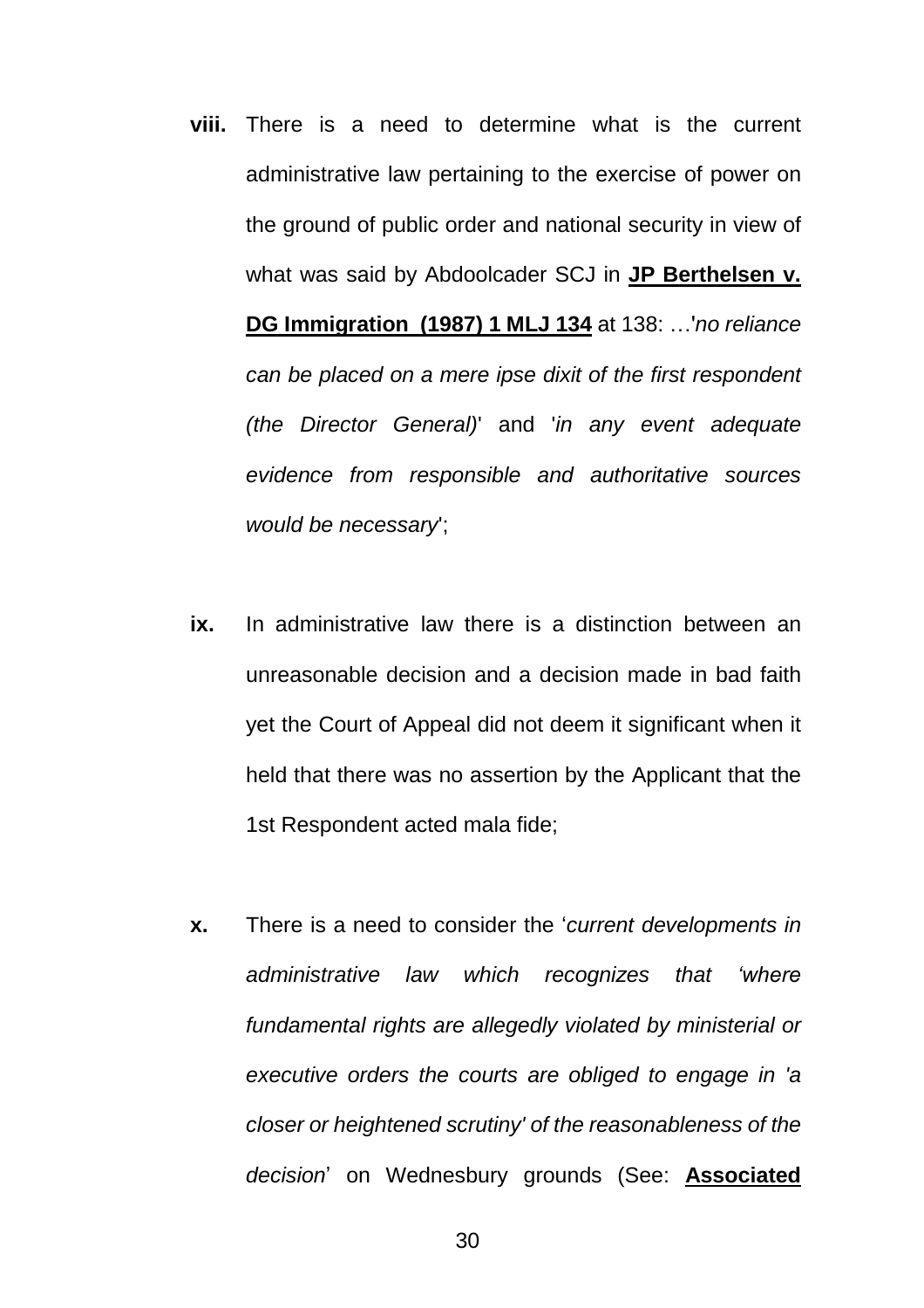# **Provincial Picture Houses, Limited v Wednesbury Corporation [1948] 1 KB 223**) *or independent of it*';

- **xi.** Whether the occurrences of disturbance or disorder post-High Court judgment could justify the ban as ruled by the Court of Appeal. '*Judicial review is concerned with the reasonableness of the decision at the time of the decision.'* (See: **Hong Leong Equipment Sdn Bhd v Liew Fook Chuan And Another Appeal (1996) 1 MLJ 481**);
- **xii.** Whether proportionality is a determining factor in considering the reasonableness of the 1st Respondent's decision 'as done by the Court of Appeal in **Datuk Justin Jinggut** (supra) and **Md Hilman v. Kerajaan Malaysia (2011) 9 CLJ 50**; and
- **xiii.** The Court of Appeal failed to maintain a proper balance between competing interests as seen in the way it handled the 'public order' and 'confusion' issue. It did not reflect the measured approach taken by our courts in previous cases where there was a determination by the courts on whether the ground proffered by the Minister could legitimately be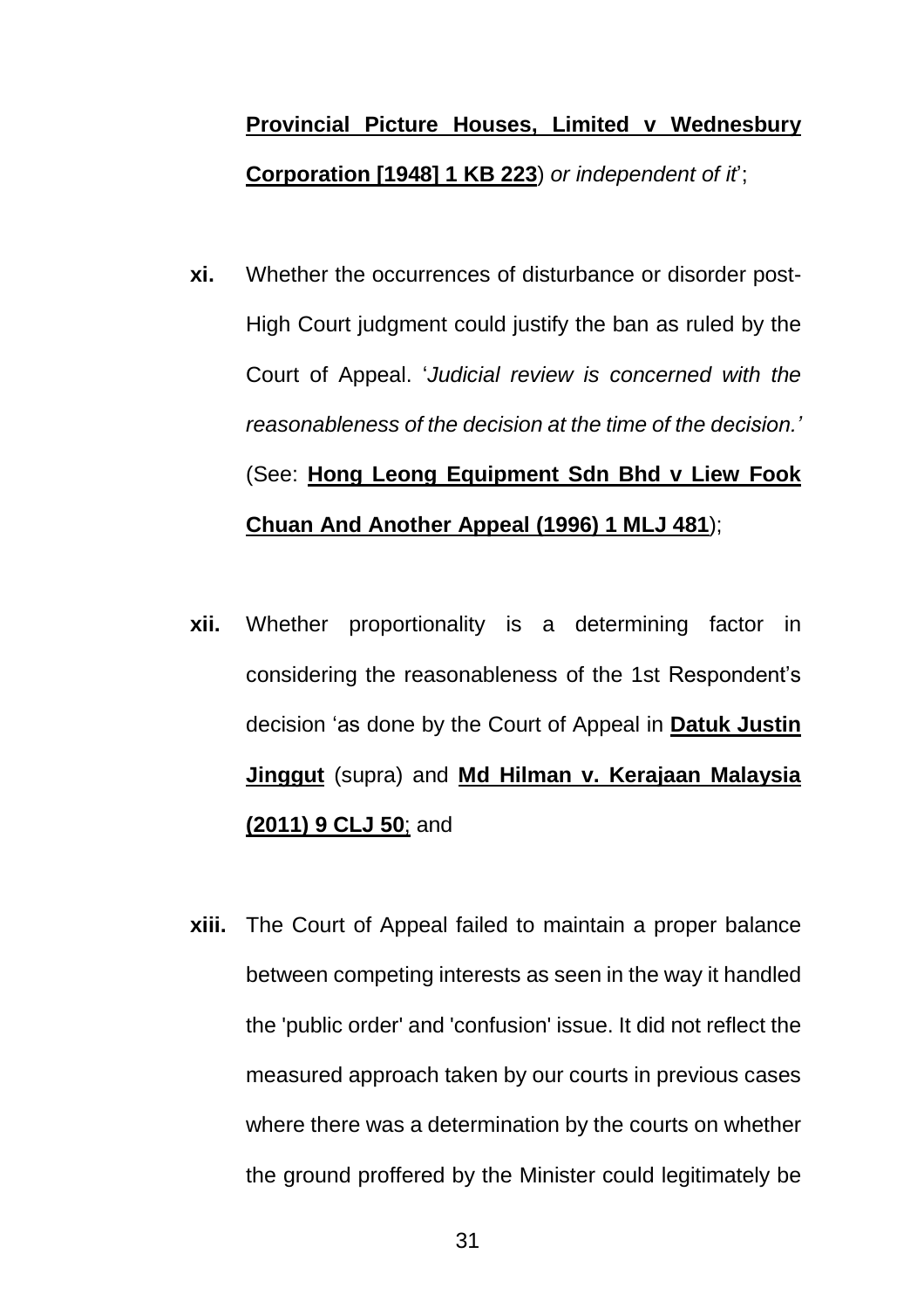a 'public order' ground'. (See: **Minister for Home Affairs v. Jamaluddin (1989) 1 MLJ 418**; **Sisters in Islam v. Syed Hamid Albar (2010) 2 MLJ 377**).

- **20.** In rebuttal the learned Senior Federal Counsel ('the SFC') appearing for the 1st and 2nd Respondents submitted as follows:
	- **i.** That the Applicant was only challenging the condition (i), that is, on the use of the word 'Allah' in the Bahasa Malaysia section of the Herald;
	- **ii.** That '*upon reading the judgments of the three judges of the Court of Appeal, the obvious conclusion is that the appeal concerns with and only with a judicial review of a Minister's decision which was based on public security and public order consideration*';
	- **iii.** That '*the cardinal principle governing the approach by the courts when reviewing the decision of a public authority is that judicial review is only concerned with the decision making process and not on the decision itself*';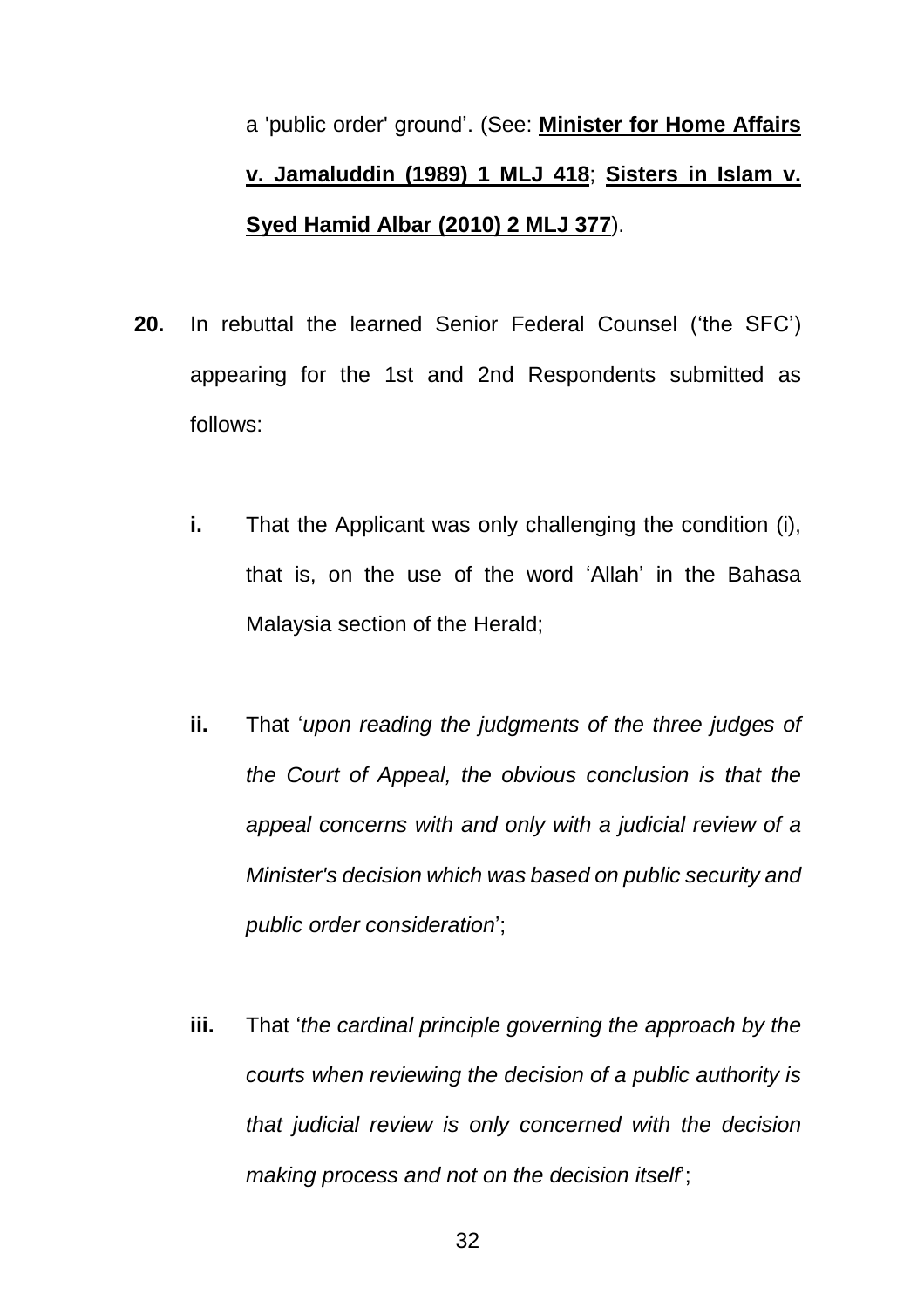- **iv.** That '*the Court of Appeal in allowing the Respondents' appeal had looked at the facts of the case and available evidence and found that the Minister's decision to impose the conditions are on grounds of national security and public order*'. As such that the principle in relation to reviewing matters of national security and public order applies in this circumstance and this principle is already a settled law;
- **v.** That accordingly the proposed questions (1), (3), (5), (6), (8) and (10) do not meet the requirements of Section 96 of the CJA and the guiding principles in **Terengganu Forest** case (supra). The proposed questions do not raise any issue on national security and public order;
- **vi.** That the proposed question 2 '*calls for this court to deliberate on a set of facts peculiar to this case*';
- **vii.** That only the Government can decide on matter of national security having access to the necessary information. (See: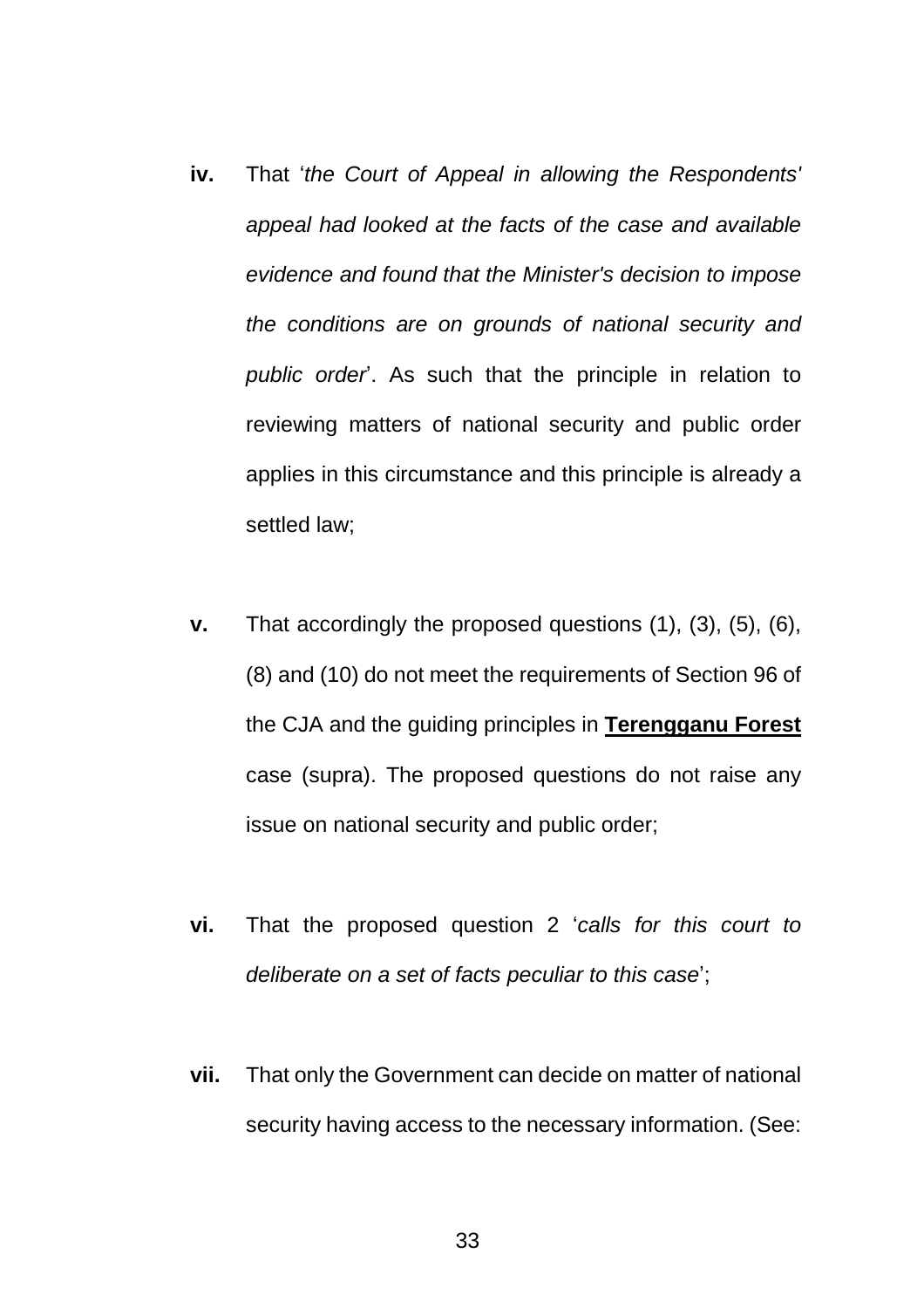# **Council of Civil Service Unions & Ors v Minister of Civil Service [1985] AC 374**);

- **viii.** That in **Kerajaan Malaysia & Ors v Nasharuddin Nasir [2004] 1 CLJ 81** it was held that on issue of national security the subjective test applied on the satisfaction of the Minister;
- **ix.** The law on review over matters of national security and public order was settled in the case of **Mohamad Ezam bin Mohd Noor v Ketua Polis Negara (and 4 other appeals) [2002] 4 MLJ 449**. Thus the proposed question 4 is unnecessary; and
- **x.** That the issue in proposed questions 7 and 9 was not an issue before the Court of Appeal since condition (ii) in the said letter was not challenged.
- **21.** In their common submission the 3rd to 9th Respondents basically submitted the following points: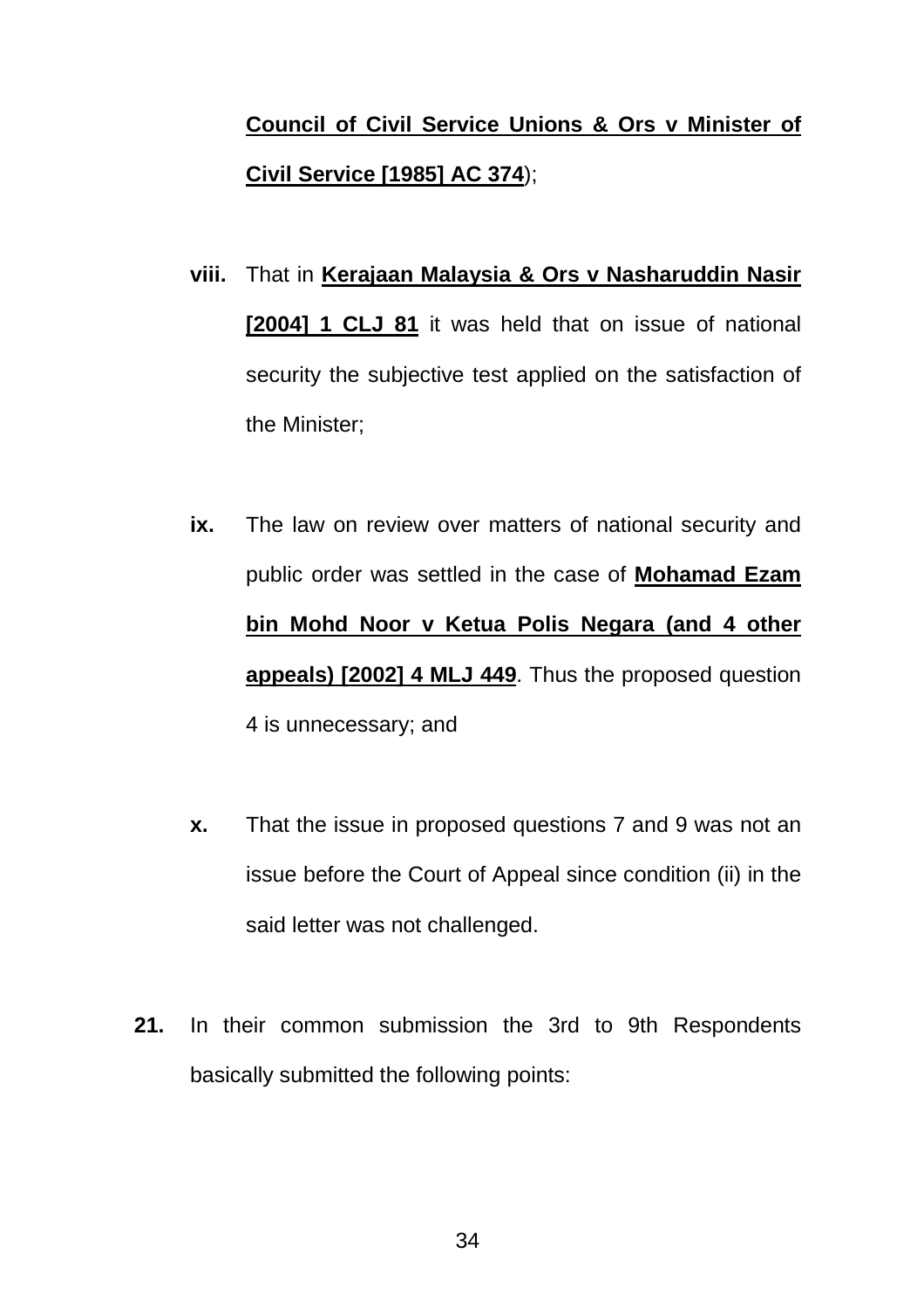- **i.** That being the respective heads of the religion of Islam absolute discretionary power rests upon the Yang Di Pertuan Agong in the non-Ruler States and upon the Rulers in order to protect the religion, including the power to impose restrictions on the propagation of other religions to Muslims. The exercise of such power is non-justiciable;
- **ii.** That the impugned decision was made on national interest and public order;
- **iii.** That the right given to the Applicant was subject to national security;
- **iv.** That under the **Interpretation Act 1967** the power to give licence includes the power to add conditions;
- **v.** That there was no allegation of mala fide in the 1st Respondent's action; and
- **vi.** That the 1st Respondent did not act irrationally, unreasonably or illegally.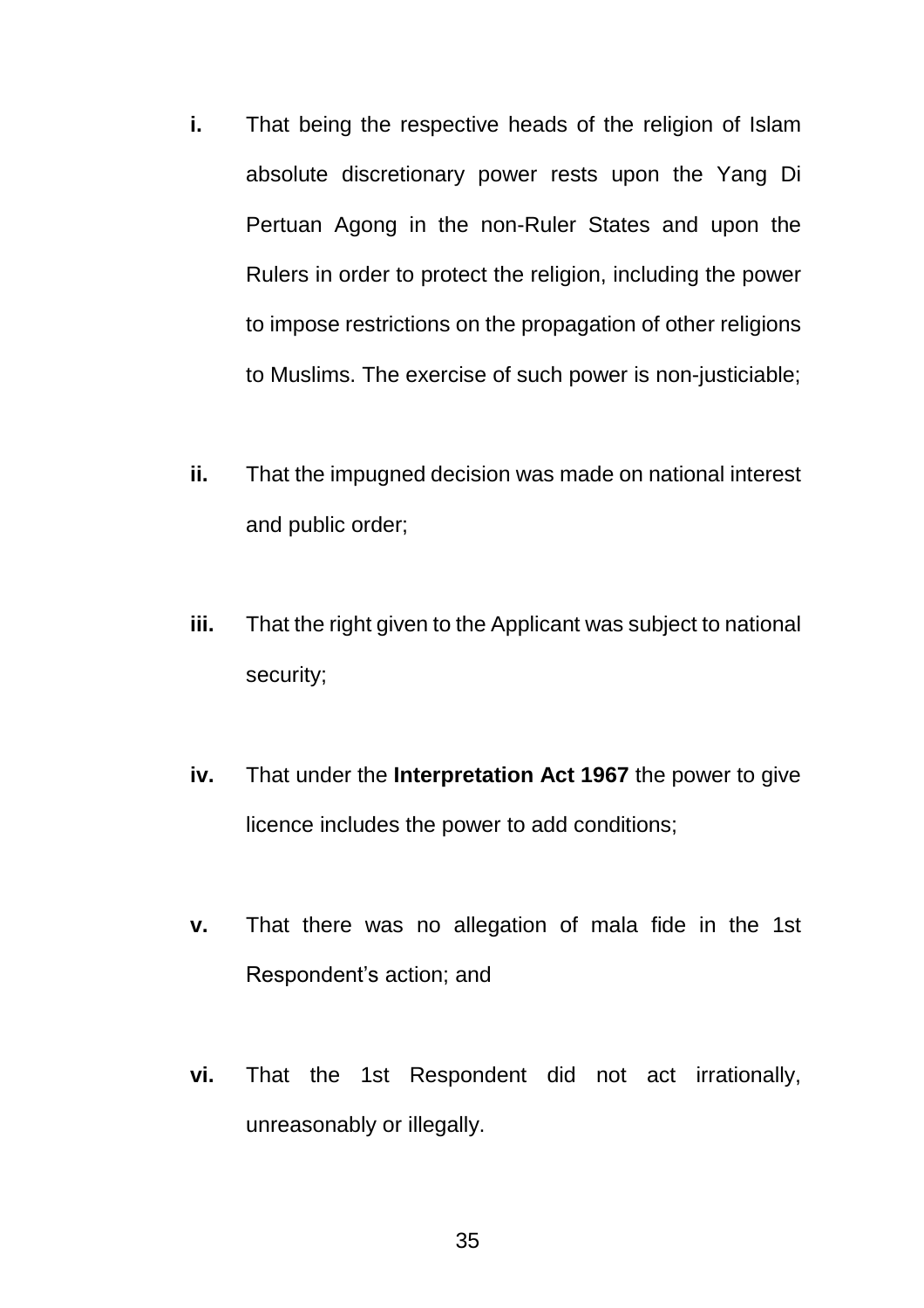- **22.** The additional points submitted by the 8th Respondent were these:
	- **i.** That the onus was on the Applicant to prove that the meaning of the word 'God' is 'Allah';
	- **ii.** That the decision of the 1st Respondent was consonant with Articles 3 and 11 of the FC; and
	- **iii.** That Article 3(1) of the FC imposes upon the Government an obligation to protect the religion of Islam so that there is no confusion in the use of the word 'Allah' by the Christian religion.
- **23.** As for the 9th Respondent it was submitted thus:
	- **i.** That the word 'Allah' is not an integral part of the Christian religion in the same way as it is for Islam. For the former it is merely a translation issue while for the latter it is the God for Muslims;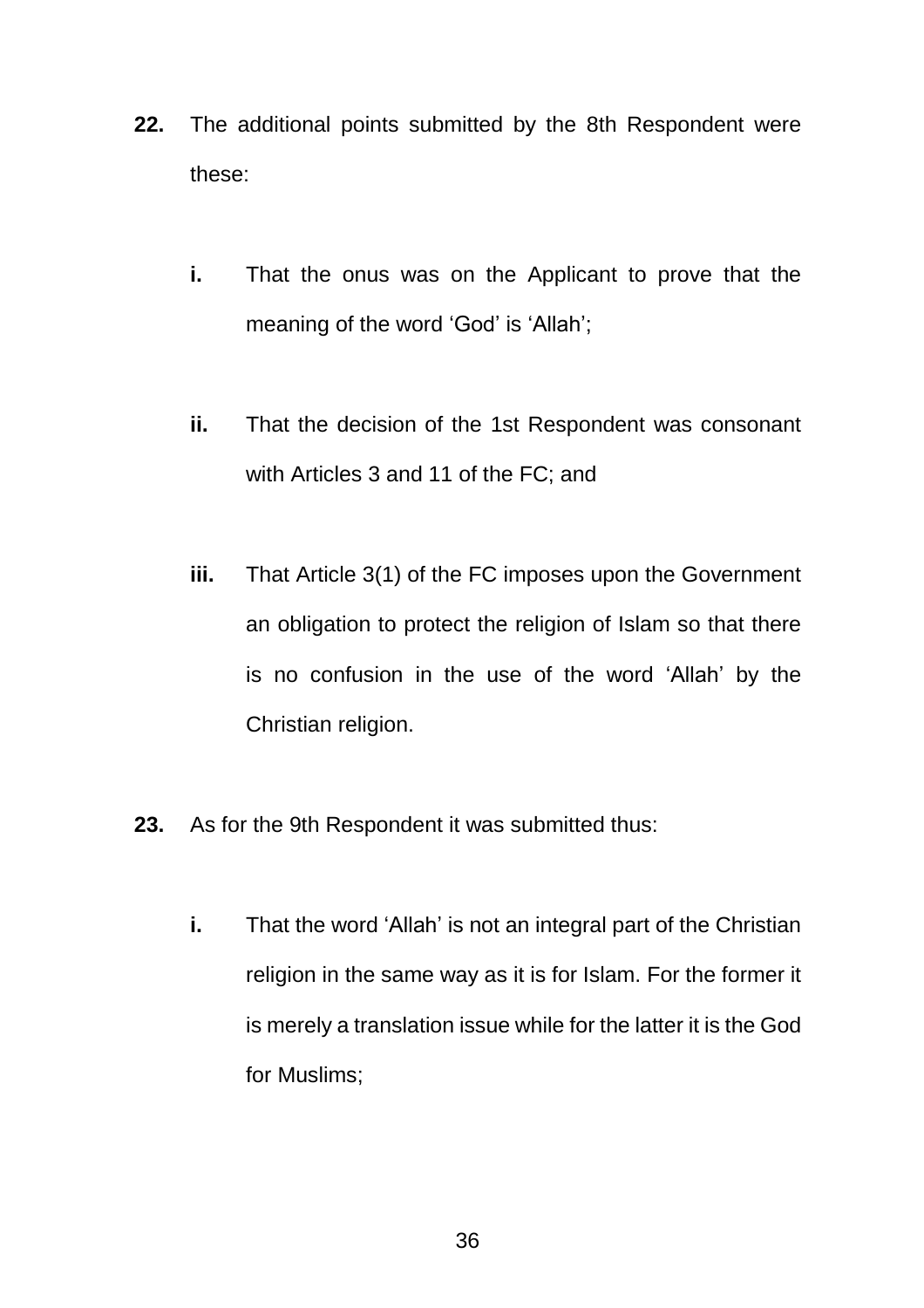- **ii.** That Article 11 (1) of the FC must be read together with Articles 3(1), 3(5), 11(4) and 11(5) '*in order to strike a balance and harmony especially in the circumstances where the subject matter has a profound effect to the religion of Islam*'. As such the prohibition on the use of the word 'Allah' by the Herald is not unconstitutional;
- **iii.** That Article 11(5) of the FC does not authorize any act contrary to any general law relating to public order, public health or morality. Further, '*the practice of other religions must be in harmony with the position of Islam' being the dominant religion of the Federation as provided for under Article 11(4)*';
- **iv.** That the features which give rise to the constitutional identity of the FC are Islam, Malay Rulers and Malay elements; and
- **v.** That there is no evidence to indicate that the use of the word 'Allah' is '*essential part of worship and instruction in the faith of the Malay (Bahasa Malaysia) speaking community in the Catholic Church in Malaysia*'.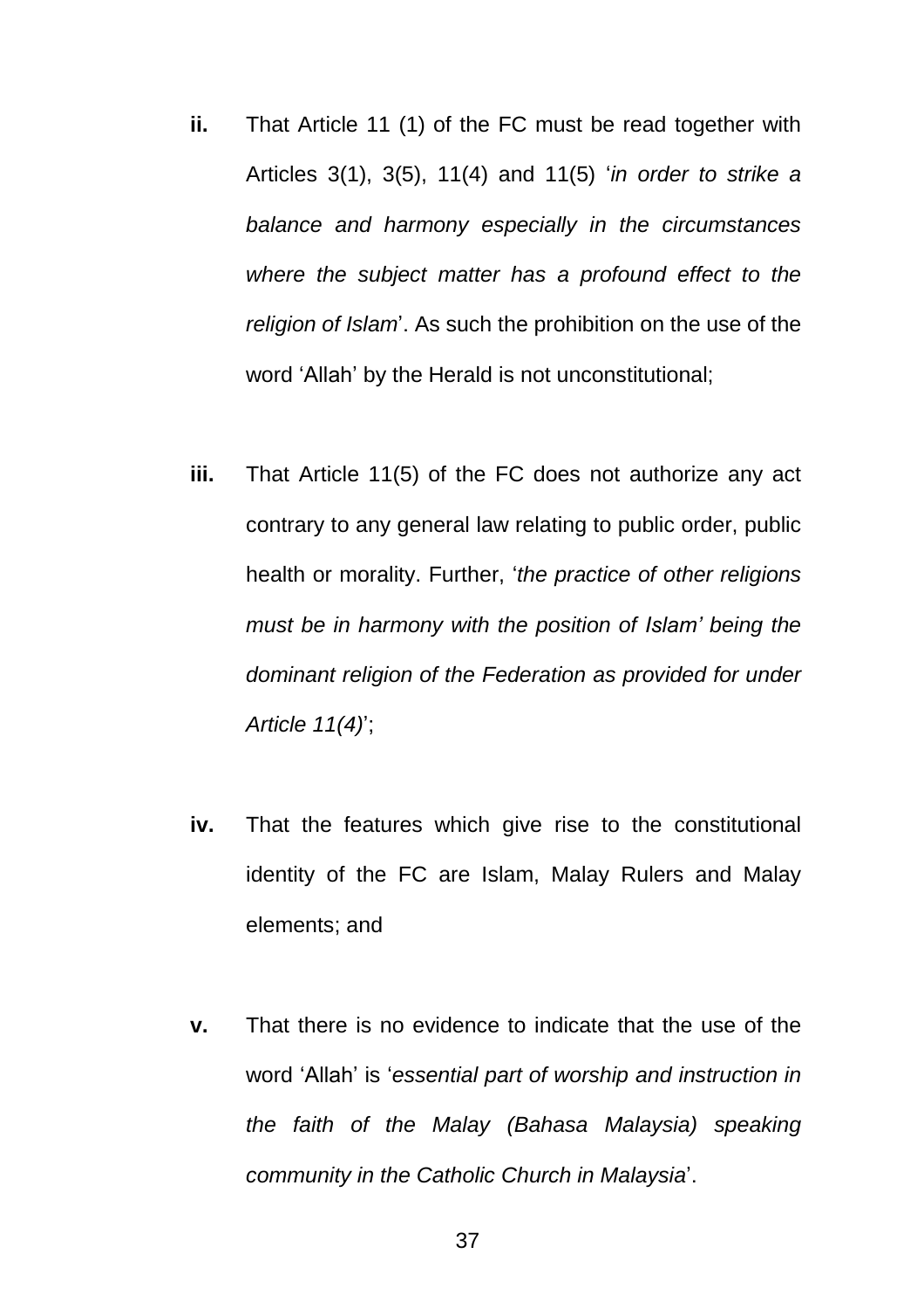# **Analysis And Findings**

### **The Law**

**24.** In considering Encl. 2[a] it is important to bear in mind the basic guiding legal principles involved in leave application, the relevant administrative law principles in judicial review application and to a certain extent constitutional interpretation principles.

# **For Leave Application**

- **25.** Section 96 (a) and (b) of CJA reads:
	- *'96. Conditions of appeal*

*Subject to any rules regulating the proceedings of the Federal Court in respect of appeals from the Court of Appeal, an appeal shall lie from the Court of Appeal to the Federal Court with the leave of the Federal Court —*

*(a) from any judgment or order of the Court of Appeal in respect of any civil cause or matter decided by the High Court in the exercise of its*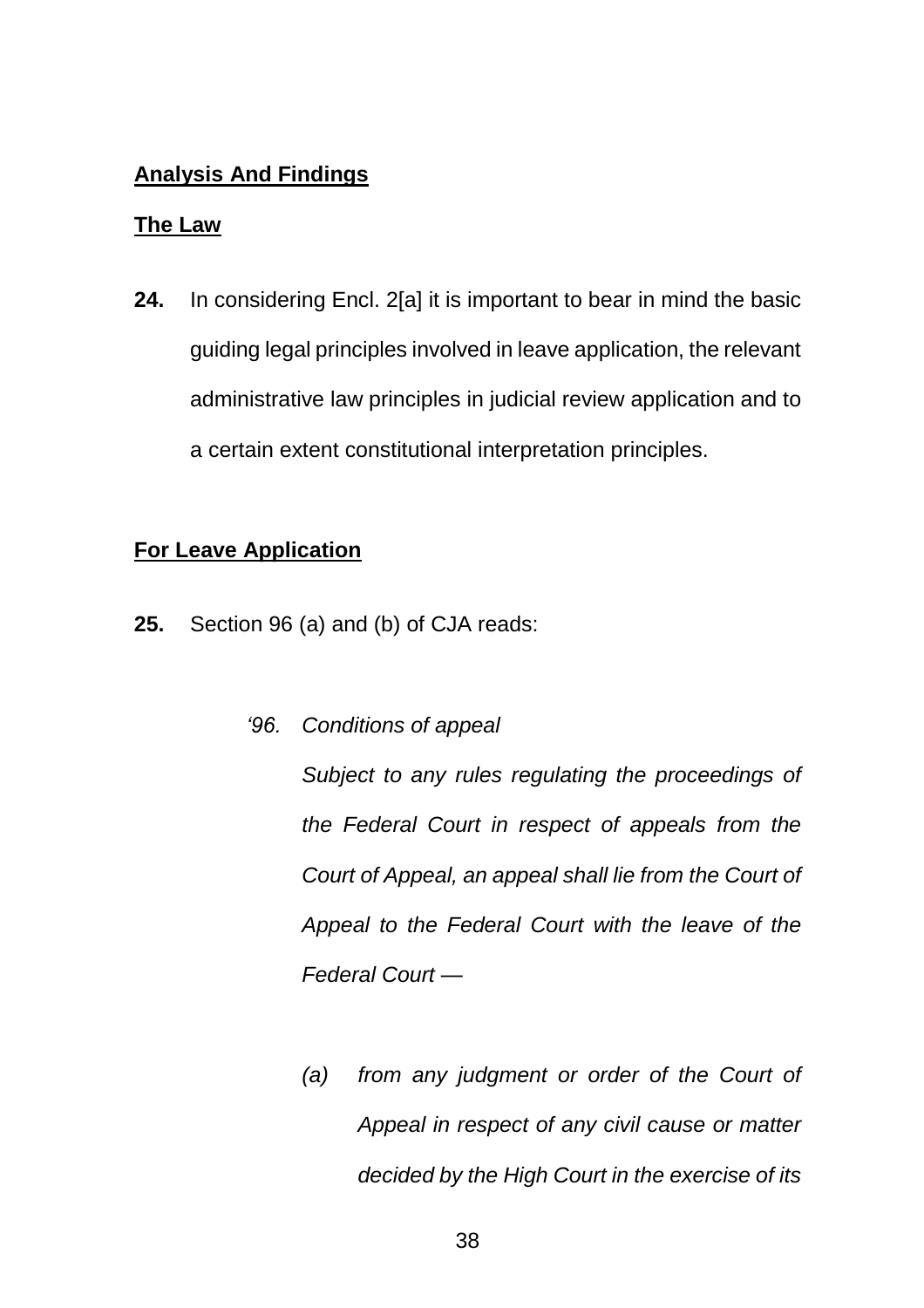*original jurisdiction involving a question of general principle decided for the first time or a question of importance upon which further argument and a decision of the Federal Court would be to public advantage; or*

*(b) from any decision as to the effect of any provision of the Constitution including the validity of any written law relating to any such provision.'*

# **26.** In **Kredin Sdn Bhd v OCBC Bank (M) Bhd [1998] 3 MLJ 78** it was held that *'in a civil cause or matter, leave to appeal from the Court of Appeal to the Federal Court is a matter of discretion and not of right'*. However, it is also important to note the other observations by Edgar Joseph Jr. FCJ, namely:

**a.** That based on the opening words in section 96 it is clear that the conditions upon which leave to appeal may be granted is subject to the '*rules regulating the proceedings of the Federal Court in respect of appeals from the Court of Appeal*';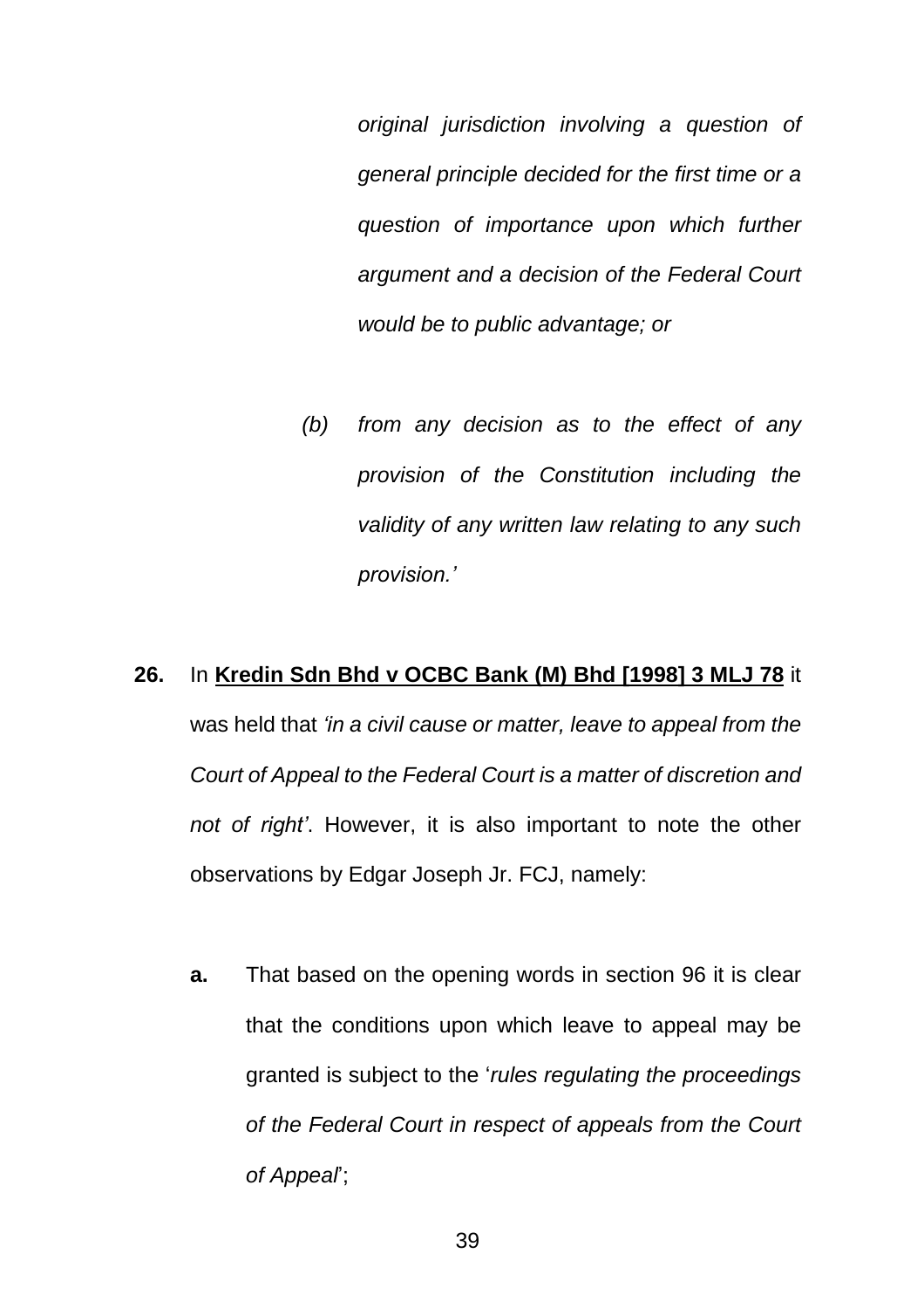- **b.** That the applicable rule is the **Rules of the Federal Court 1995**;
- **c.** That *'there is no Rule requiring the application for leave to set forth shortly the facts and points of law, and to conclude with a summary of reasons for leave being granted'*;
- **d.** That section 96 provides a discretionary power in order to prevent frivolous and needless appeals and *'to avoid overburdening the Court of last resort with a spate of appeals if it is as of right*.'
- **27.** Section 96(a) of CJA also came under scrutiny in this Court quite recently. In **Terengganu Forest Products Sdn Bhd** [supra]) Zaki Azmi CJ said that it was necessary in order *'to resolve inconsistencies in the judgments'* of **Datuk Syed Kechik** case (supra) and **Joceline Tan Poh Choo & Ors v V Muthusamy [2008] 6 MLJ 621**. And the learned Chief Justice preferring the decision in the former case went on to state the following: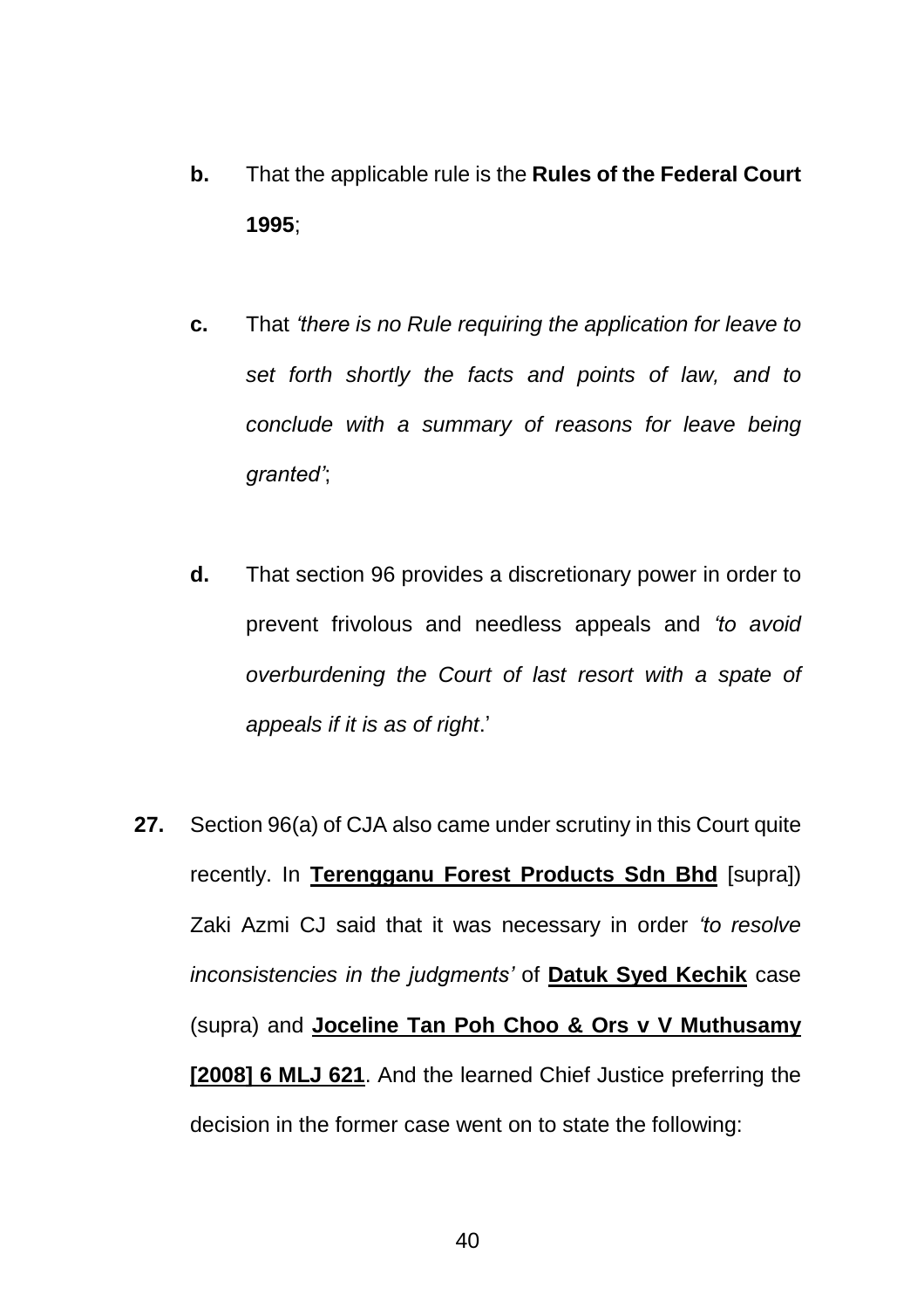- **a.** That leave '*is granted if there are reasonable prospects of success'*;
- *b.* That the test is '*whether the appeal -- if leave were given - - would lead to a just and reasonably prompt resolution of the real issue between the parties';*
- **c.** That *'leave will not be given if the decision would be purely academic'*;
- **d.** That to *'obtain leave it must be shown that it falls under either of the two limbs of s 96(a) but they can also fall under both limbs'. Otherwise the purpose of s 96 is not to allow for correction of ordinary errors committed by the lower courts as would in an appeal as of right, particularly where the relevant laws are well settled*';
- **e.** That mere *'allegation of injustice by itself should not be a sufficient reason for leave to be granted. But once leave is granted on any one or more grounds discussed in this judgment this court can of course hear any allegation of injustice*'; and

41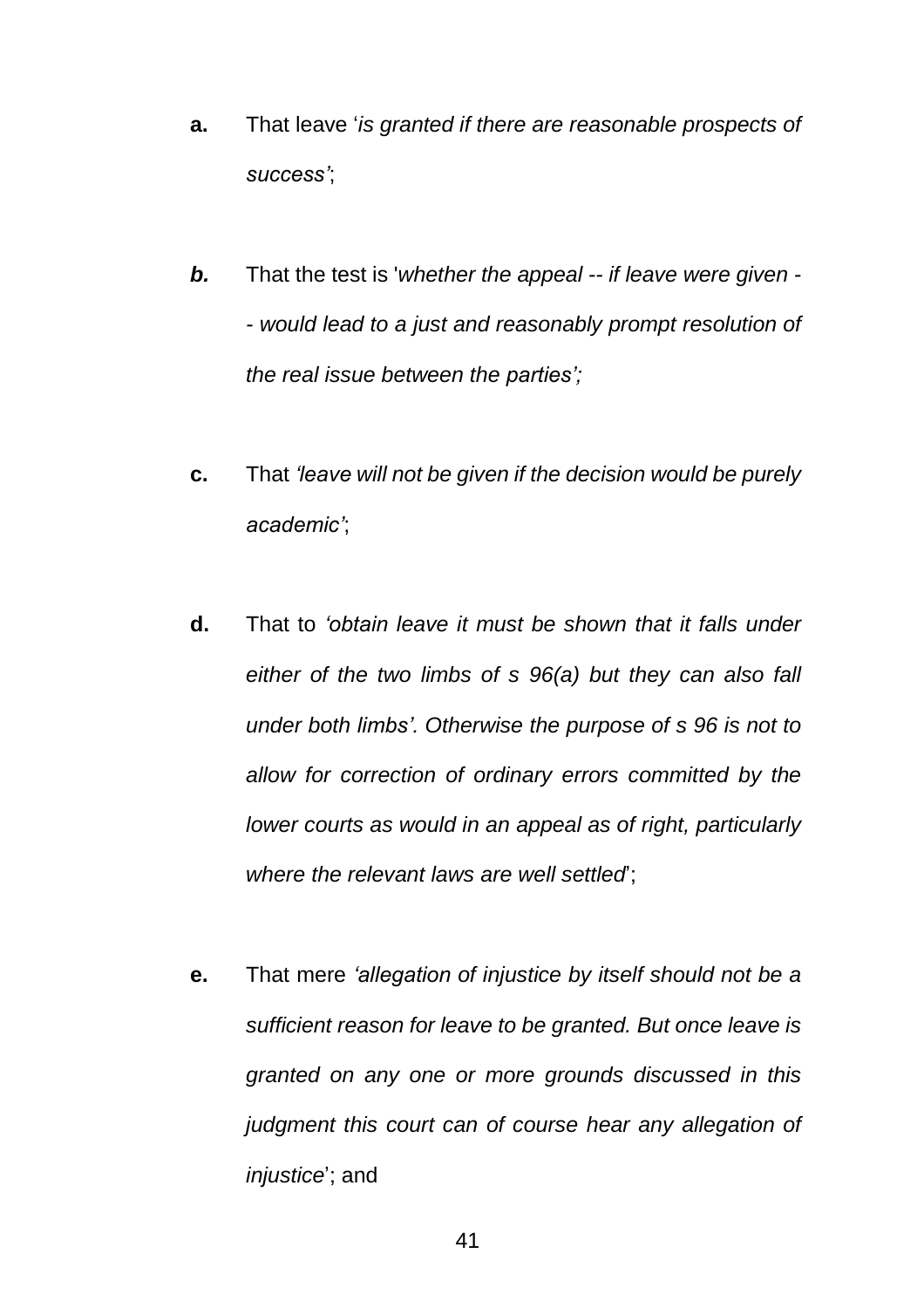- **f.** That '*Leave to appeal against interpretation of statutes will not be given unless it is shown that such interpretation is of public importance'*.
- **28.** Indeed in **Datuk Syed Kechik** case (supra) Edgar Joseph Jr. FCJ opined:
	- *a.* That *'the circumstances for granting leave applications in the Federal Court appear to be limited to the two situations stated'* in section 96(a)*;*
	- **b.** That the *'paramount consideration is, of course, that the judgment of the Court of Appeal must in the language of s. 96(a) raise a question of general principle not previously decided by the Federal Court or a question of importance on which further argument and a decision of the Federal Court would be to public advantage but these criteria are, in our view, not exclusive'*; (Emphasis added).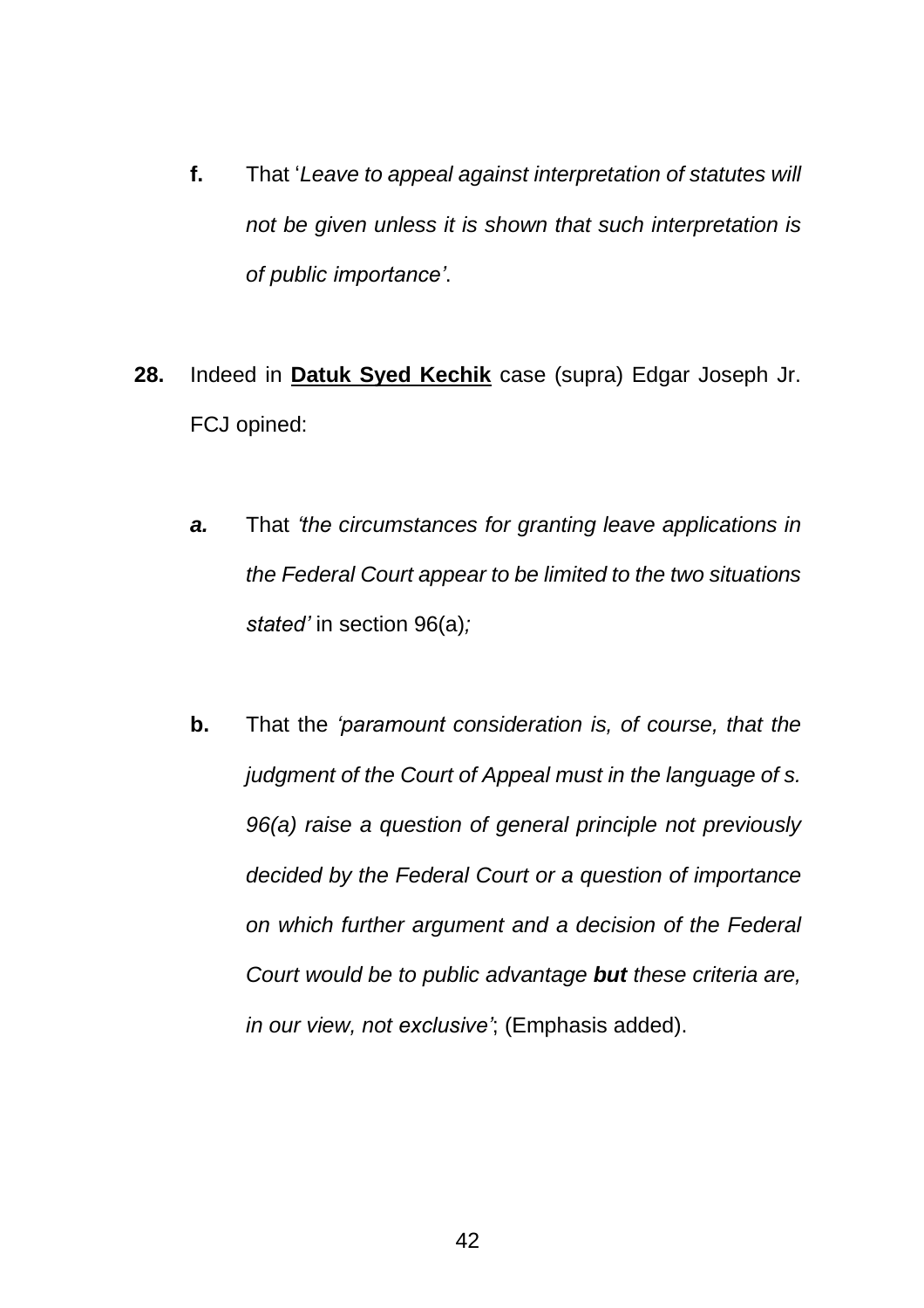- **c.** That an *'assessment of the prospects of success should leave be given is, of course, an important factor which the Federal Court would have to take into account*'; and
- **d.** That *'an application for leave should be dismissed not so much on the case – although that may have a bearing on the result of the application – as on the degree of public importance and on the necessity of the legal issue being finally resolved by the Federal Court.*' (Emphasis added).
- **29.** As regards section 96(b) there is hardly any judgment of this Court that dealt with it. But it should be given the same approach as section 96(a), inter alia, to consider '*the degree of public importance and on the necessity of the legal issue being finally resolved by the Federal Court.*' Its application is not impeded by any other rules other than as discussed in **Kredin Sdn Bhd** (supra).
- **30.** Thus, based on the above guidelines or criteria but which are not exclusive, it may be said that there are some critical factors which should not be overlooked when considering an application for leave under section 96, namely: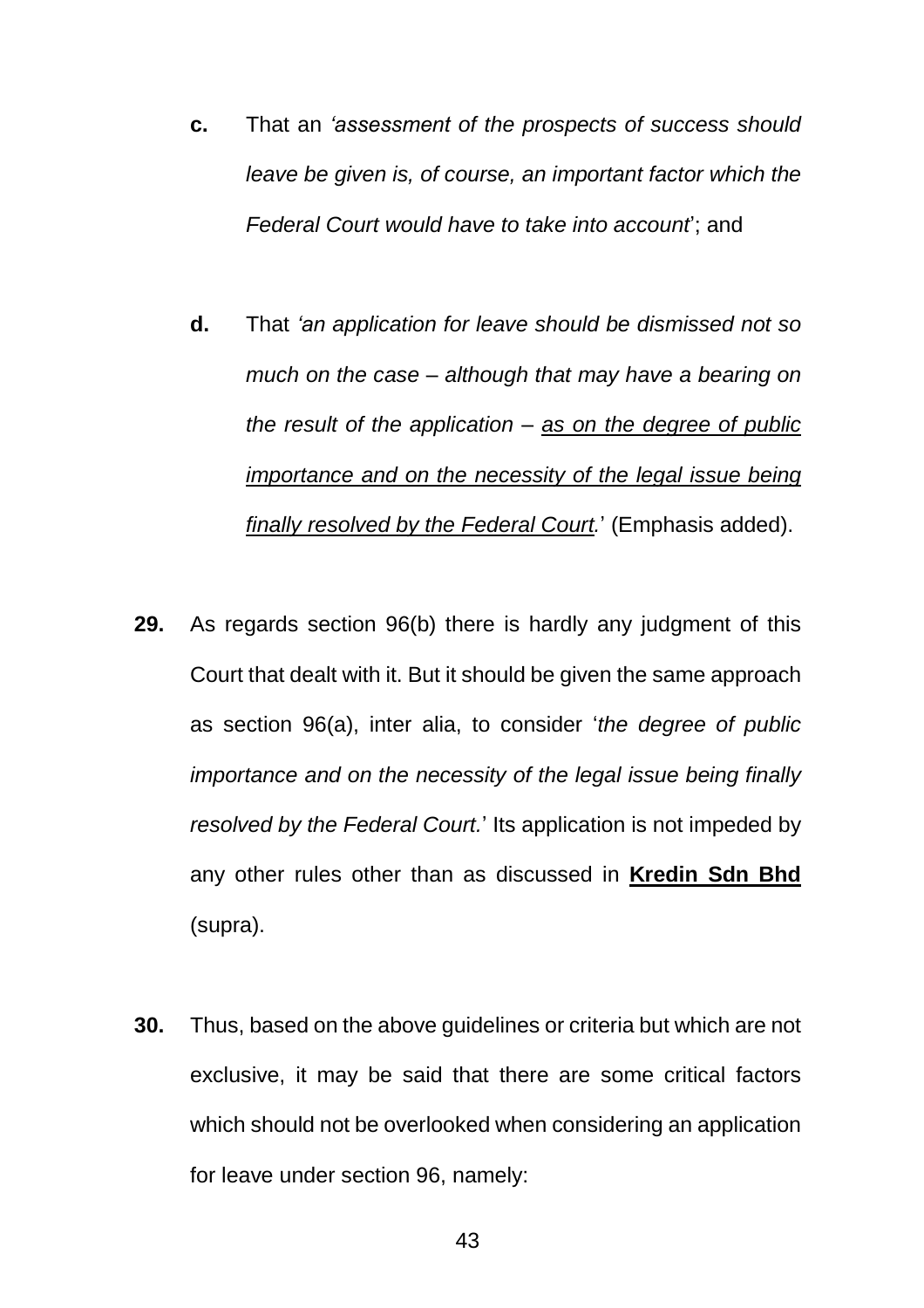- **a.** That the issues involved are of sufficient importance and novelty that clarification of the law is in public interest; or
- **b.** That '*the degree of public importance and on the necessity of the legal issue being finally resolved by*' this Court; or
- **c.** That there may be two or more different judgments of the Court of Appeal which are in direct conflict against each other. As such a decision of the Federal Court is necessary to determine which of the conflicting judgments should be subsequently followed or otherwise.
- **31.** It is interesting to note the approach by the courts in some other common law jurisdictions on the issue of leave application. In summary, it seems the common requirements in the granting of leave to appeal are that it is in the interest of justice and the question is one of general importance in which further argument and a decision of the court would be of public advantage.

# **32.** In **Ex parte Gilchrist, In re Armstrong (1886) 17 Q.B.D. 521** at 528 Lord Esher, M.R., said: *'Merely to say that they are satisfied*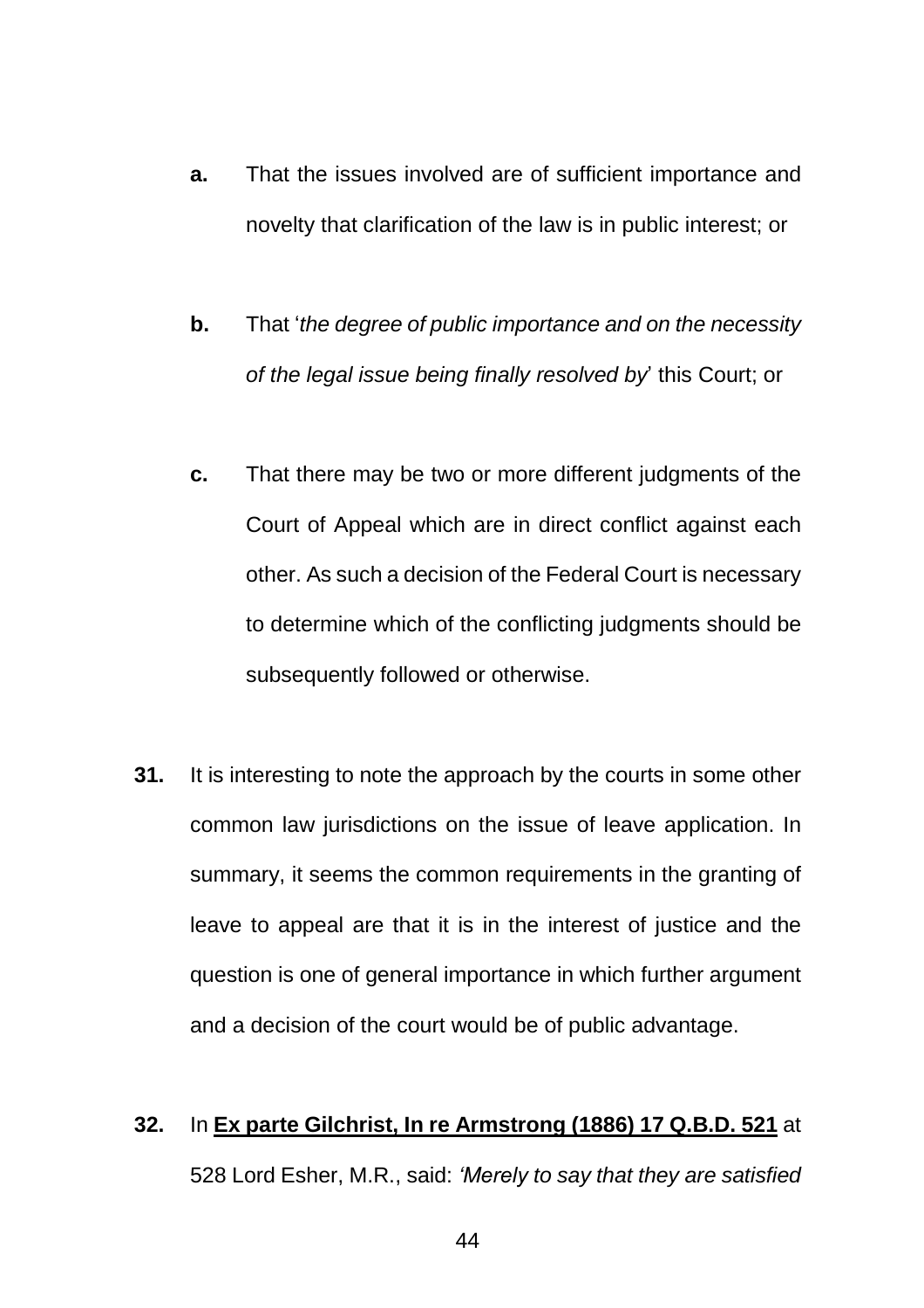*their decision is right is not, I venture to suggest, a sufficient reason for refusing leave to appeal, when the question involved is one of principle and they have decided it for the first time. If that was carried to its legitimate conclusion, they ought to refuse leave to appeal in every case'*.

**33.** And in **Buckle v Holmes (1926) 2 KB 125** Banks LJ at page 127 said this:

> *'We gave leave to appeal in this case, not because we thought there was any real doubt about the law, but because the question was one of general importance and one upon which further argument and a decision of this Court would be to the public advantage.'* (Emphasis added).

**34.** The New Zealand High Court was more elaborate in its requirements as shown in the case of **Ramsay v Accident Compensation Corporation [2004] NZAR 1**. It was held that the *'purpose of special leave was to ensure sensible use of scarce judicial time. Ultimately it was a matter of discretion for the Court but normally an applicant had to show that a principle*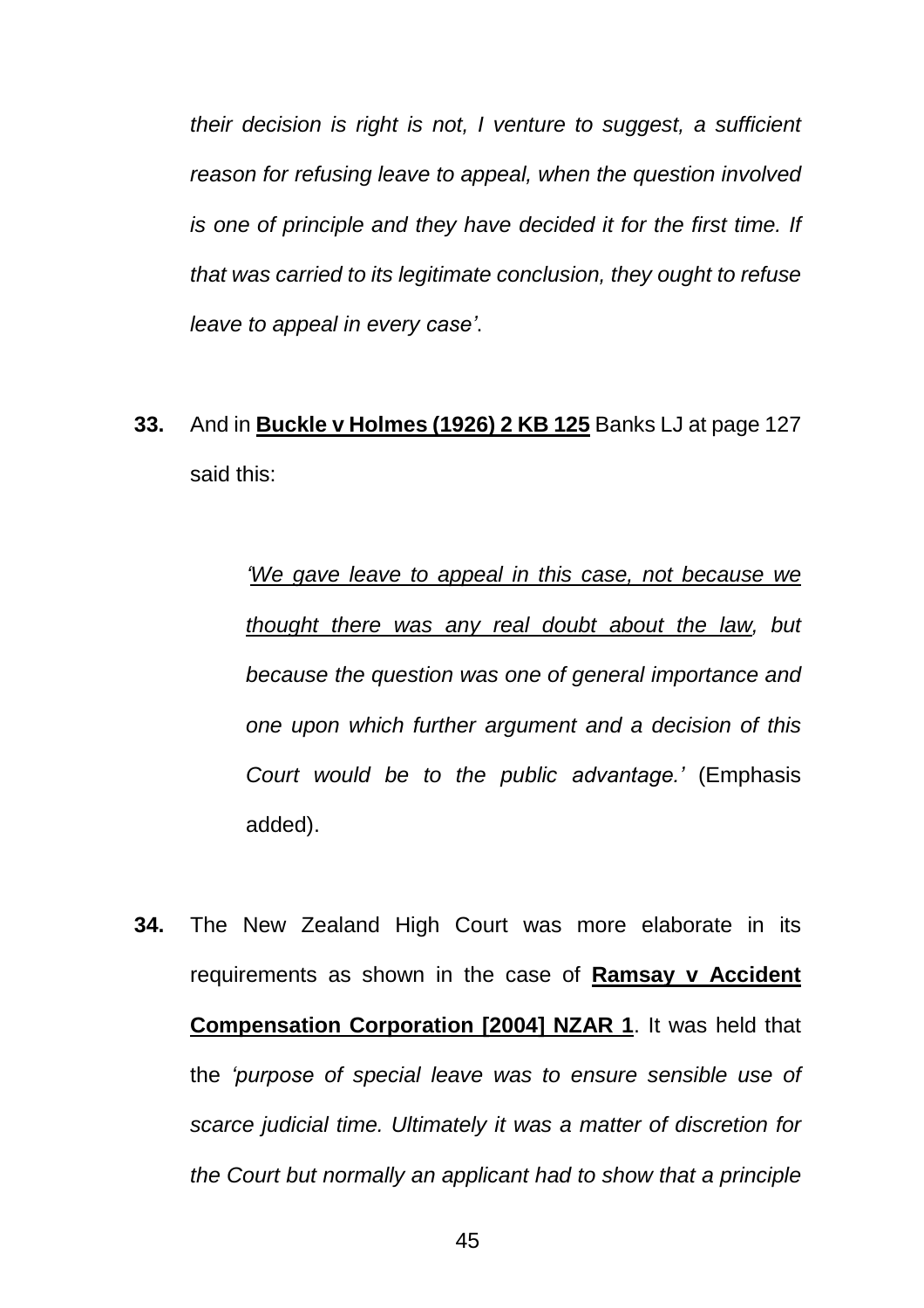*or considerable amount was at stake, a reasonable prospect of success (or an error of law capable of bona fide, serious argument) and that leave was required in the interests of justice. Special leave was significant, not granted as a matter of course. Further, a 'question of law included whether a statutory provision was properly construed or applied to the facts; a mixed question of law and fact; a decision supported by no evidence or evidence inconsistent with and contradictory of the decision or where the only reasonable conclusion contradicted the decision; a conclusion not reasonably open to the Judge; and whether evidence was relevant to the particular issue'*.

# **For Judicial Review Application**

**35.** As regards the relevant administrative law principles applicable in judicial review application, the traditional governing principle was that it did not allow the court to make findings of fact on matters within the province of a Minister or to substitute the discretion of a Minister with the court's discretion. *'Judicial review is concerned, not with the decision, but with the decisionmaking process. Unless that restriction on the power of the court is observed, the court will in my view, under the guise of*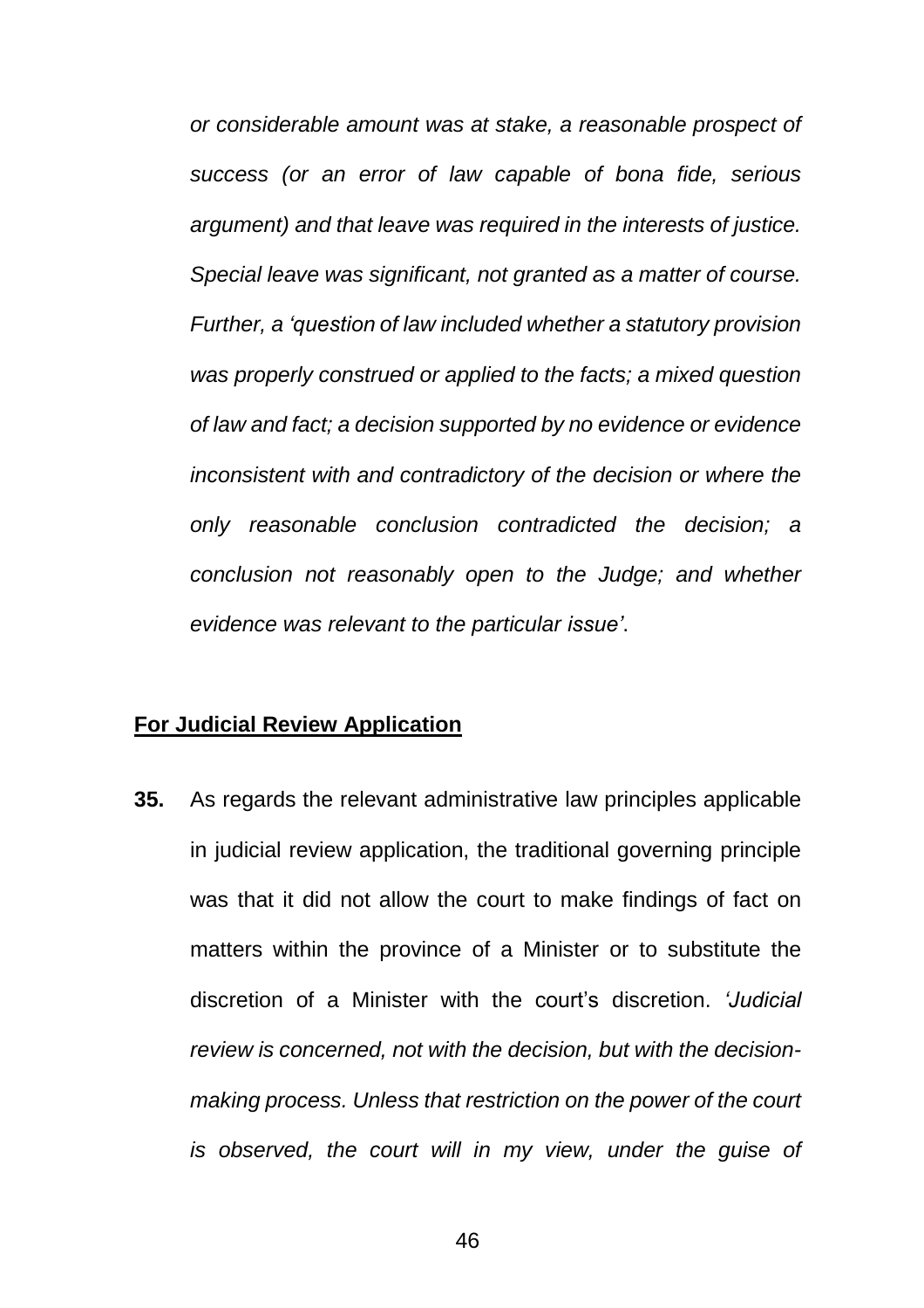*preventing the abuse of power, be itself guilty of usurping power'* per Lord Brightman in **North Wales Police v Evans [1982] 3 All ER 141**. Nevertheless the court may quash a decision by a Minister if he failed to interpret or apply the law correctly, if he failed to take into account matters which he was required by law to consider or took into account matter which he was not required by law to consider or where his decision was so irrational or perverse that no reasonable Minister could have made it. (See: **Associated Provincial Picture Houses Ltd v. Wednesbury Corporation** [supra].

**36.** In our jurisprudence the current governing principle is that an *'inferior tribunal or other decision-making authority, whether exercising a quasi-judicial function or purely an administrative function, has no jurisdiction to commit an error of law… If an inferior tribunal or other public decision-taker does make such an error, then he exceeds his jurisdiction. So too is jurisdiction exceeded, where resort is had to an unfair procedure where the decision reached is unreasonable, in the sense that no reasonable tribunal similarly circumstanced would have arrived at the impugned decision'. … It is neither feasible nor desirable to attempt an exhaustive definition of what amounts to an error*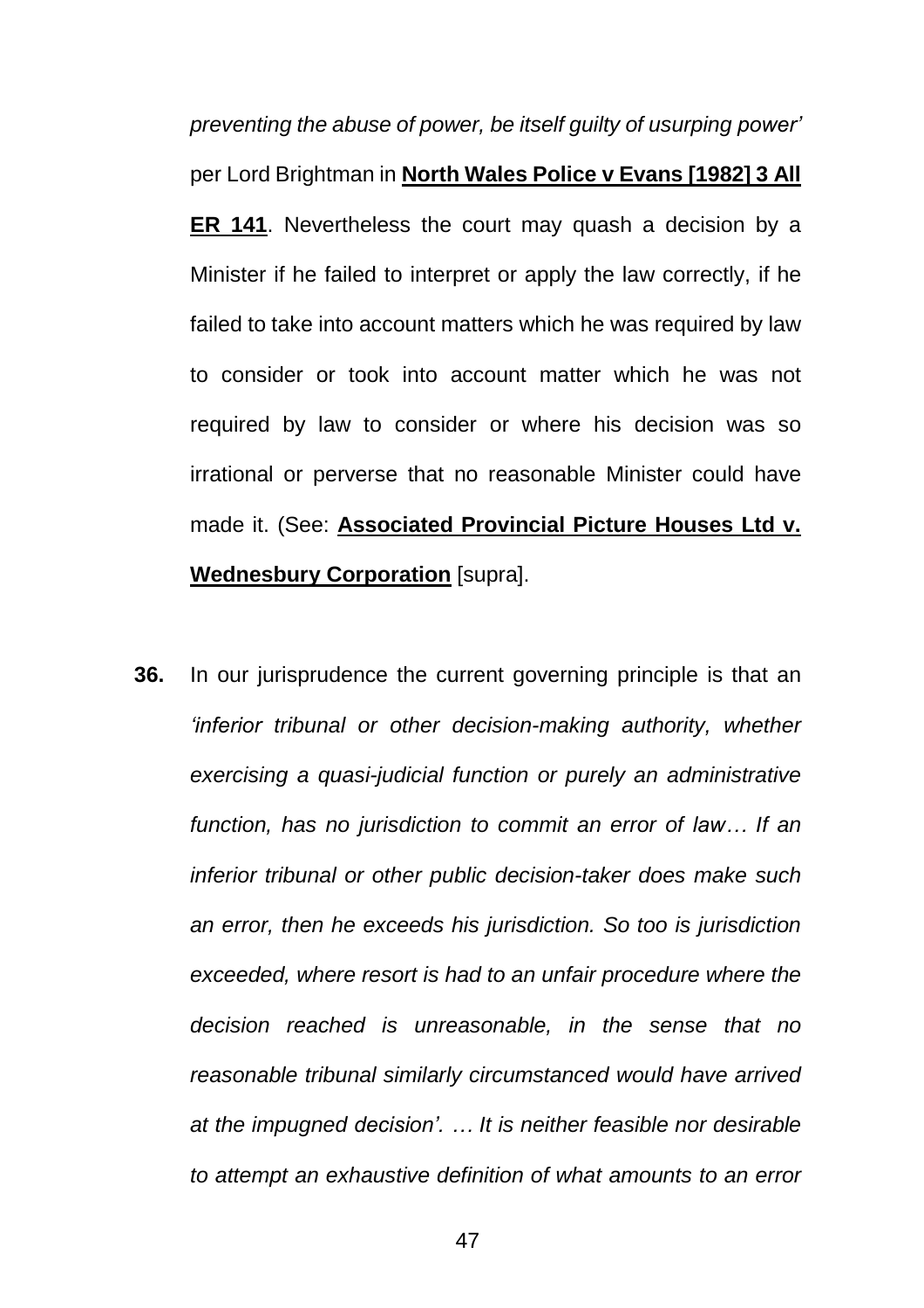*of law, for the categories of such an error are not closed. But it may be safely said that an error of law would be disclosed if the decision-maker asks himself the wrong question or takes into account irrelevant considerations or omits to take into account relevant considerations (what may be conveniently termed an Anisminic error) or if he misconstrues the terms of any relevant statute, or misapplies or misstates a principle of the general law'*. (See: **Syarikat Kenderaan Melayu Kelantan Bhd v Transport Workers' Union (1995) 2 MLJ 317** at page 342 per Gopal Sri Ram JCA (as he then was); **Hoh Kiang Ngan v Mahkamah Perusahaan Malaysia & Anor [1995] 3 MLJ 369**). There have also been some positive developments in our administrative law thus expanding the traditional principle. (See: **R. Rama Chandran v The Industrial Court of Malaysia & Anor** (supra); **Datuk Justin Jinggut v. Pendaftar Pertubuhan** [supra]).

### **Part A Proposed Questions**

**37.** Now, having perused the proposed questions in Part A and having considered the submissions of all the parties the issue is whether the points raised by the Applicant have satisfied the requirements of section 96 (a).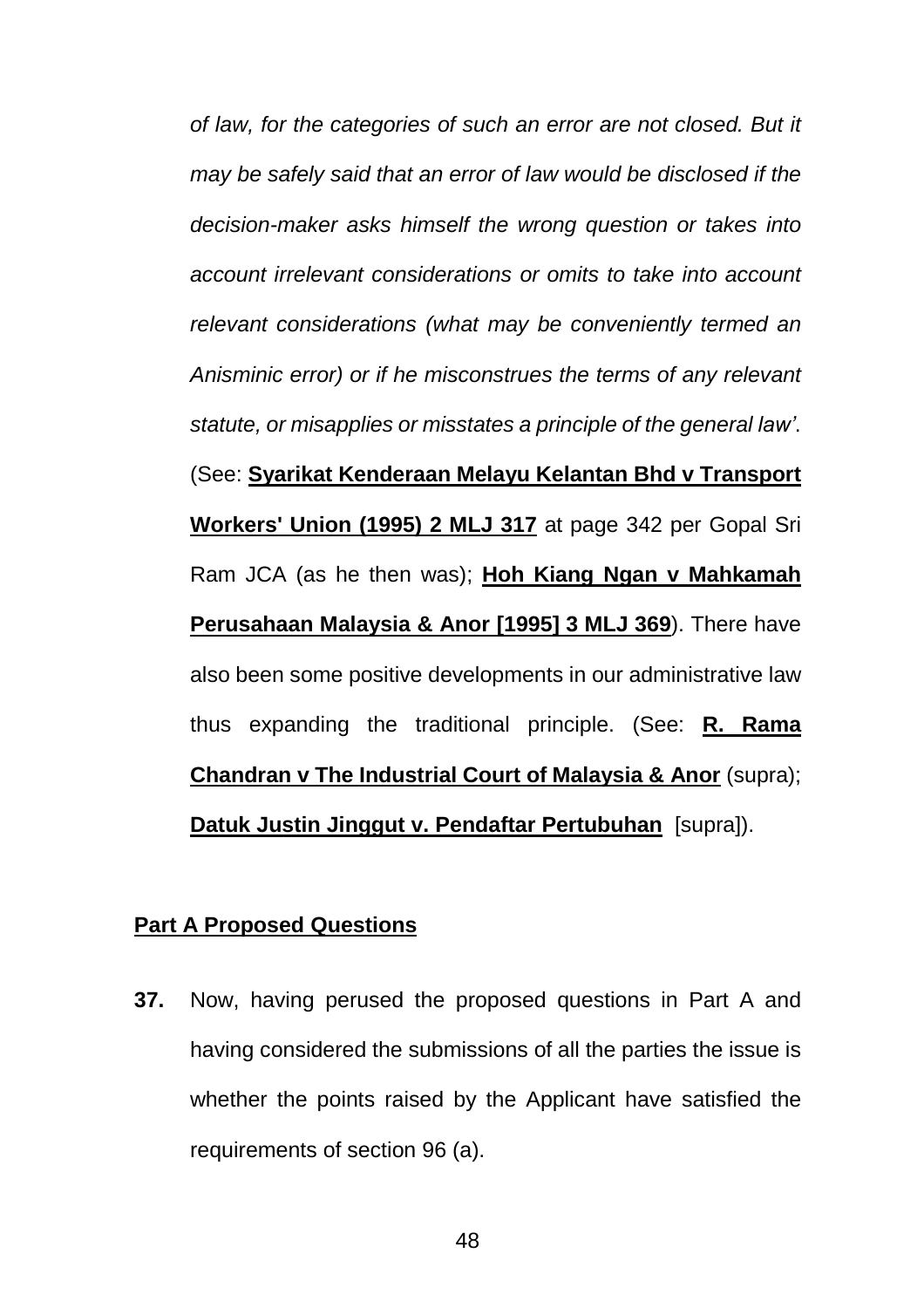**38.** On the materials before this Court there is merit in the submission on the source of power of the 1st Respondent in stipulating the conditions in the said letter including the impugned decision. The said letter did not state the provision of the law under which those conditions including the impugned decision were made. In fact the said letter merely stated that the application for the publication permit was approved subject to the conditions stipulated therein. As such it is an important point to be considered by this Court in order to clear the uncertainty since even the judges of the Court of Appeal were diverged. It goes to the root of whether the 1st Respondent has the absolute discretion to make the impugned decision impervious of judicial review. If he had not exercised his power under an appropriate provision of the law then the impugned decision and the decision of the Court of Appeal upholding it could be called into question. Further, whatever the source of power Articles 8, 10, 11 and 12 of the FC are to be superimposed on and to be read into the 1st Respondent's powers under the Act. Accordingly, leave should be granted on this point under the proposed question 5 of Part A or alternatively this Court is not constrained to formulate a

49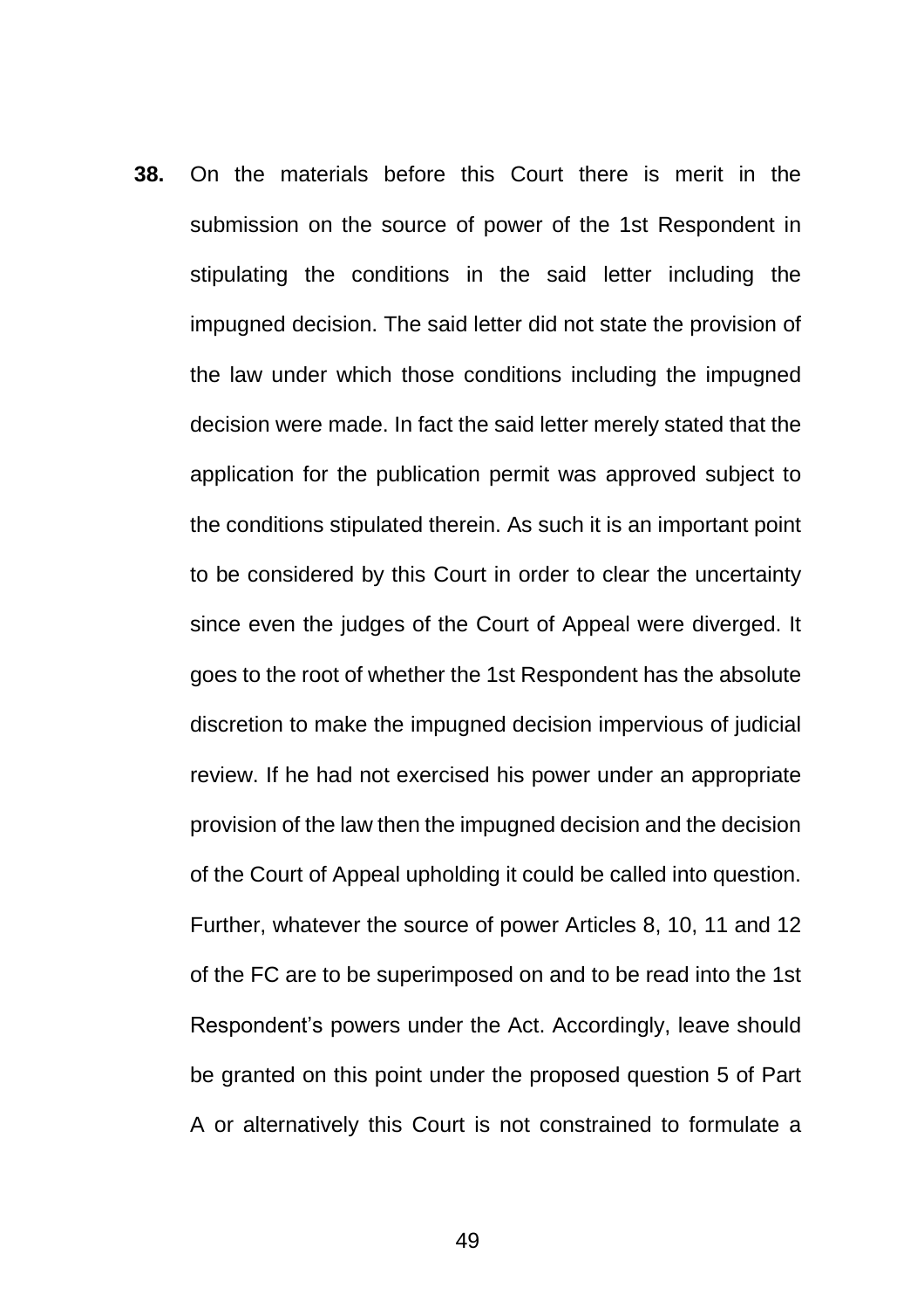question on the point when granting leave. (See: **Terengganu Forest Products Sdn Bhd** [supra]).

**39.** Next, there are divergent views not only between the parties in this case but also in the decisions of the Court of Appeal on the scope and nature of power of the 1st Respondent under the Act.

# **40.** In **Dato' Seri Syed Hamid Syed Jaafar Albar (Menteri Dalam Negeri) v Sis Forum (Malaysia) (2012) 9 CLJ 297** the Court of Appeal when considering section 7 (1) of the Act opined that although the power to ban the book entitled "Muslim Women and the Challenges of Islamic Extremism" ('the Book') was at the absolute discretion of the Minister, such exercise of discretion was dependent upon him being satisfied '*as to these precedent objective facts*', namely, that the Book or any part of it was:

- **i.** in any manner prejudicial to or likely to be prejudicial to public order, morality, security; or
- **ii.** likely to alarm public opinion; or
- **iii.** likely to be contrary to any law; or
- **iv.** likely to be prejudicial to public interest or national interest.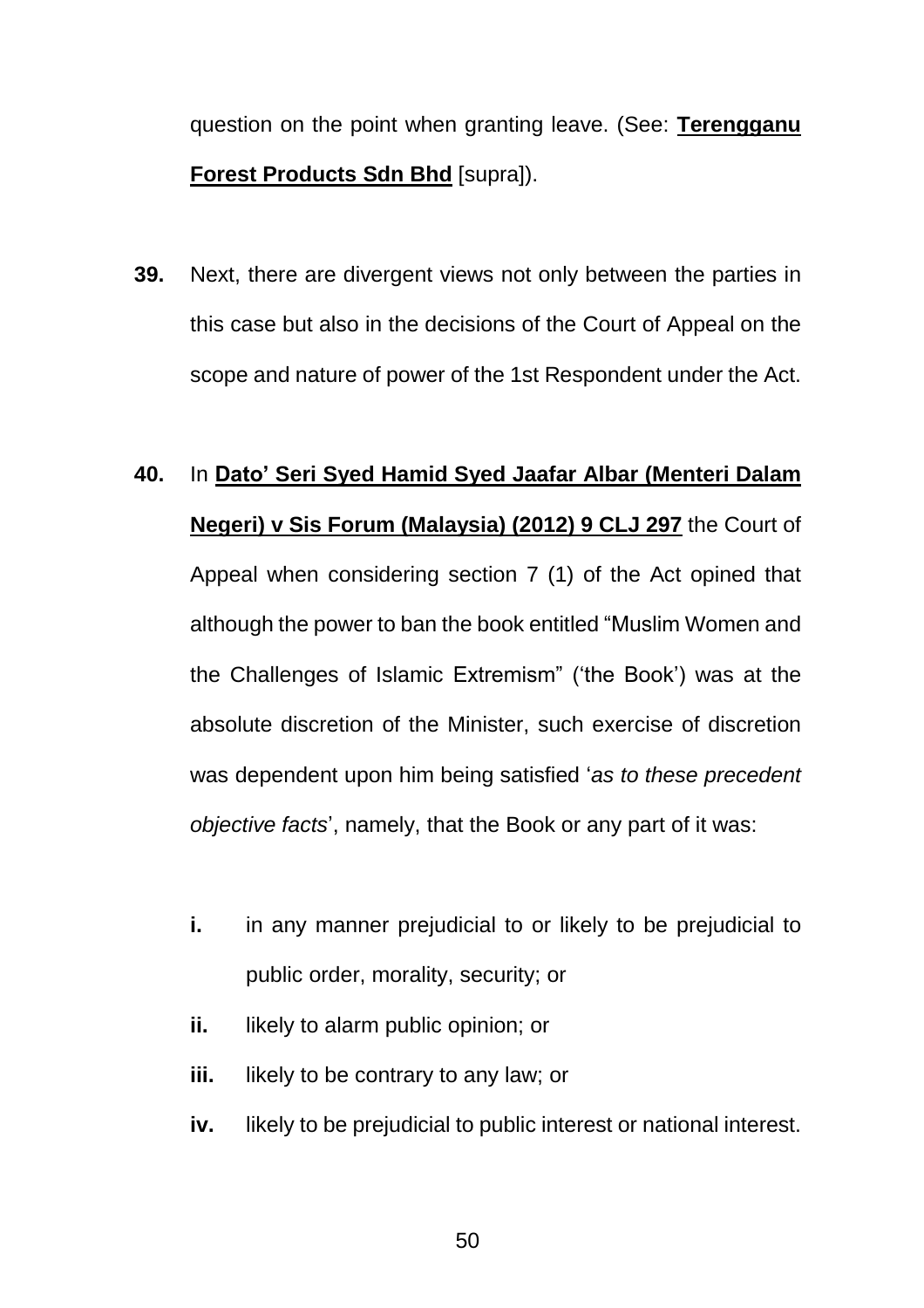- **41.** In dismissing the appeal the Court of Appeal held that *'the learned judge conducting the judicial review examined s. 7(1) and apprised himself of the precedent objective facts before the absolute discretion arose to be exercised. Then taking into consideration the fact not disputed that the Book had been in circulation for two years before the order to prohibit it was made, and that there was no evidence shown of prejudice to public order during that period, the learned judge questioned the exercise of the discretion and quashed the order to prohibit the Book. It was clearly an examination confined to the decisionmaking process as to whether it was illegal, or irrational in the particular circumstances.*'
- **42.** Obviously the Court of Appeal did not simply accept the claim of absolute discretion by the Minister to be beyond the tentacles of judicial review and that he could exercise it with such impunity. Indeed no discretion can be absolute. (See: **Pengarah Tanah Dan Galian, Wilayah Persekutuan v Sri Lempah Enterprise Sdn Bhd** [supra]).
- **43.** Accordingly, the 1st Respondent in exercising his power under the Act must act in accordance with law that includes the FC, the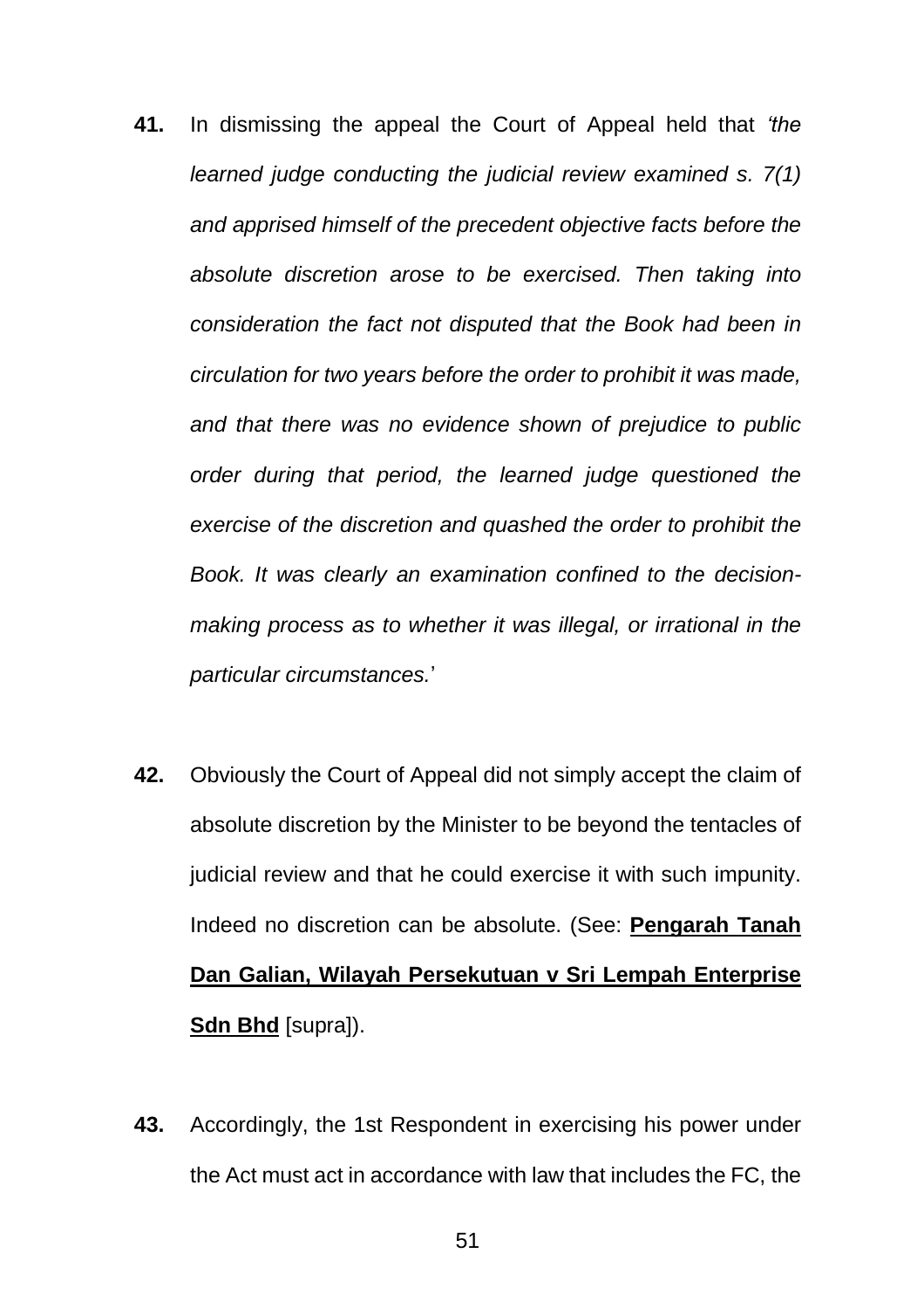supreme law of the Federation. Thus, any exercise of power must be justified both under the Act and under the FC.

- **44.** But in **Arumugam Kalimuthu v Menteri Keselamatan Dalam Negeri & Ors (2013) 1 LNS 296** the Court of Appeal was confronted again with section 7(1) of the Act. In coming to its decision the Court of Appeal made reference to **Dato' Seri Syed Hamid Syed Jaafar Albar (Menteri Dalam Negeri) v Sis Forum (Malaysia)** (supra) but did not follow or make any attempt to distinguish it.
- **45.** In dealing with the power of the 1st Respondent under the said provision the Court of Appeal said this at pages 296-297:

*'It is our considered view that the legal issue here is not as simplistic as proposed by the appellant. It is not a clear case of objective test or subjective test. It is a fusion of both! It depends on the wordings of the enabling law that conferred such powers to the Minister.*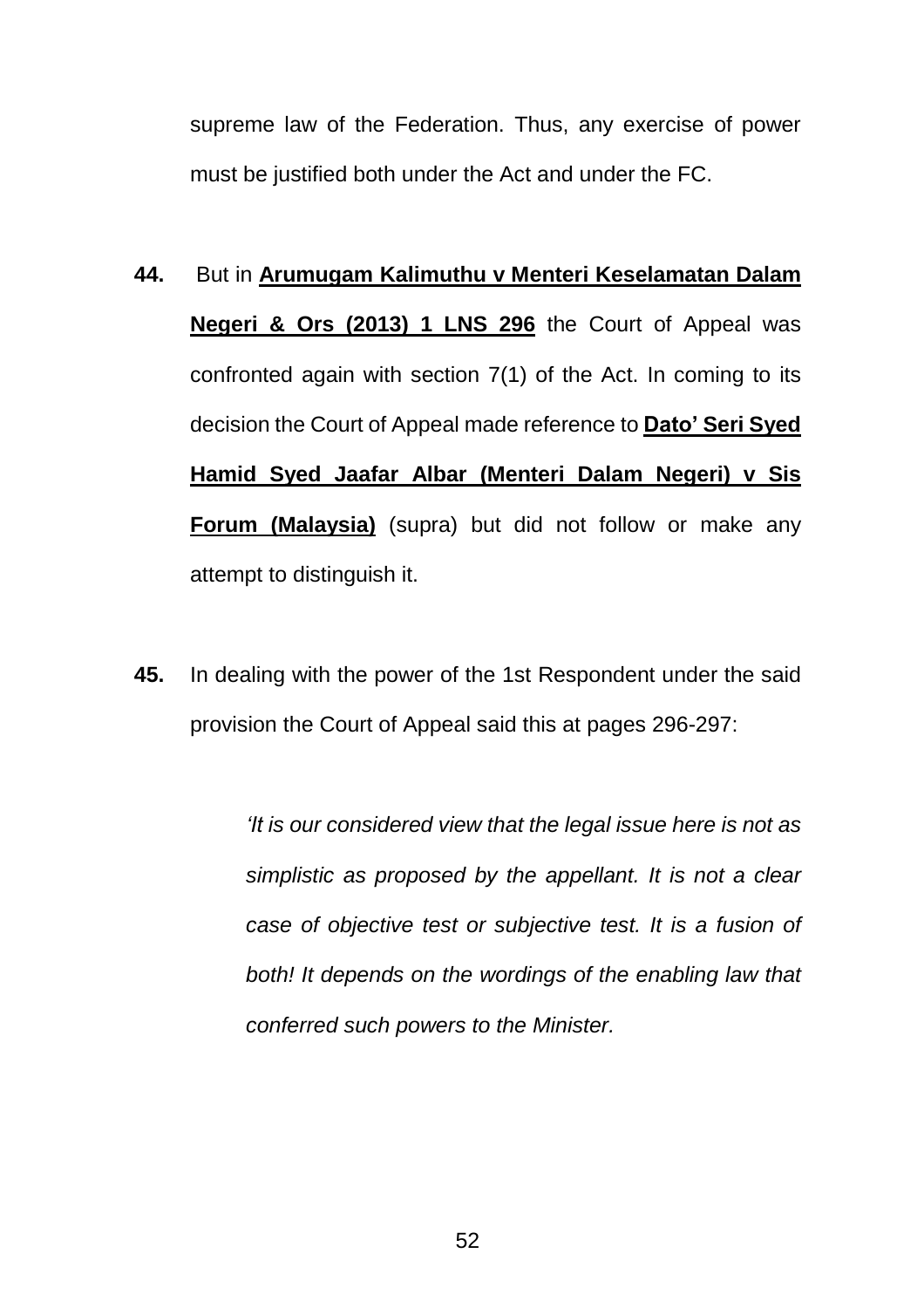*…….*

*The wordings in Section 7(1): "if the Minister is satisfied" and "he may in his absolute discretion by order" are clear manifestations of the power being vested personally in the Minister and corollary to that vesting, any exercise of such power is to the subjective satisfaction of the Minister. Here the test for such satisfaction is subjective. It is without doubt a subjective discretionary power of the Minister'*.

**46.** Surely such divergence of views requires this Court to clear the confusion as to the correct test applicable in the exercise of power by the 1st Respondent under the Act. Is the test objective, subjective or a fusion of the two? No doubt in the two cases mentioned the Court of Appeal was dealing with section 7(1) of the Act whereas in the present case the Court of Appeal was dealing with conditions attached to the publication permit. Notwithstanding, the common issue is to determine which test to apply in the exercise of power by the 1st Respondent under the Act. Moreover in the present case the phrase 'subjectively objective' test was also used in considering the impugned decision. This is another point that requires the determination by this Court.

53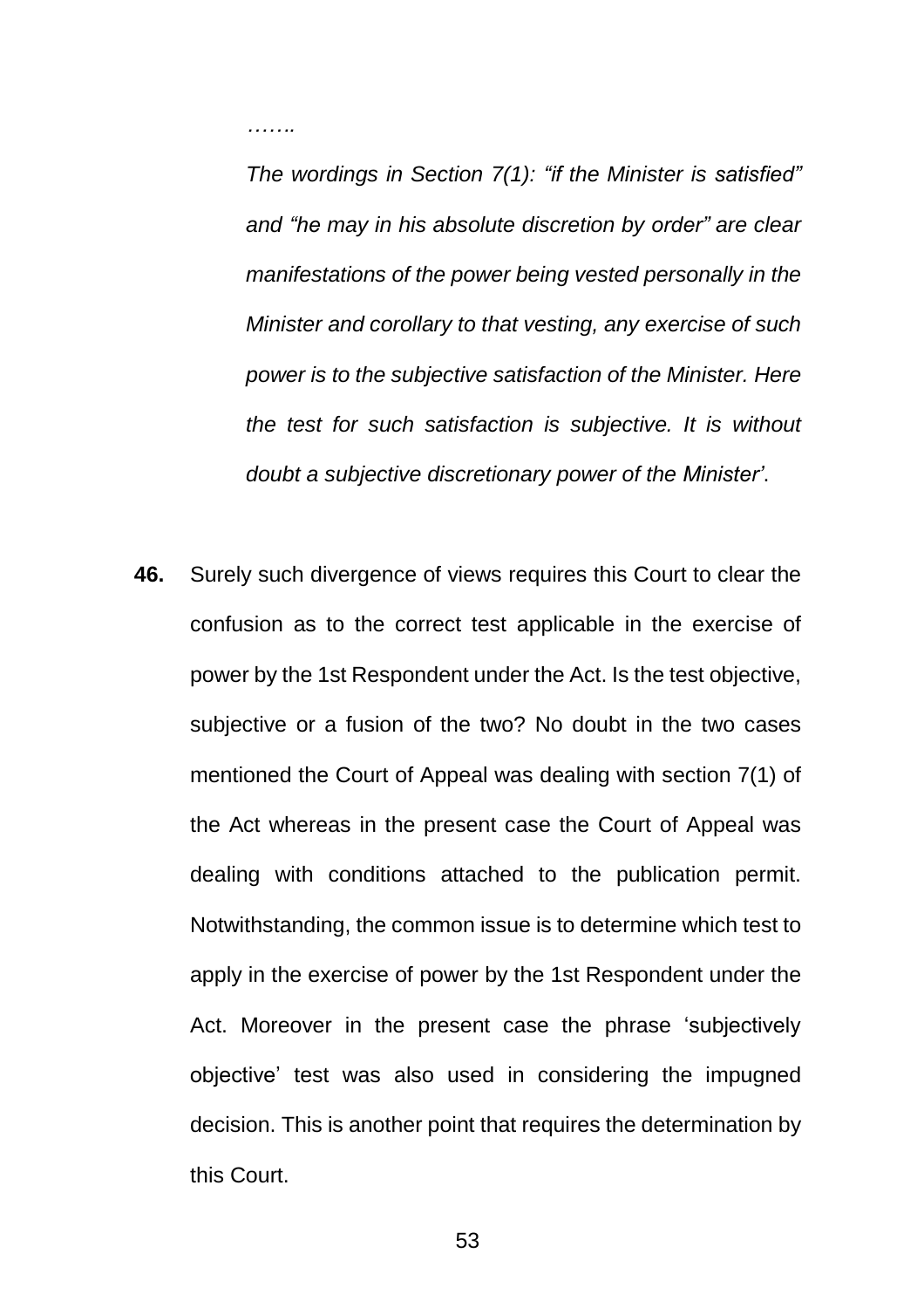- **47.** Hence, leave should be granted on proposed questions 1, 2, 3, 5, 9 and 10 of Part A.
- **48.** Had the Court of Appeal in this case followed the decision in **Dato' Seri Syed Hamid Syed Jaafar Albar (Menteri Dalam Negeri) v Sis Forum (Malaysia)** (supra) it would have considered whether the 1st Respondent had apprised himself '*of the precedent objective facts*' before imposing the conditions in the said letter including the impugned decision.
- **49.** And taking into consideration the undisputed fact that the Herald had been in circulation for the past fourteen years before the imposition of the impugned decision and '*that there was no evidence shown of prejudice to public order during that period*' and the use of the word 'Allah' was not prohibited in other publications such as the Al' Kitab and the Sikh Holy Book, there is a serious issue in the exercise of his discretion by the 1st Respondent. The threat or fear of public disorder must not be fanciful or too remote. Should the test of public order be on the basis of a 'clear and present danger'? (See: **Schenck v United States [1919] 249 US 47; Whitney v California 274 US 357**).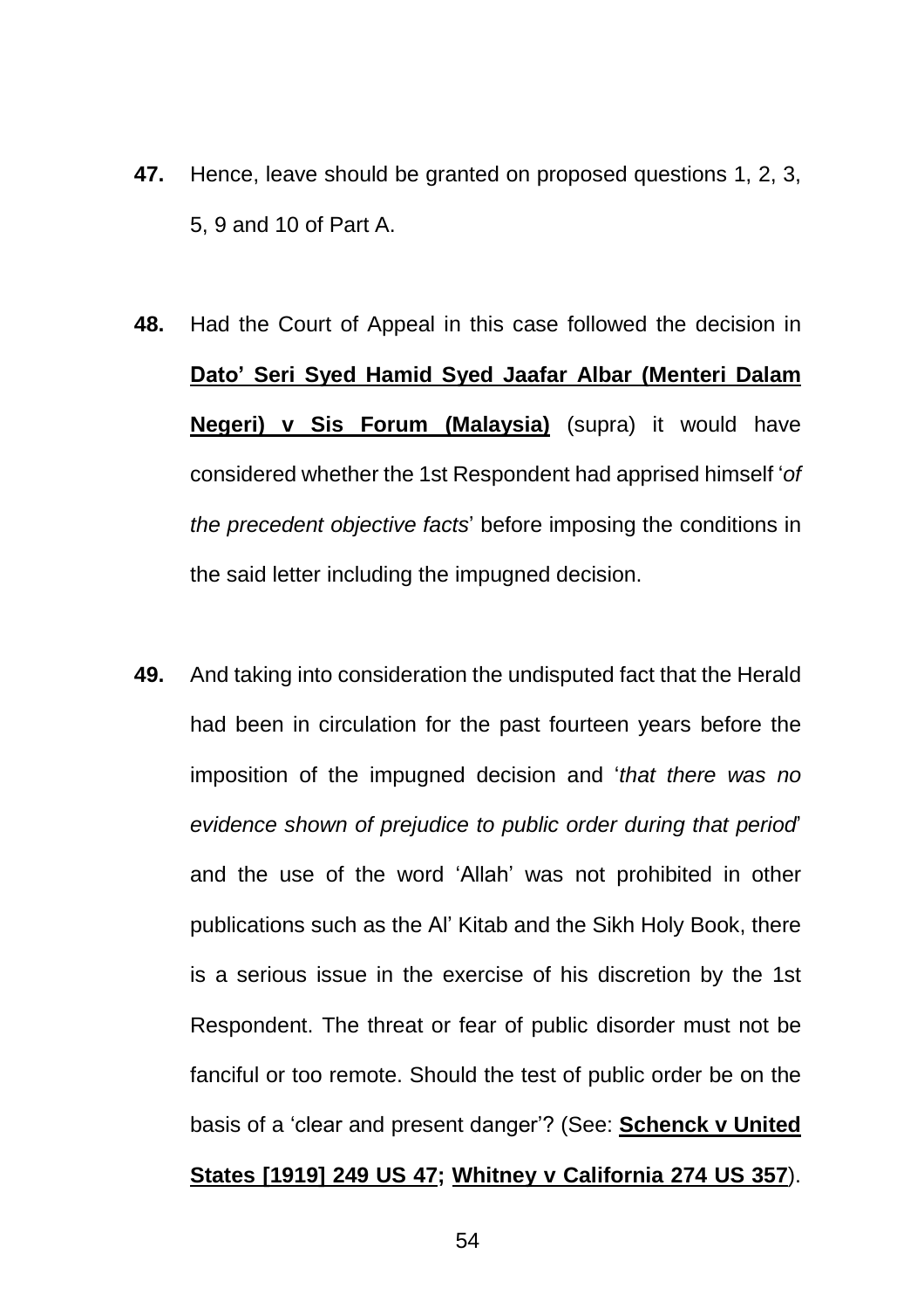Or to adopt the view of the Court of Appeal in this case. The proposed questions 6, 7 and 8 of Part A cover this issue and leave should therefore be granted as well.

**50.** There is also the issue of what is the current trend of approach when it comes to national security and public order. Public order and national security are not synonymous. Yet in this case the Court of Appeal appeared to have used the two terms interchangeably. There is therefore a need by this Court to determine whether to distinguish them or to link them together. Further, learned SFC submitted that it is still the subjective test as decided in **Karam Singh v. Menteri Hal Ehwal Dalam Negeri Malaysia** (supra). But learned counsel for the Applicant argued that the approach has changed as indicated in the subsequent decisions of this Court in cases such as **Mohd Ezam v. Ketua Polis Negara** (supra); **Darma Suria v. Menteri Dalam Negri** (supra); **Chng Suan Tze v. Minister of Home Affairs** (supra); **JP Berthelsen v. DG Immigration** (supra). Surely this is an opportunity for this Court to determine once and for all the direction of the law that deals with exercise of discretionary power by the Executive. Is this Court to push the horizons of law forward or to restrict or retrogress them?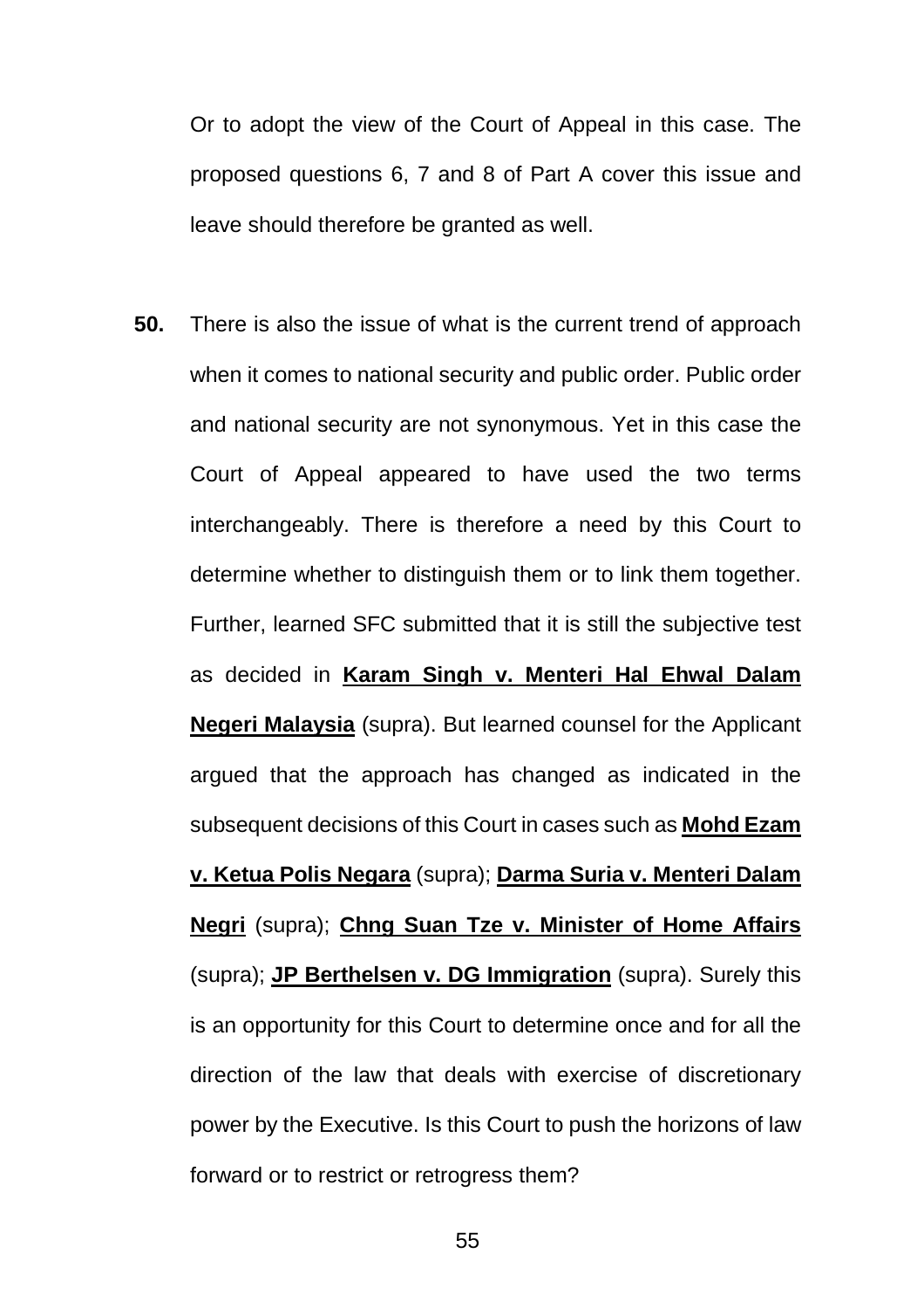- **51.** Incidentally, it is interesting to note that the earlier cases such as **Karam Singh v. Menteri Hal Ehwal Dalam Negeri Malaysia** (supra) were considering the Internal Security Act 1960 (now repealed) while in this case it is the Act. It has been said that when dealing with a different statute special attention must be directed to the provisions of that statute. (See: **Timbalan Menteri Hal Ehwal Dalam Negeri, Malaysia & 3 Ors v Liau Nyun Fui [1991] 1 CLJ 458**). Further, decisions under a different statute are not generally precedents for the construction of another statute. (See: **London and North Eastern Railway Company v Berriman (1946) 1 A.C 278**). To assert therefore that the decisions in those security cases must be followed when dealing with issues under the Act is indeed contentious.
- **52.** There is also the issue of whether the Court of Appeal should have considered that '*where fundamental rights are allegedly violated by ministerial or executive orders the courts are obliged to engage in 'a closer or heightened scrutiny' of the reasonableness of the decision*' on Wednesbury grounds. Indeed it is a legal principle that *'statutes which encroach on the rights of a subject whether as regards person or property are*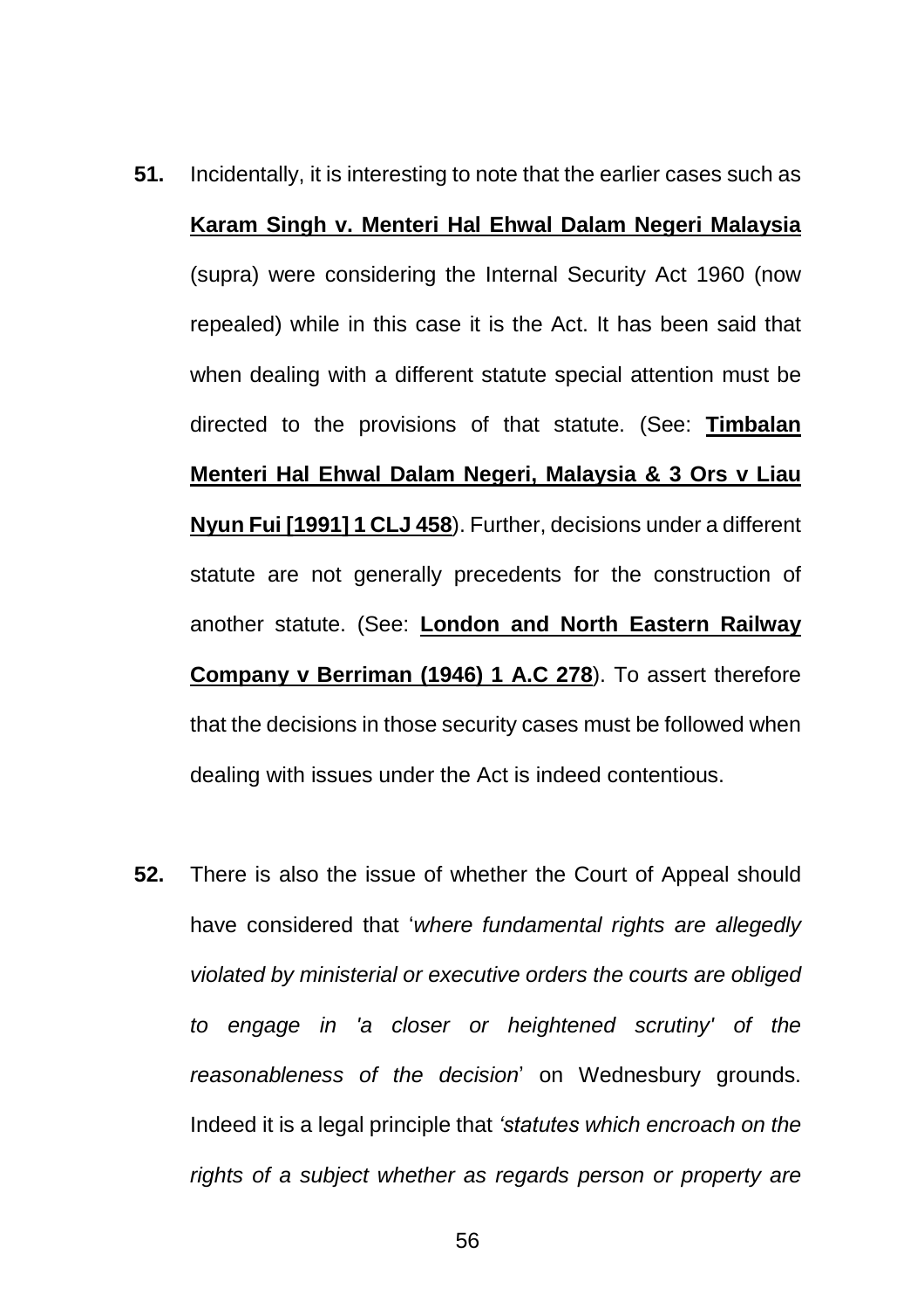*subject to a strict construction in the same way as penal statutes. It is also settled rule that such statutes should be construed, if possible, so as to respect such rights'*. (See: **Walsh v Secretary of State for India [1863] 11 ER 1068; Hough v Windus [1883- 1884] 12 QBD 224**).

- **53.** There was much reliance by the learned SFC on the case of **Council of Civil Service Unions & Ors v Minister of Civil Service** (supra) when submitting that on matter of national security the Executive has the final say.
- **54.** With respect, while the case referred to, gave the Minister considerable leeway in matters of national security, there was no abdication by the courts and no assertion that matters of security were totally non-justiciable. In fact there was a clear assertion that although the Minister was the better judge of security considerations, that did not exclude the power of the courts to determine whether security was indeed involved. The Minister's exercise of power was not entirely subjective. The Minister must offer evidence to convince the courts that security considerations were indeed in play. Hence, the test for the exercise of power must be objective and not subjective.

57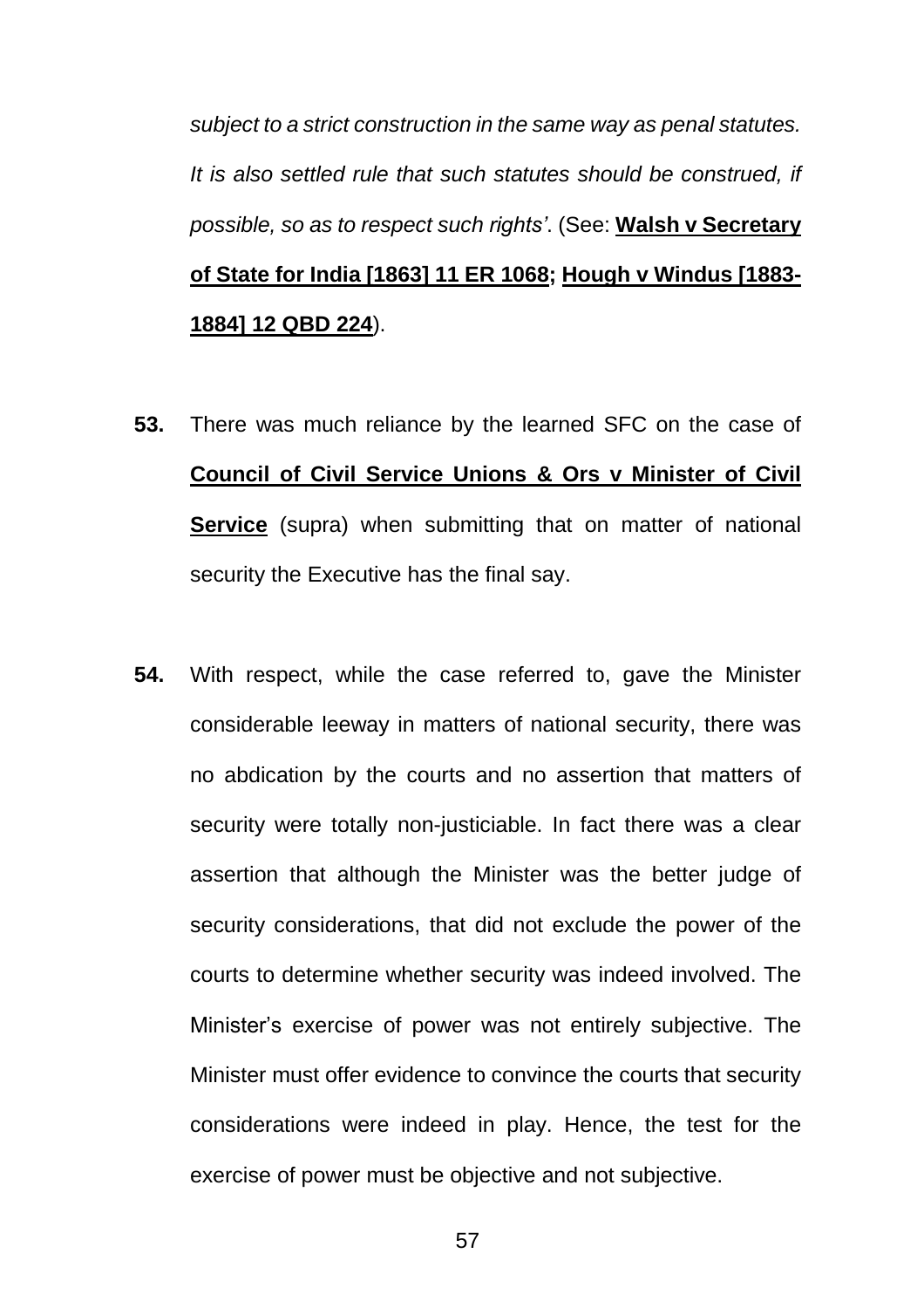- **55.** In fact it should be noted that the *'common law of judicial review in England and Wales has not stood still in recent years. Starting from the received checklist of justiciable errors set out by Lord Diplock in the CCSU case [1985] AC 374, the courts (as Lord Diplock himself anticipated they would) have developed an issue-sensitive scale of intervention to enable them to perform their constitutional function in an increasingly complex polity. They continue to abstain from merits review – in effect, retaking the decision on the facts – but in appropriate classes of case they will today look very closely at the process by which facts have been ascertained and at the logic of the inferences drawn from them. Beyond this, courts of judicial review have been competent since the decision in Anisminic [1969] 2 AC 147 to correct any error of law whether or not it goes to jurisdiction…'*. (See: **Q' & Ors, R (on the application of) v Secretary of State for the Home Department [2003] EWCA Civ 364** at para 112).
- **56.** And in this connection it may be timely to recall the advice of Raja Azlan Shah J. (as His Majesty then was) when he said that the *'winds of change must be heeded in the corridors of the courts if we in the law are to keep abreast of the times'*. (See: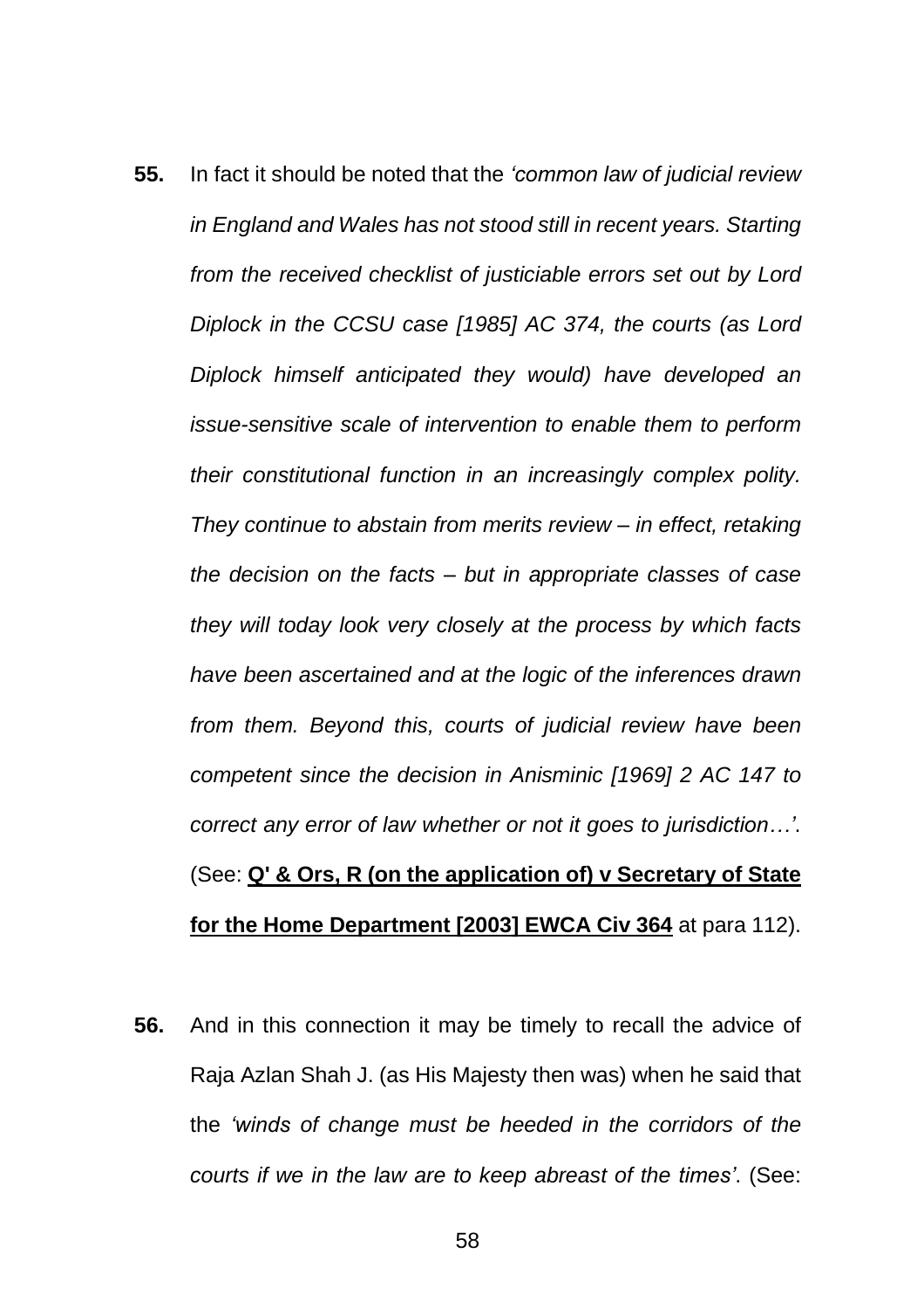# **Chandrasekaran & Ors v Public Prosecutor [1971] 1 MLJ 153**).

**57.** As such there is therefore a need for this Court to clarify which direction our administrative law should take and in the process to determine the decision of the Court of Appeal in this case. Leave should therefore be given. The proposed questions 2, 3, 4 and 5 of Part A cover this point.

### **Part B Proposed Questions**

- **58.** There is a dispute whether the proposed questions in Part B are necessary. The learned SFC seemed to think that their determination would not reverse the decision of the Court of Appeal since it was dealing with judicial review action. Learned counsel for the Applicant submitted otherwise. It was also highlighted that the learned judges of the Court of Appeal dealt with the issues covered by those proposed questions.
- **59.** With respect, having read the judgments of the learned judges of the Court of Appeal, it is quite clear that in upholding the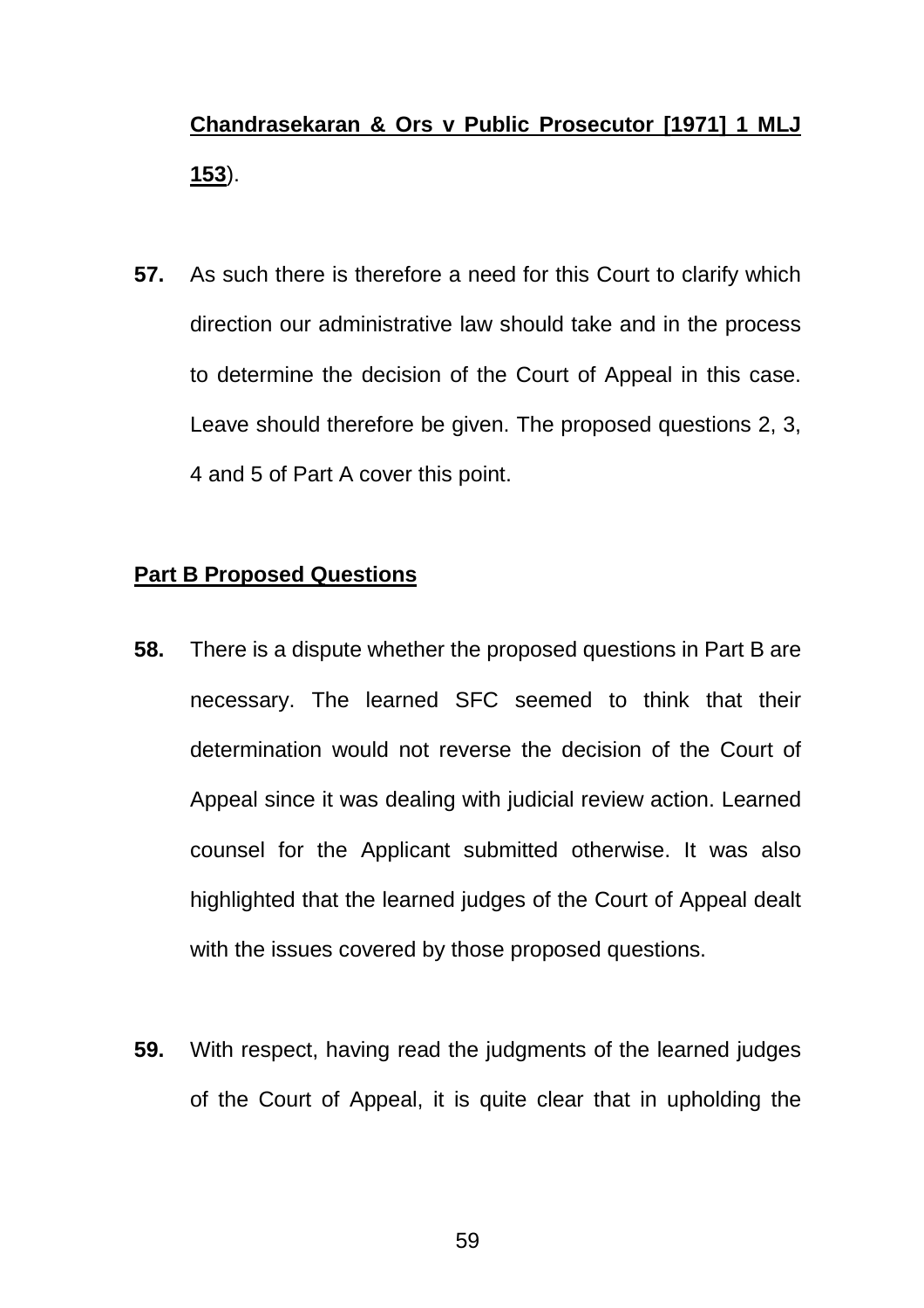impugned decision they also relied on their interpretations of the relevant Articles in the FC.

- **60.** As submitted by learned counsel for the Applicant the interpretations by the learned judges of the Court of Appeal to some of the key Articles in the FC have the following consequences or implications, namely:
	- **i.** That Article 3(1) takes precedence over the other Articles including those dealing with fundamental rights and liberties since it comes before the others;
	- **ii.** That in interpreting Article 3(1) the significance of Articles 3(4), 11(1) and 11(4) have been derogated or overlooked. The effect of the interpretation by the Court of Appeal is that other religions may be practiced in peace so long as it is in harmony with Islamic precepts and doctrines;
	- **iii.** That the interpretation of Article 3(1) is contrary to the documentary evidence on the formation of the Federation being a secular State. The case of **Che Omar Bin Che**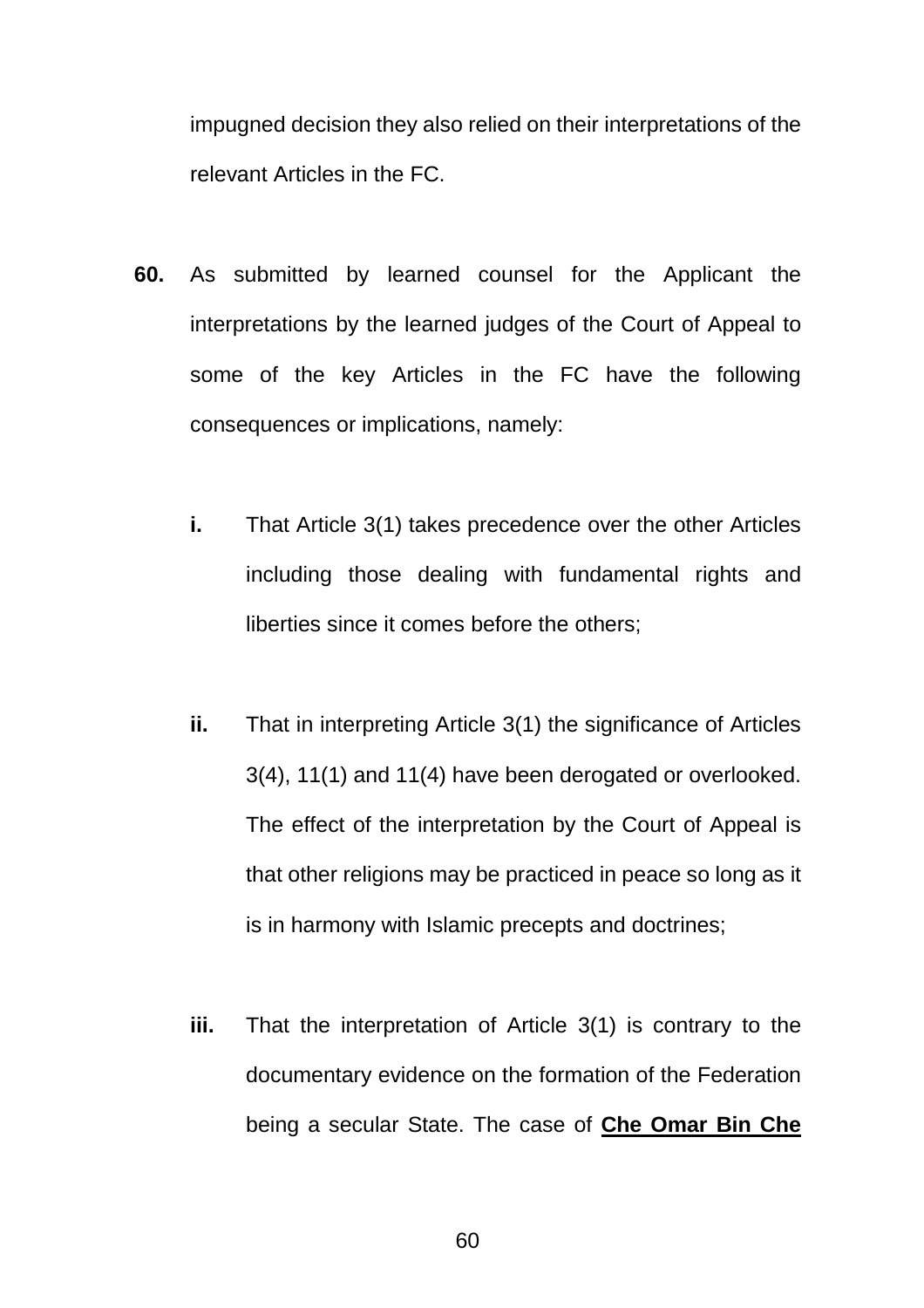**Soh v Public Prosecutor [1988] 2 MLJ 55** was cited in support.

- **iv.** That the Court of Appeal made the essential and integral part of the religion test exclusive without due consideration to the other provisions in Article 11 which allow other religions to profess, practice and manage their own affairs. Reference was also made to the case of **Meor Atiqulrahman bin Ishak (an infant, by his guardian ad litem, Syed Ahmad Johari bin Syed Mohd) & Ors v Fatimah bte Sihi & Ors [2006] 4 MLJ 605**; and
- **v.** That the impugned decision as upheld by the Court of Appeal has curtailed the rights of the Bahasa Malaysia speaking Christians from Sabah and Sarawak thus contrary to Article 11(1) and (3) of the FC.
- **61.** There are merits in the foregoing submissions by learned counsel for the Applicant. This case only involved the Bahasa Malaysia section of the Herald. Yet the decision of the Court of Appeal seems to sanction a sweeping, general prohibition against the use of the word 'Allah' by all non-Muslims in all forms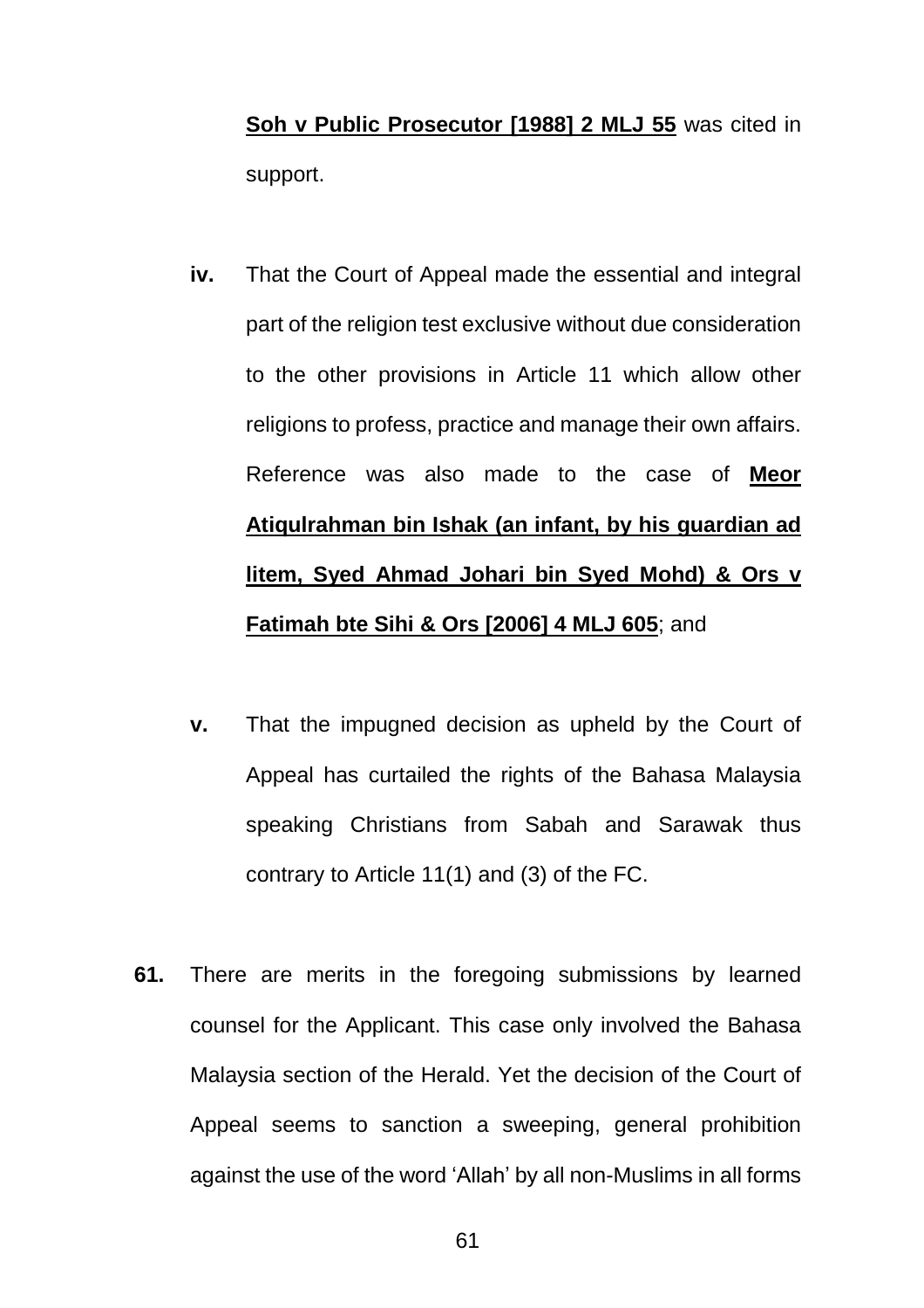on all occasions. Most of the groups affected such as the Sikh community were not parties in this case.

- **62.** Further, on the test of essential and integral part of religion, there is no reason why the rights under Article 11 of FC should be confined to those that are essential and integral or at the core of the religion. On matters of freedom of religion the protection should be all encompassing and not restricted or compartmentalized.
- **63.** Hence, unless further determined by this Court the interpretations of the relevant Articles in the supreme law of the Federation by the Court of Appeal have to be accepted as correct, the law and binding upon the courts below and upon the citizenry of the Federation.
- **64.** It is disquieting in this case to note that in determining the ranking of importance of the various Articles in the FC the Court of Appeal seems to have adopted the 'first-come basis' approach. It can lead to an interpretation that the Judiciary ranks inferior to the Legislature and the Executive as in the FC it comes after the two branches. Surely the drafters and the founding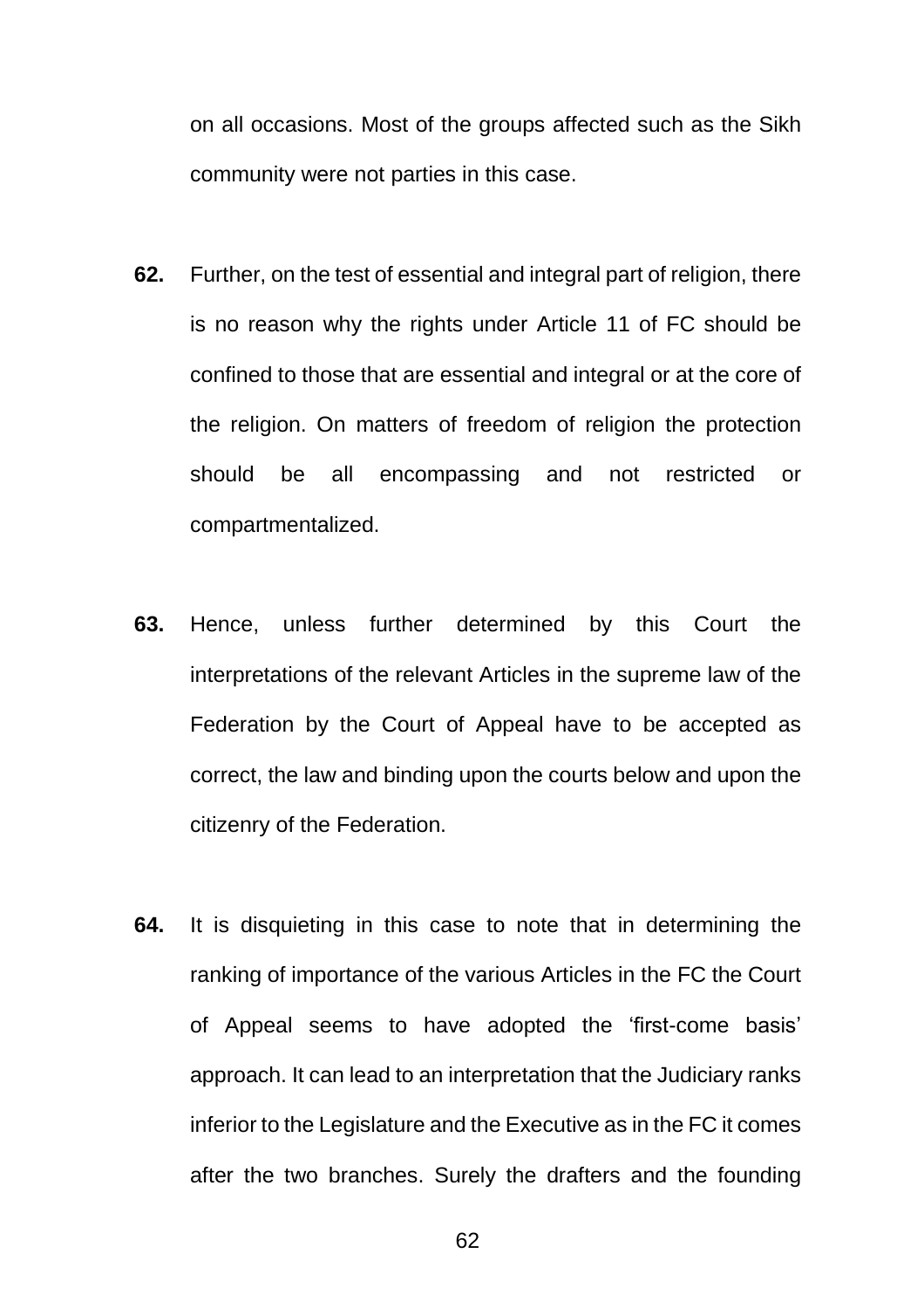Fathers of the Federation would not have anticipated such an approach. Further, the basic structure of the FC is sacrosanct. The various documents, being the initial foundation in the formation of the Federation, must not be cast aside as mere historical artifacts. (See: **Datuk Hj Mohammad Tufail bin Mahmud & Ors v Dato Ting Check Sii [2009] 4 MLJ 165 FC**).

- **65.** As such it is only appropriate that leave should be granted on those proposed questions so that this Court has the opportunity to consider whether the relevant Articles in the FC have been correctly interpreted and thus justified the upholding of the impugned decision.
- **66.** Leave to appeal on the proposed questions in Part B should therefore be allowed as they have met the requirement of section 96(b) of the Act.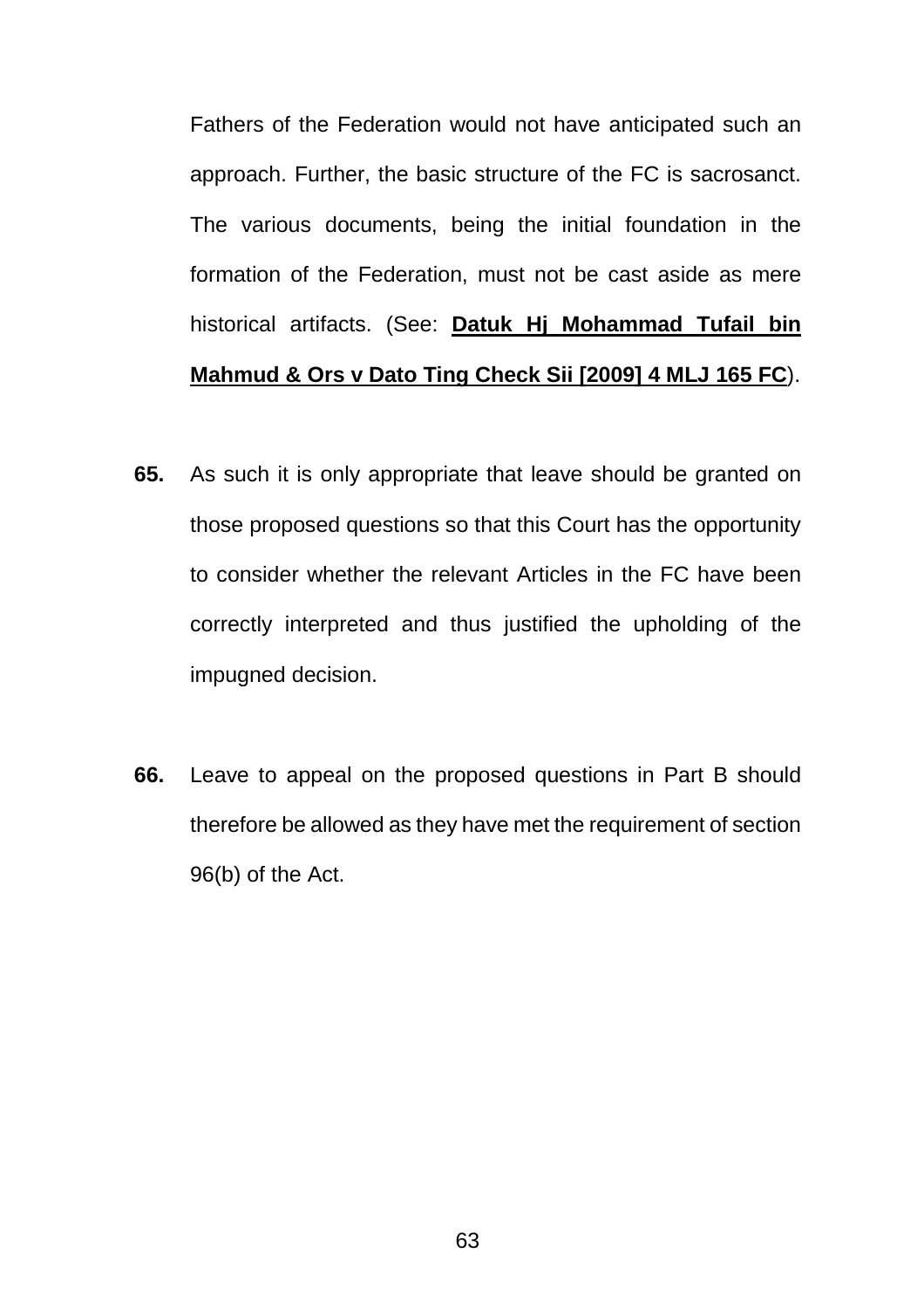### **Part C Proposed Questions**

- **67.** In opposing leave on the proposed questions in Part C learned SFC submitted as well that their determination would not reverse the decision of the Court of Appeal and thus not within section 96 of CJA.
- **68.** Learned counsel for the Applicant submitted that the proposed questions in Part C come within section 96(a). They involve novel points and further argument on them is important and of public advantage. They deal with the appropriateness of the learned judges of the Court of Appeal in conducting their own research via the Internet and relying on the information and points obtained therefrom to substantiate their judgments. The parties were not given any prior opportunity to submit on those materials obtained. The case of **Pacific Forest Industries Sdn. Bhd and Anor v Lin Wen-Chih & Anor (2009) 6 MLJ 293** was cited in support of the argument.
- **69.** There is merit in the submission of learned counsel for the Applicant. Firstly, accepting the submission of learned SFC would set a precedent binding on the lower courts yet untested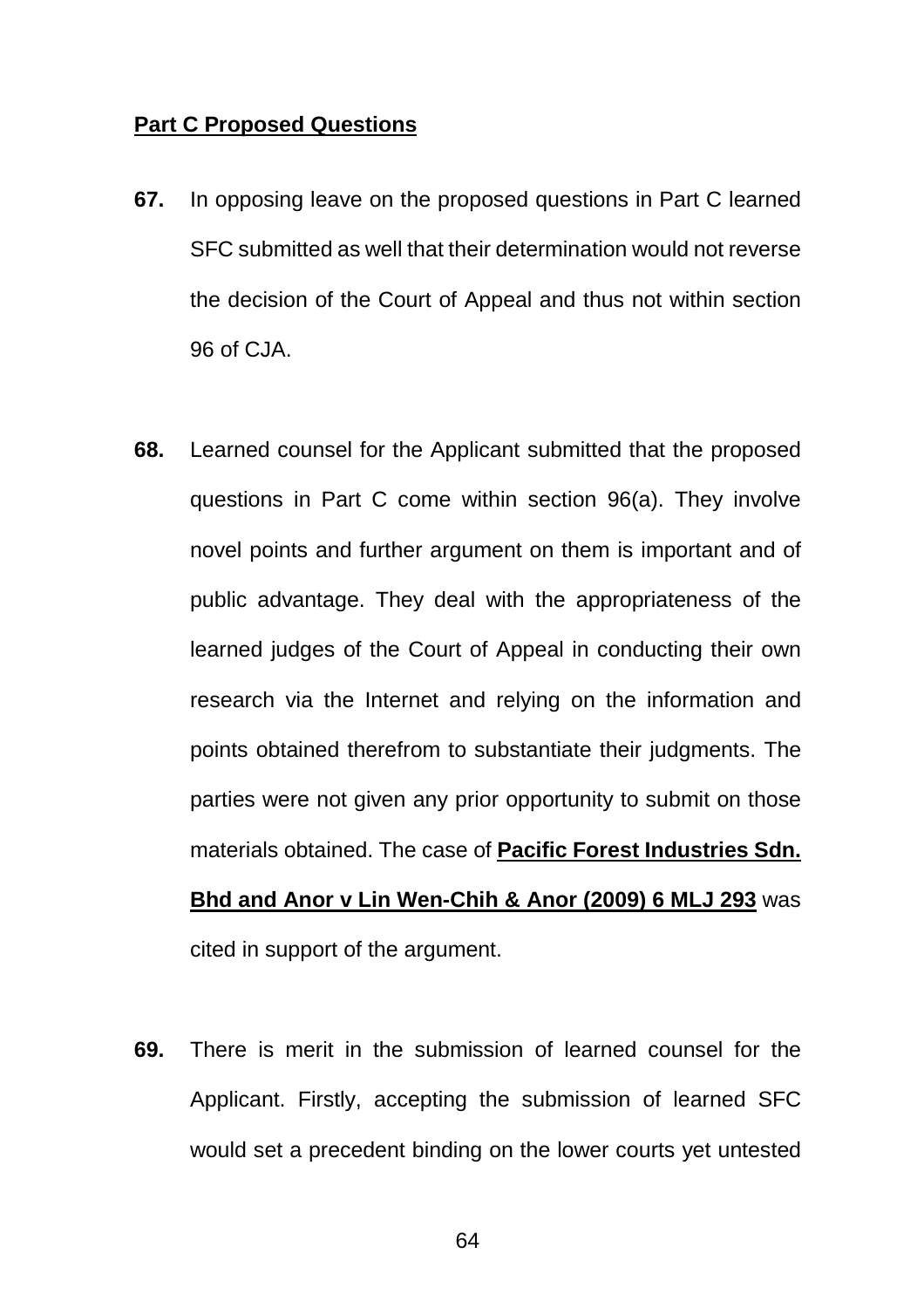before this Court. Secondly, the Court of Appeal relied upon the materials gathered suo moto from the Internet in upholding the impugned decision. As such the determination of the proposed questions in Part C would have a bearing on the fate of decision of the Court of Appeal.

**70.** Accordingly, leave should be granted on those proposed questions in Part C.

#### **Conclusion**

**71.** For the above reasons the Applicant has satisfied the requirements of section 96 (a) and (b) of CJA. It deserves to be reemphasized that in addition to those requirements one factor must also be given serious consideration, namely, the degree of public importance of those legal issues raised by the Applicant and on the necessity of them to be finally resolved by the Federal Court. Accordingly, leave to appeal should be granted on all the proposed questions in Part A, B and C as prayed for in Enclosure 2[a]. Some of them might overlap but such technical matter should be addressed at the outset of the hearing proper of the appeal. Order in terms to the other orders sought for in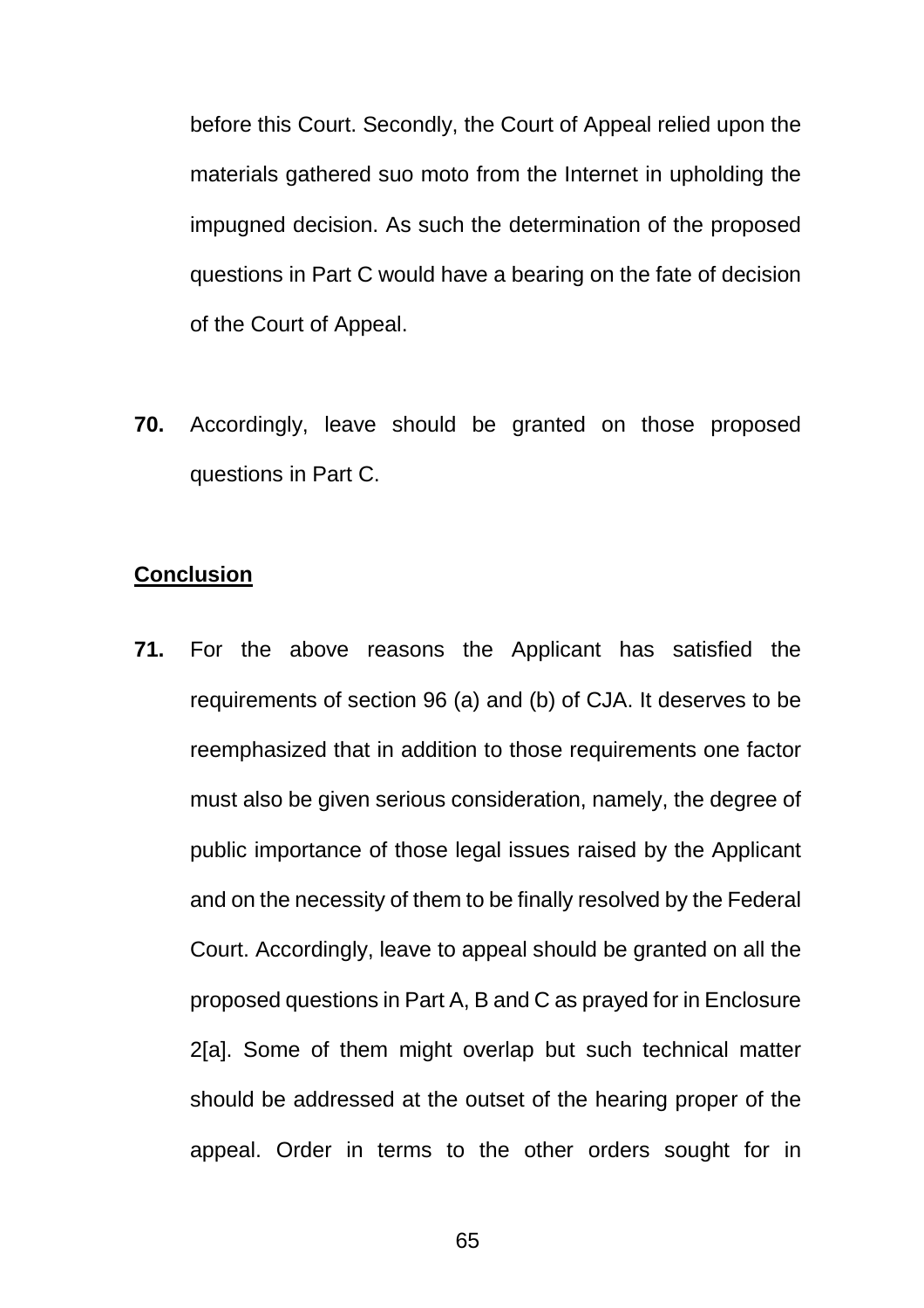Enclosure 2(a) is also granted. There should be no order as to

costs.

# Signed. **(RICHARD MALANJUM) Chief Judge, Sabah and Sarawak**

Dated: 23rd June 2014

| Counsel for the Applicant:                     | Das, Porres<br>Cyrus<br>Royan,<br>Gurbachan Singh Johal, Philip Koh<br>Tong Ngee, S. Selvarajah &<br>Benjamin Dawson                                          |
|------------------------------------------------|---------------------------------------------------------------------------------------------------------------------------------------------------------------|
| Solicitors for the Applicant:                  | Messrs Fernandez & Selvajarah<br><b>Advocates &amp; Solicitors</b><br>12B-1, 2nd Floor<br>Jalan Yong Shook Lin<br>46200 Petaling Jaya<br>Selangor<br>Malaysia |
| Counsel for the<br>1st and 2nd Respondents:    | Suzana Atan, Dr. Arik Sanusi Bin<br>Johari, Munahyaza<br>Yeop<br>Bt.<br>Mustafa, Shamsul Bolhassan &<br>Andi Razalijaya Bin A Dadi (SFC)                      |
| Solicitors for the<br>1st and 2nd Respondents: | <b>Attorney General of Malaysia</b><br><b>Attorney General's Chambers</b><br>No. 45 Persiaran Perdana<br>Presint 4<br>62100 Putrajaya<br>Malaysia             |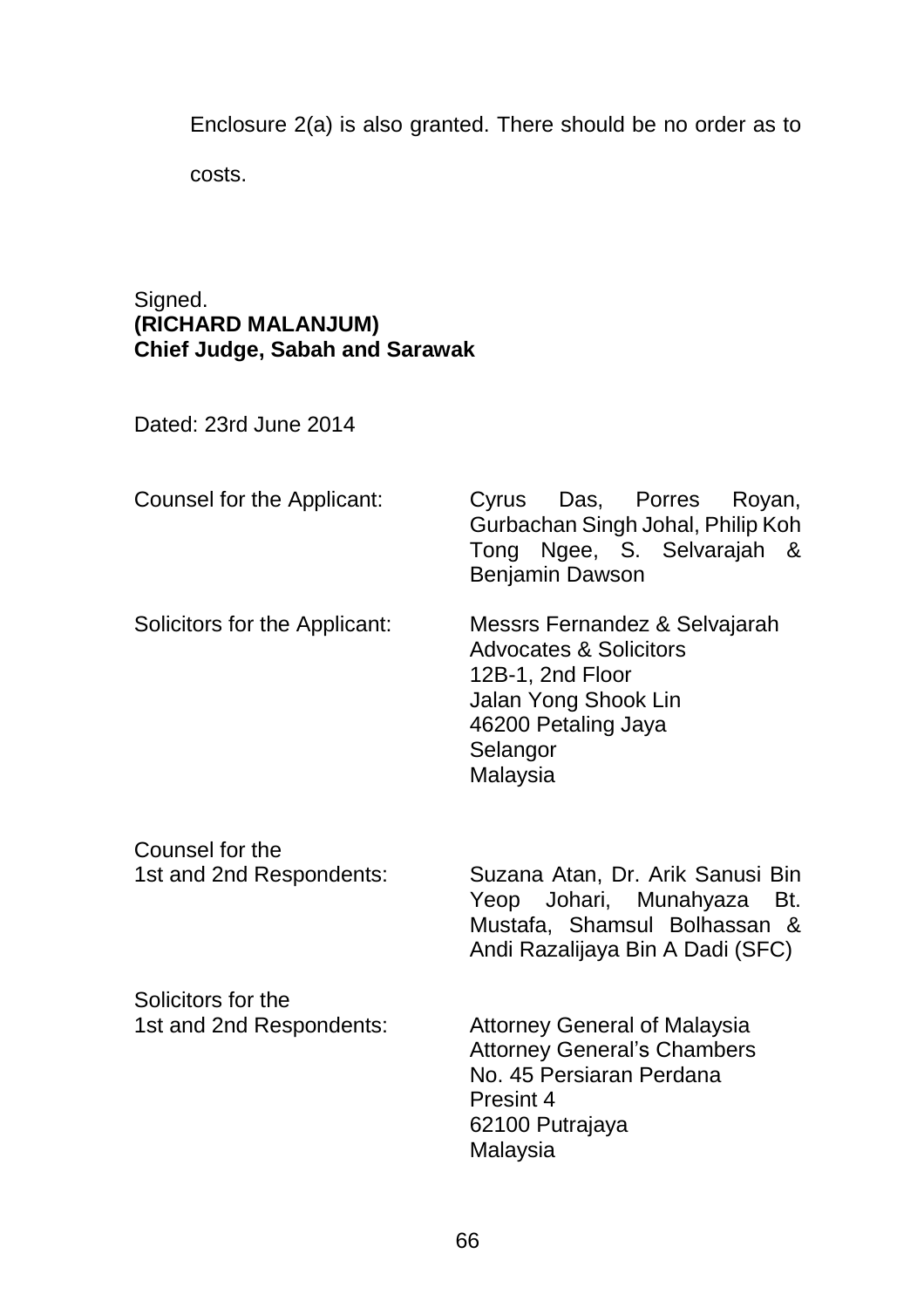|                                                                     | Counsel for the 3rd Respondent: Hj. Sulaiman Bin Abdullah, Zainul<br>Rijal Bin Au Bakar & Wan Mohd<br>Haidi Bin Wan Jusoh                                 |
|---------------------------------------------------------------------|-----------------------------------------------------------------------------------------------------------------------------------------------------------|
| Solicitors for the 3rd Respondent: Messrs Zainul Rijal Talha & Amir | <b>Advocates &amp; Solicitors</b><br>No. 15-5, 5th Floor<br>Jalan USJ 9/5Q<br><b>Subang Business Centre</b><br>47620 Subang Jaya<br>Selangor<br>Malaysia  |
| Counsel for the 4th Respondent:                                     | Mubashir Bin<br>Mansor,<br>Abdul<br>Rahim Bin Sinwan & Abdul Halim<br><b>Bin Bahari</b>                                                                   |
| Solicitors for the 4th Respondent: Messrs Azra & Associates         | <b>Advocates &amp; Solicitors</b><br>Unit 1008 Blok A<br><b>Philoe Damansara II</b><br>Off Jalan Damansara<br>46350 Petaling Jaya<br>Selangor<br>Malaysia |
| Counsel for the 5th Respondent:                                     | Mohd Adli Bin Ithnin &<br>Nur<br>Syazwani Bt. Rosli                                                                                                       |
| Solicitors for the 5th Respondent: Messrs Adli & Co.                | <b>Advocates &amp; Solicitors</b><br>No. 26-1, Jalan BU4 A<br>Taman Bachang Utama<br>75350 Melaka<br>Malaysia                                             |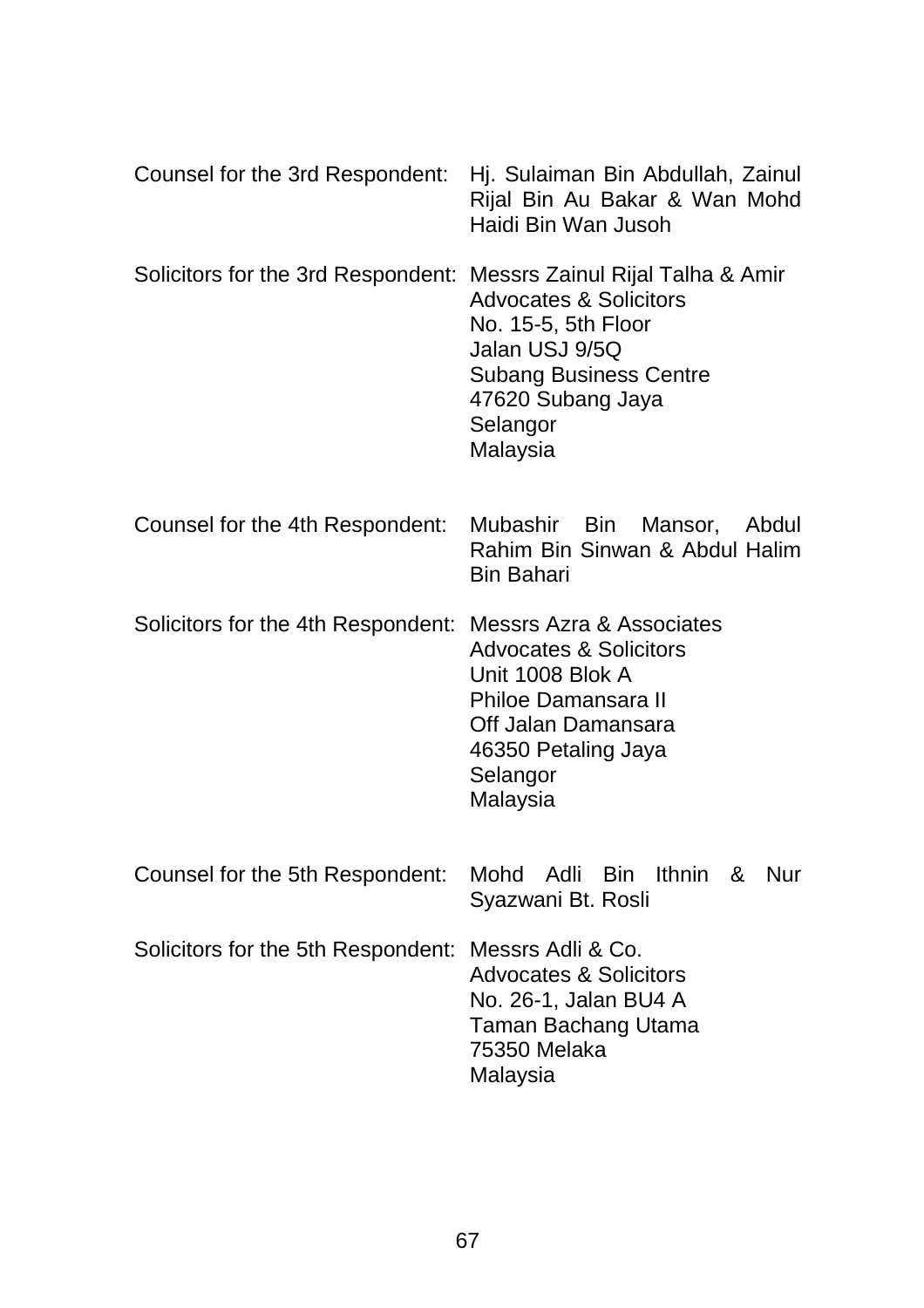|                                                                    | Counsel for the 6th Respondent: Ikbal Bin Salam & Azril Bin Mohd<br>Amin                                                                                                           |
|--------------------------------------------------------------------|------------------------------------------------------------------------------------------------------------------------------------------------------------------------------------|
| Solicitors for the 6th Respondent: Messrs Ikbal Salam & Associates | <b>Advocates &amp; Solicitors</b><br>No. 40 & 42, Jalan Molek 1/28<br><b>Taman Molek</b><br>81100 Johor Bahru<br>Johor<br>Malaysia                                                 |
| Counsel for the 7th Respondent:                                    | Nawan Bt. Harun<br>$\circleda$<br>Abdul<br>Rahman & Siti Razasah Bt. Abd<br>Razak                                                                                                  |
|                                                                    | Solicitors for the 7th Respondent: Tetuan Omayah Nawal & Partners<br><b>Advocates &amp; Solicitors</b><br>No. 1652, 1st Floor, Jalan Kota<br>05000 Alor Setar<br>Kedah<br>Malaysia |
| Counsel for the 8th Respondent:                                    | Haniff<br><b>Bin</b><br>Khatri<br>Mohamed<br>Abdulla, Mohd Tajuddin Bin Abd<br>Razak & Ridha Abdah Bin Subri                                                                       |
| Solicitors for the 8th Respondent: Messrs Tajuddin Razak           | <b>Advocates &amp; Solicitors</b><br>NW-02-42, Cova Square<br>Jalan Teknologi<br>Kota Damansara<br>47810 Petaling Jaya<br>Selangor<br>Malaysia                                     |
| Counsel for the 9th Respondent:                                    | Dr. Abdul Aziz Bin Abdul Rahma &<br>Mohd Fasha Bin Musthafa                                                                                                                        |